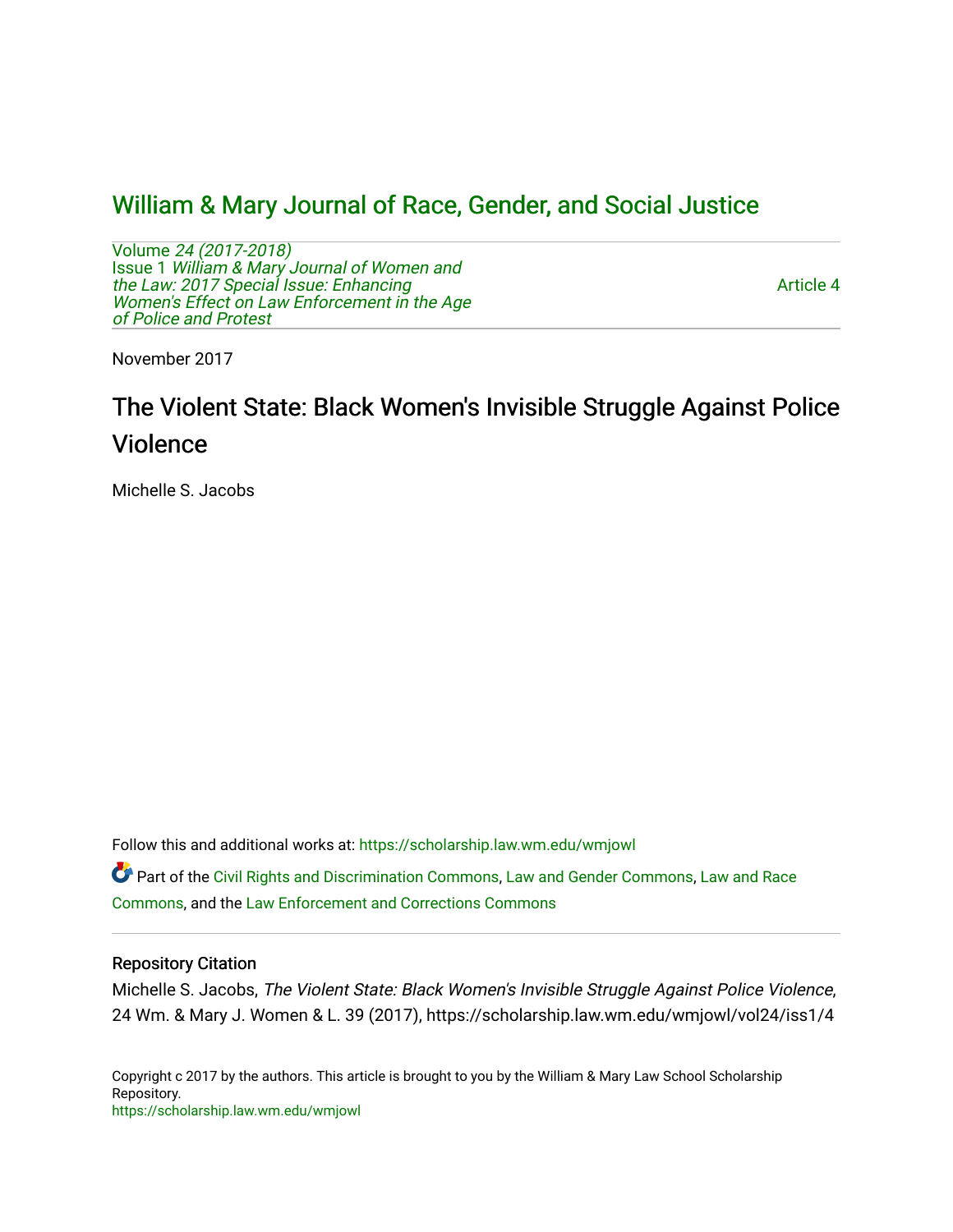# THE VIOLENT STATE: BLACK WOMEN'S INVISIBLE STRUGGLE AGAINST POLICE VIOLENCE

# MICHELLE S. JACOBS\*

## **INTRODUCTION**

- I. THE HISTORICAL VIEW
	- *A. Stereotypes About Black Women*
		- *1. Black Women as Governed by Libido and Loose Morals*
		- *2. Black Women as Liars*
		- *3. Black Women as "Man-Like" and Aggressive*
- II. BLACK WOMEN ARE MURDERED AND ASSAULTED BY THE POLICE
	- *A. Invisible Homicides Committed by the Police*
		- *1. Black Women with Mental Health Issues Are Particularly at Risk*
		- *2. Black Women Can Be Killed Just Because*
	- *B. Black Women Injured by Overaggressive Policing*
		- *1. Police Violence Against Adult Black Women*
		- *2. Black Girls Are Black Women Too*
- III. BLACK WOMEN ARE RAPED AND SEXUALLY ASSAULTED BY THE **POLICE** 
	- *A. Invisible Black Victims*
	- *B. Black Women Will Always Be in the Vulnerable Women Category*
	- *C. Rapes of Black Women Are Under-Reported, Under-Investigated, and Under-Prosecuted*
- IV. THE POLICE AND BLACK WOMEN WHO HAVE BEEN VICTIMS OF DOMESTIC VIOLENCE
	- *A. The Police as Perpetrators of Intimate Partner Violence*
	- *B. Violence When the Police Respond to Intimate Partner Violence and Missteps Along the Road to VAWA*

<sup>\*</sup> Professor of Law, University of Florida, Levin College of Law. My thanks to Professor Taunya Banks for comments and encouragement on various phases of this project. I am indebted to several service providers, but foremost among them are Khalisa Jacobs, Break The Cycle; Lisalyn Jacobs, and Andrea Williams, Correction Association of New York. Their input on the real lived experiences of the women, and the complexities of the anti-violence movement were invaluable. I must also thank our former research librarian, Avery Le, and her dedicated team of researchers for plowing through statistical data and Justice Department reports. Without them, I could not have finished this project. Finally, a special thanks to Diane Wetendorf who made time to communicate with me even though she is now retired.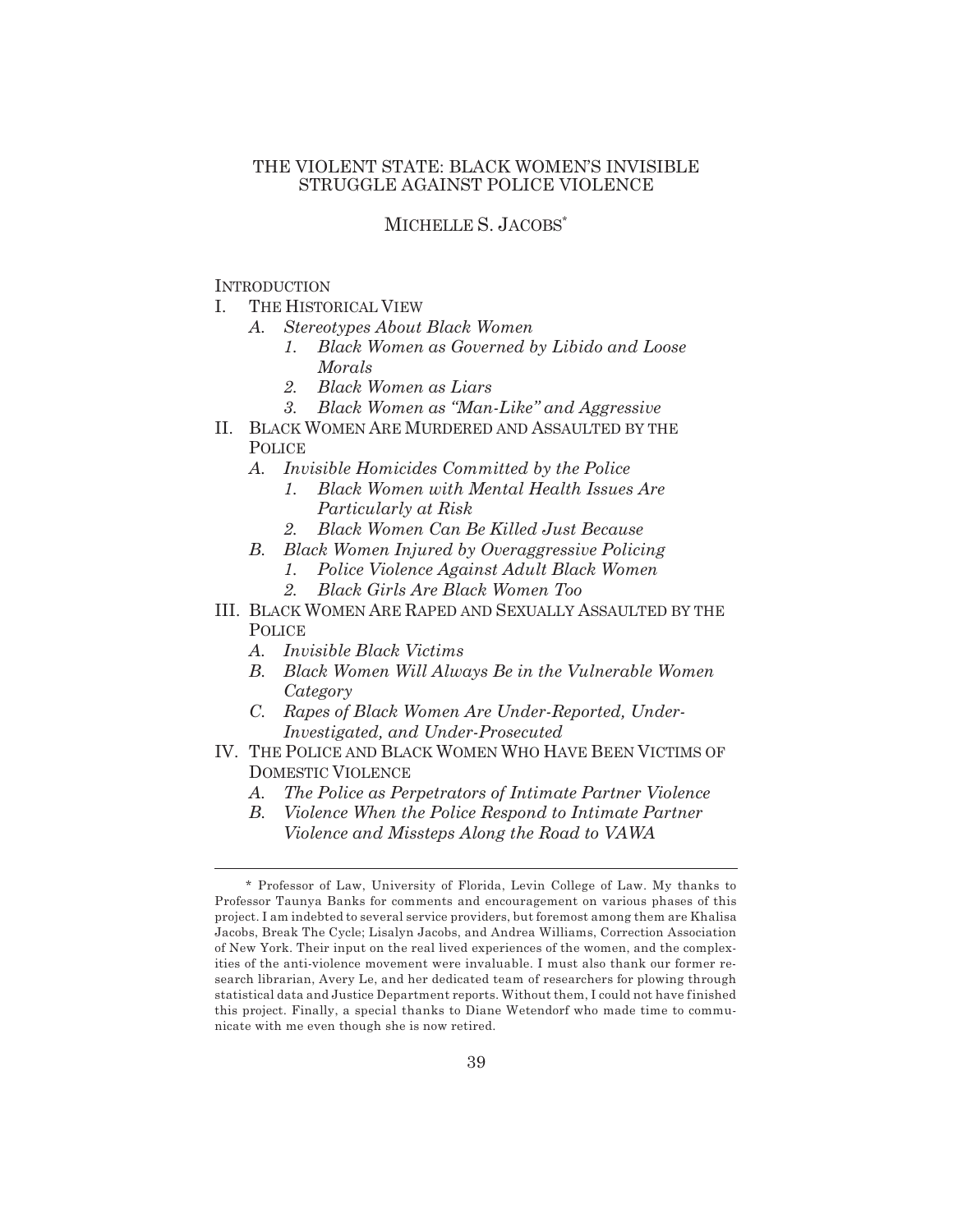- *C. Black Women Trapped in the "Unintended Consequences" of VAWA*
- *D. Black Survivors Pay the Penalty for Failure to Do Race Analysis*
- V. WHY DO WE NEED TO KNOW ABOUT STATE VIOLENCE TOWARDS BLACK WOMEN
	- *A. Why It Matters to Black Women*
	- *B. Why Does It Matter to Mainstream Women's Movements?*

### **INTRODUCTION**

The theme of this special issue, Women and Law Enforcement, is particularly timely. Incidents of police brutality have reached a new level of public visibility. Though not everyone agrees on whether the use of violence by the police is inappropriate, conversations about police violence are occurring everywhere. An exploration of the topic of Women and Law Enforcement would not be complete without at least one article that puts Black women at the center of the lens of analysis, particularly as it relates to the state-sponsored violence Black women experience at the hands of law enforcement. This Article is about law enforcement's violence towards *Black women* specifically. The reader should not feel free to substitute the phrase "women of color" where "Black women" has been written. The Article is not about "women of color." For decades now, mainstream feminists have attempted to discuss violence against women, while relegating the experiences of Asian women, Native American women, Latinas, and Black women into one category called "women of color." Scholarship describes the experiences of White women as normative, all other women experiences are subsumed in those. For over twenty years now, the data (when you can find data specifically about non-White women) consistently shows that the communities of non-White women do experience violence, both at the hands of the state, as well as at the hands of intimates, but that violence manifests differently in each community.<sup>1</sup> Intuitively, that would make sense as the women in all communities are viewed through the stereotypical lens created by Whites for each ethnic/racial community.<sup>2</sup> The

<sup>1.</sup> Emiko Petrosky et al., *Racial and Ethnic Differences in Homicides of Adult Women and the Role of Intimate Partner Violence—United States, 2003–2014*, 66 MORBIDITY & MORTALITY WKLY REP. 741 (2017), https://www.cdc.gov/mmwr/volumes/66/wr/pdfs/mm66 28a1.pdf [https://perma.cc/SZN7-HXEZ].

<sup>2.</sup> *See, e.g*., Cheryl Caballero, *Race and Gender Based Stereotyping of Asian Women: Pointing at Western Society's "Elephant in the Room*,*"* RICEPAPER (May 21, 2010), https:// ricepapermagazine.ca/2010/05/race-and-gender-based-stereotyping-of-asian-women -pointing-at-western-society%E2%80%99s-%E2%80%9Celephant-in-the-room%E2%80% 9D-15-2 (discussing Asian women as hypersexualized innocents or prostitutes); Liz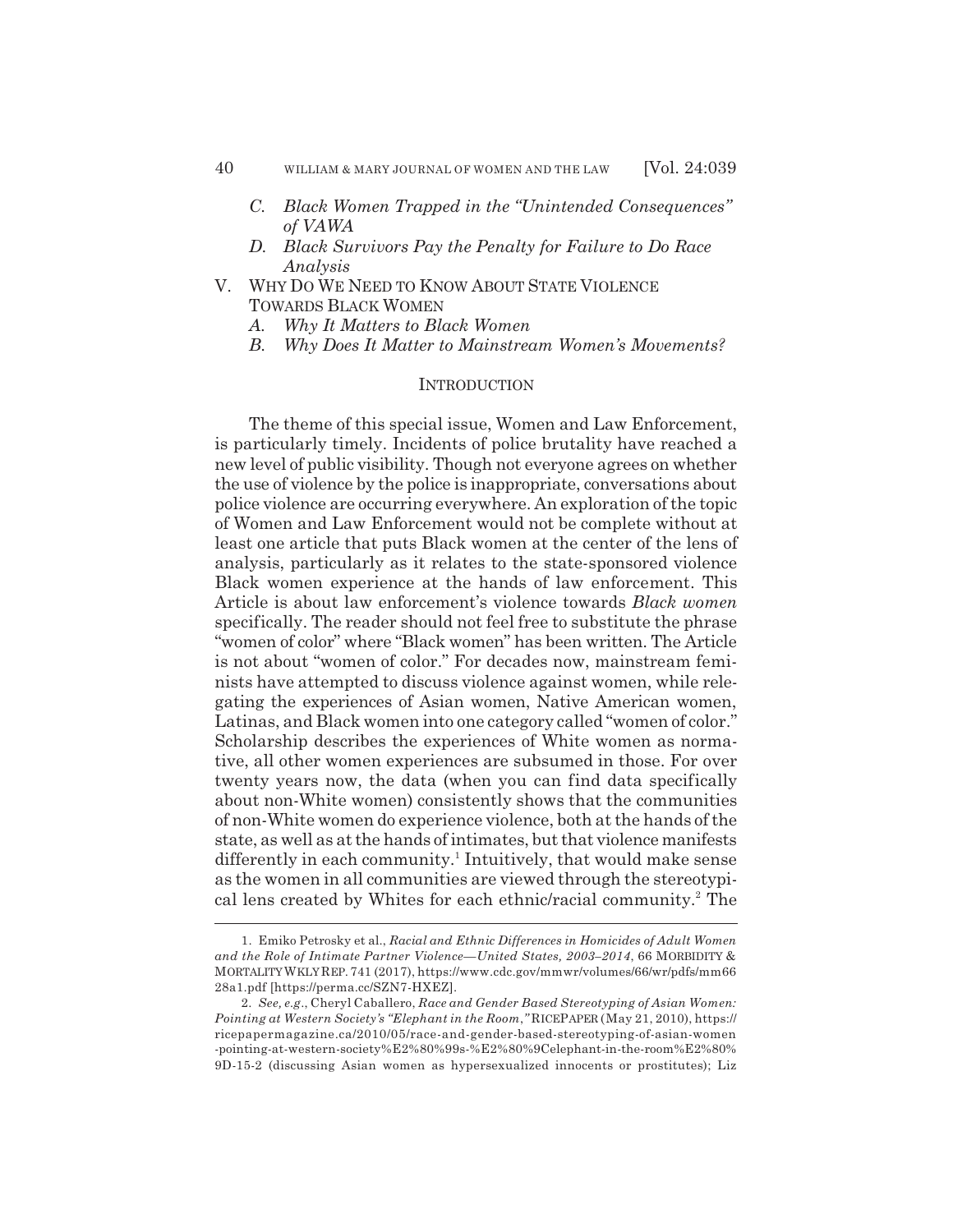lumping of their experiences into one homogenized category masks the complexity of violence in each community and renders the differences between the communities invisible.<sup>3</sup> Black women have a very specific history with the state and law enforcement that is not replicated among other women's communities, and it is that unique situation that is the focus of this Article.

Black women's interaction with the state, through law enforcement, is marked by violence. Black women are murdered by the police.<sup>4</sup> They are assaulted and injured by the police.<sup>5</sup> They are arrested unlawfully by the police;<sup>6</sup> and finally they are tried, convicted and incarcerated for defending themselves against nonpolice violence.7 State violence against Black women is long-standing, pervasive, persistent, and multilayered, yet few legal actors seem to care about it. This Article will bring together the strands of scholarship that exists across several fields on the dilemma of state sponsored violence against Black women, to highlight for legal scholars the depth of the problems Black women experience. The relationship between Black women and the state was birthed in violence, through the establishment of slavery in the colonial world. Part I of this Article explores the historical roots of Black women's interaction with the state. The historical exploration is necessary because in the foundational years of interaction between Black women and White colonists the process of dehumanization and genesis of cultural stereotypes were created. Throughout the research cited in this Article, contemporary linkages to both legal policy, as well as law enforcement behavior will be made to stereotypes fostered and maintained through slavery.

Black women are subjected to every type of law enforcement violence imaginable. The most severe violence causes death, but

Dwyer, '*HispanicGirlsUnited' Hashtag Smashes Ethnic Stereotypes*,TAKE PART (June 27, 2015), http://www.takepart.com/article/2015/06/27/hispanic-girls-united [https://perma .cc/F257-SMNH]; Bethany R. Stoller, *Not Your Pocahontas: How Stereotypes Affect Native American Women*, SOAPBOXIE (June 29, 2017), https://soapboxie.com/social-issues /Is-the-Trump-Presidency-Good-for-Native-Americans [http://perma.cc/ZWF5-YPDN].

<sup>3.</sup> I recently had a conversation with Caroline LaPorte of the National Indigenous Women's Resource Center, about the use of the term "women of color." LaPorte stated that for years she resisted using the term. From her perspective, Native women face legal issues that simply do not exist for other communities of women facing violence. For example, Native women face the issue of navigating their tribal sovereignty against limitations the federal government places on the ability to exercise sovereignty. Eventually, she accepted being included within the term, because Native women could not access VAWA funding unless they did so.

<sup>4.</sup> *See infra* Section II.A text accompanying notes 83–95.

<sup>5.</sup> *See infra* Section II.B.1 text accompanying notes 122–207.

<sup>6.</sup> *See infra* Part IV text accompanying notes 304–462.

<sup>7.</sup> *See infra* Section IV.B text accompanying notes 325–58.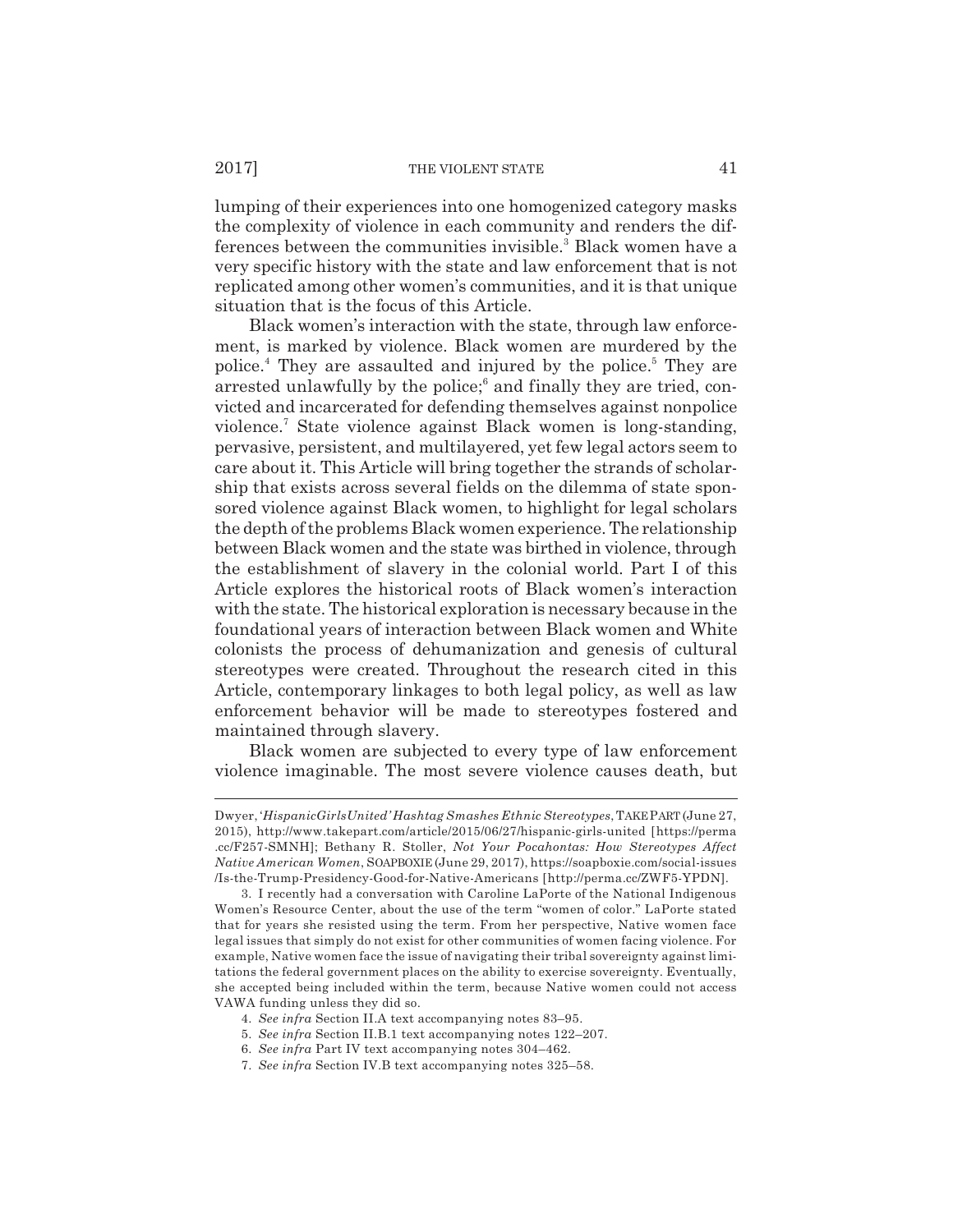Black women are routinely brutalized by the police in ways that do not cause death. Part II of this Article is broken into two sections. The first will cover police killings of Black women. Police killings of Black people receives national media attention today, principally as a result of the #BlackLivesMatter movement. Most of the attention focuses on the issue of the police killings of Black men. Grassroots movements and independent journalists are now tracking police killings because data from law enforcement on the number of Black people killed by the police is woefully inadequate.<sup>8</sup> Even that scarce data however, rarely does a statistical gendered analysis, which means that the deaths of Black women at the hands of the police do not receive the level of attention that the killings of Black men receive. The #SayHerName project is attempting to bring these women's stories to the forefront of the public discussion.<sup>9</sup> The second part of the section will explore the conditions under which Black women are physically assaulted by the police. Here again, data is scarce and researchers few, but from what is available, disturbing trends in law enforcement become apparent.

The level of sexual violence against Black women is high, Part III of the Article seeks to highlight when the police rape and sexually assault Black women. Police rape is a complex matter on many levels. Can any woman who is raped by the police, much less a Black woman, report that rape to the police? The realities of community relationships formed with the police dramatically impact a Black woman's ability to gain legal protection when her rapist is a cop. Intimately connected to this issue, is the law's reaction to claims that a Black woman has been raped. Legal and social science literature demonstrates that prosecutors may be reluctant to take a case of rape forward where the victim is a Black woman.<sup>10</sup> That reluctance is often tied to who or what the woman is and or how the jury will perceive the woman. In this context, vulnerable populations of women are at risk of having their cases refused by the state.

<sup>8.</sup> The former director of the FBI, James Comey, acknowledged that the lack of data on police killings was embarrassing. *See* Aaron C. Davis & Wesley Lowrey, *FBI calls lack of data on police shootings 'ridiculous,' 'embarrassing*,*'* WASH. POST (Oct. 7, 2015), https:// www.washingtonpost.com/national/fbi-director-calls-lack-of-data-on-police-shootings -ridiculous-embarrassing/2015/10/07/c0ebaf7a-6d16-11e5-b31c-d80d62b53e28\_story.html ?utm\_term=.32a034075f80 [https://perma.cc/V3QA-LH8M].

<sup>9.</sup> Andrea J. Ritchie et al., *SAYHERNAME: Resisting Police Brutality Against Black Women*, AF. AM. POL'Y FORUM (2015), https://static1.squarespace.com/static/53f20d90e 4b0b80451158d8c/t/555cced8e4b03d4fad3b7ea3/1432145624102/merged\_document\_2+% 281%29.pdf [https://perma.cc/S9U9-CLHF] (highlighting the regularity with which black women are killed and brutalized by the police and to help ensure that the movement for racial justice also includes a gendered analysis).

<sup>10.</sup> *See infra* Section III.C text accompanying notes 273–303.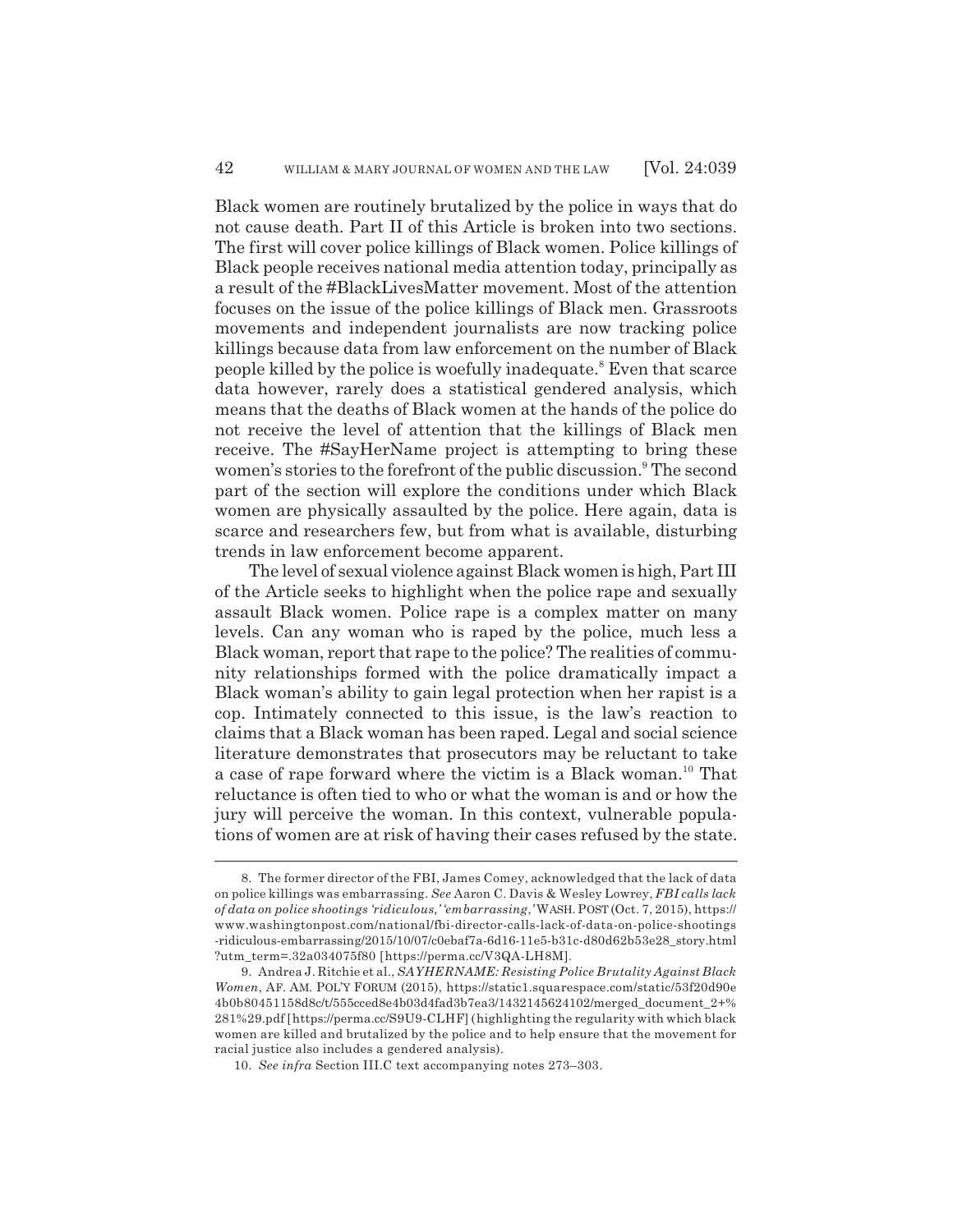Ultimately, the question must be asked whether all Black women are always in the category of vulnerable women such that their rape complaints are not viewed as viable. The end of the section will also cover the more modern phenomenon of police officers trafficking Black girls and women.

Intimate partner violence (IPV) continues to be a serious problem in the United States.<sup>11</sup> Police families are not immune from experiencing violence at the hands of police officers.<sup>12</sup> Part IV begins with police violence within the home. Intimate partner violence among law enforcement and the military is higher than the rate of violence in civilian populations.<sup>13</sup> Police who can batter can also batter Black women. However, obtaining any satisfying statistics about police batterers can be extremely difficult, and even more so if one is searching for data on the race of victims of police battering. The second section in Part IV will focus on violence that occurs when the police respond to Black women who complain of abuse at the hands of an intimate partner. Research, sparse as it is, shows that Black women are more likely to be arrested by the police when they report intimate violence. $^{14}$  In this section, the root failure of feminist and anti-violence advocates to do a complete race and gender analysis during the push for adoption of the original Violence Against Women Act will be discussed. It is argued that the push to have VAWA adopted, and to encourage greater police participation in the criminal justice response to intimate violence, led the movement to ignore serious warning signs that Black women would fare poorly under the legislation.<sup>15</sup> The problems associated with mandatory arrest, dual arrest and no drop prosecution provisions for Black women will be discussed. Within Part IV, the plight of Black women who defend themselves from the batterers and are prosecuted for murder will close out the section.

Tensions can arise within the feminist movement when Black women call for their issues to be placed at the center of analysis. For predominately White organizations, there is political capital to be gained by arguing that all women are impacted by oppression,

<sup>11.</sup> *See infra* Section IV.A text accompanying note 304.

<sup>12.</sup> *See* IACP NAT'L LAW ENF'T POLICY CTR., DOMESTIC VIOLENCE BY POLICE OFFICERS (2003), http://www.theiacp.org/Portals/0/documents/pdfs/MembersOnly/DomesticViolence byPolicePaper.pdf [https://perma.cc/2VJX-LH54].

<sup>13.</sup> *Id. See also* Ashley Kewish & Alex Cabrero, *Statistics of domestic violence, divorce higher for police families*, KSL (Jan. 17, 2014), https://www.ksl.com/?nid=148&sid=28395 356 [https://perma.cc/NWR2-AYFN].

<sup>14.</sup> *See infra* Section IV.B text accompanying notes 325–58.

<sup>15.</sup> *See* discussion *infra* Section V.B of BETH RICHIE, ARRESTED JUSTICE: BLACK WOMEN, VIOLENCE, AND AMERICA'S PRISON NATION (2012).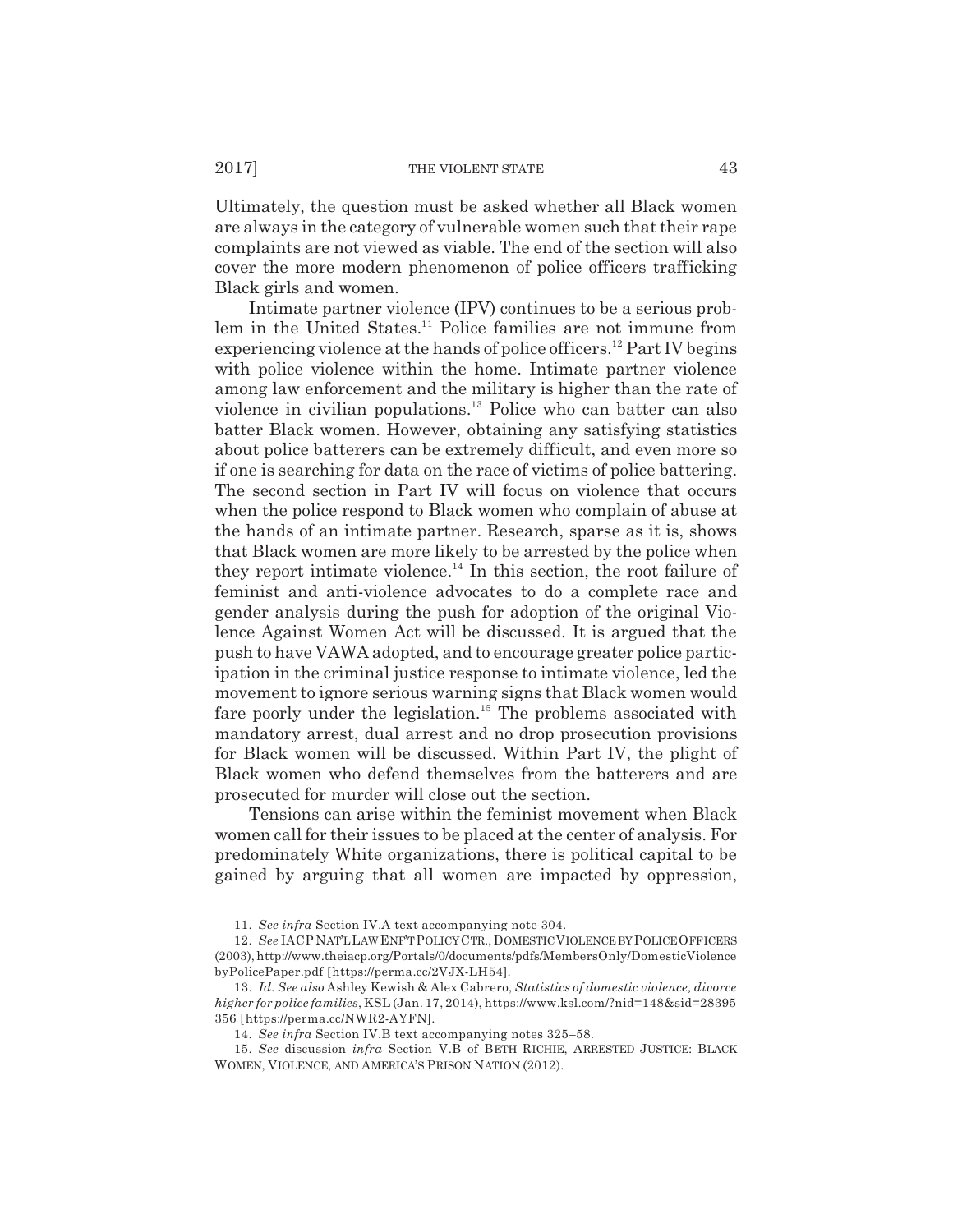injustice, violence in the same way.16 But the small amounts of data that are available consistently demonstrate quite the contrary. Black women experience these things, particularly violence from the state, in a qualitative and quantitative level that is very different from how middle class White women experience state-sponsored violence.17 Part V explains why it matters to specifically to Black women that their trauma be acknowledged. Secondly, I explore why mainstream anti-violence groups and other feminists organizations should be concerned about what is happening to Black women specifically. Finally, the Article concludes by highlighting why moving the discussion of violence against Black women from the dusty corners of isolation closer to the center of policy planning, drafting of legislation, and political brainstorming matters to both Black women and to the larger feminist and anti-violence communities.

### I. THE HISTORICAL VIEW

The relationship between Black women and the state was birthed in violence. Both Black men and women could be killed, maimed, mutilated at the will of the slave holder with no redress or sanctuary for the so gravely injured.<sup>18</sup> Certainly Black men were killed and maimed, as were Black women, but women were also violently raped and sexually abused by both the slave holder, and his employees.<sup>19</sup> The raping of Black women also became an economic necessity when importation of Africans was banned in 1807.<sup>20</sup> In order for the prosperity of slave holders to continue, they had to be able to procure human chattel from somewhere. When importation was banned, the holders turned towards making their own human captives, frequently by raping Black women or "breeding"

<sup>16.</sup> *See infra* Section IV.C text accompanying notes 359–97.

<sup>17.</sup> *See* Terrell J. Starr, *Why is no one talking about black women abused by police?*, THE WEEK (Dec. 9, 2015), http://theweek.com/articles/591811/why-no-talking-about -black-women-abused-by-police [https://perma.cc/LSQ9-5RZK].

<sup>18.</sup> *See* A. LEON HIGGINBOTHAM, JR., IN THE MATTER OF COLOR, RACE & THE AMERI-CAN LEGAL PROCESS: THE COLONIAL PERIOD 36 (1978); THOMAS D. MORRIS, SOUTHERN SLAVERY AND THE LAW 1619–1860 143 (1996) (recalling that the right to kill and maim belonged only to the slave holder. Any other White, renting or leasing humans in captivity were held to account, at least financially, if the captive was killed or injured. This had little to do with mercy, but rather rested in the property rights of the slave holder. The regulation of the hiring and leasing of slaves was regulated by contract law).

<sup>19.</sup> *See* Jennifer Hallam, *The Slave Experience: Men, Women, and Gender*, PBS (2004), https://www.pbs.org/wnet/slavery/experience/gender/history.html [https://perma .cc/4G54-MZ8J].

<sup>20.</sup> For a discussion of "slave breeding" prior to the importation ban, *see* DOROTHY ROBERTS, KILLING THE BLACK BODY 24 (1997) (stating that though transatlantic importation of slaves was banned in 1807, a vibrant trade continued until 1857).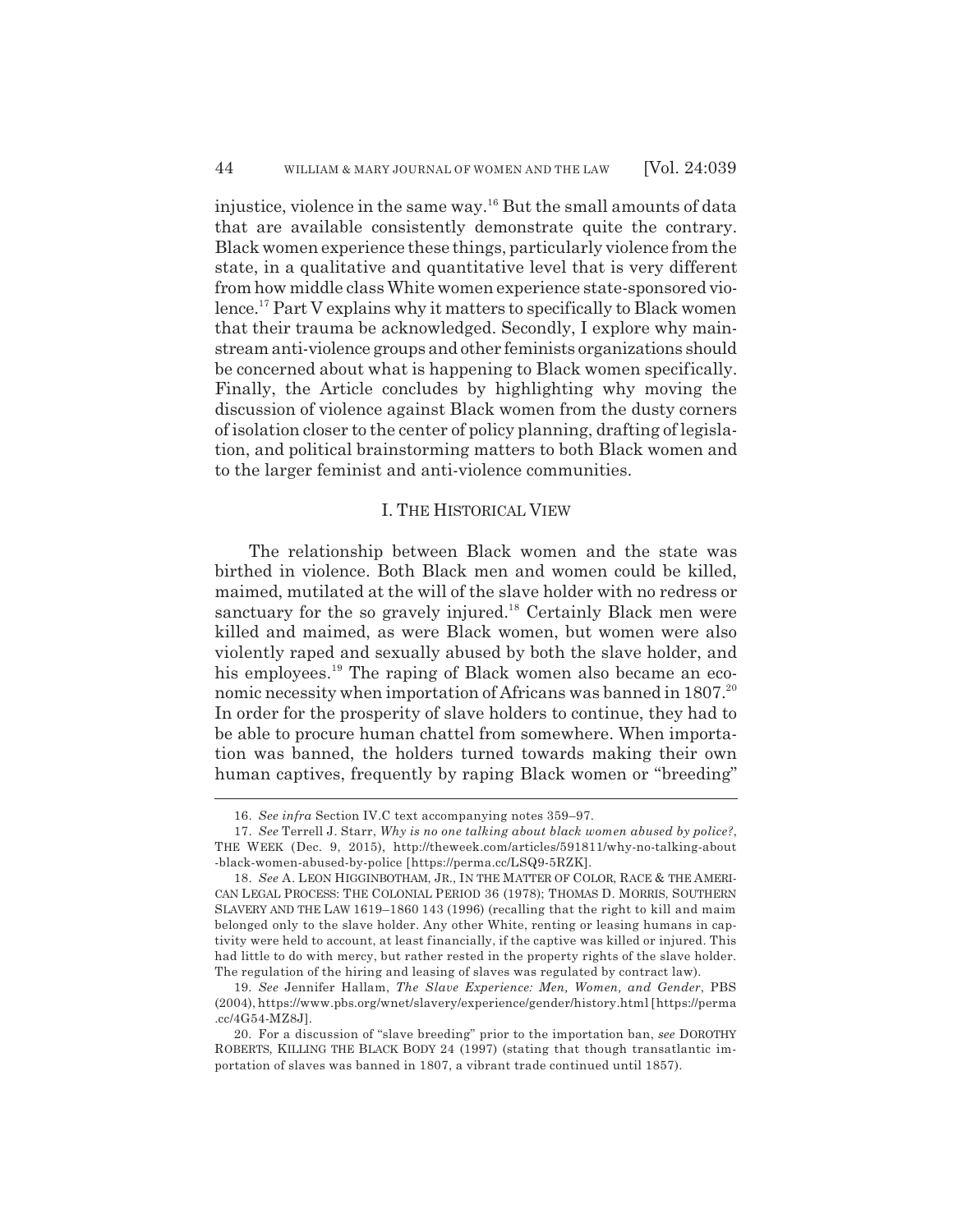them (often against their will) with other Black male slaves.<sup>21</sup> Law supported that approach, and well-established English rules of descent and inheritance were changed so that White slave holders could produce as many children through rape as they would like without having to worry about claims upon inheritance by the children produced by the brutal action. $22$ 

For a society that considered itself to be Christian, it was necessary for Whites to be able to justify the raping, maiming, and killing of Black women and men. Throughout the entire slave holding period, descriptions and stereotypes about Blacks played heavily in the literature and news of the day.<sup>23</sup> Black men were violent savages and Black women were lascivious, wild creatures without morals, who needed to be tamed in order to get any work out of them.<sup>24</sup> The use of such language reassured Whites who may have been uncertain about the legitimacy of holding human beings in captivity, that these individuals were not in fact human, but closer to the animal family.25 Such was the case through to the end of the Civil War in 1865, which represented almost exactly two hundred years of law normalizing violence towards Black men and women.

Americans tend to look back at the end of the Civil War as if something magical happened at that time. When General Lee surrendered his sword, the Union was saved, Blacks were emancipated, and liberty and equality for all became a reality. Of course, historically, that was not the reality. After a seven-year period of reconstruction, the country settled down into the next 100 years marked by a legal process of segregation known as Jim Crow.26 During this period of time Black women continued to be killed and sexually assaulted, and the law provided very little protection.<sup>27</sup> In fact, rather than providing a sanctuary for Black women from violence, the law aided those who were violent towards Black women.<sup>28</sup> The

25. *Id.* at 1053.

<sup>21.</sup> *Id.*

<sup>22.</sup> HIGGINBOTHAM, *supra* note 18, at 43–44.

<sup>23.</sup> *See* S. Plous & Tyrone Williams, *Racial Stereotypes From the Days of American Slavery: A Continuing Legacy*, 25 J. APPLIED SOC. PSYCHOL. 795, 795 (1995).

<sup>24.</sup> *See* A. Leon Higginbotham, Jr. & Anne F. Jacobs, *The "Law Only As An Enemy": The Legitimization of Racial Powerlessness Through the Colonial and Antebellum Criminal Laws of Virginia*, 70 N.C.L. REV. 969, 1056–57 (1992) (contrasting states which defined rape specifically as a crime that could only be committed against White women, with states that had no such limiting language, but still had no cases of a prosecution for rape where a Black slave woman was the victim).

<sup>26.</sup> MICHELLE ALEXANDER, THE NEW JIM CROW 1 (2010).

<sup>27.</sup> *See* Ruth Thompson-Miller & Leslie H. Picca, *'There were Rapes!': Sexual Assaults of African American Women and Children in Jim Crow*, 23 VIOLENCE AGAINST WOMEN 934, 935 (2017).

<sup>28.</sup> *Id.* at 936.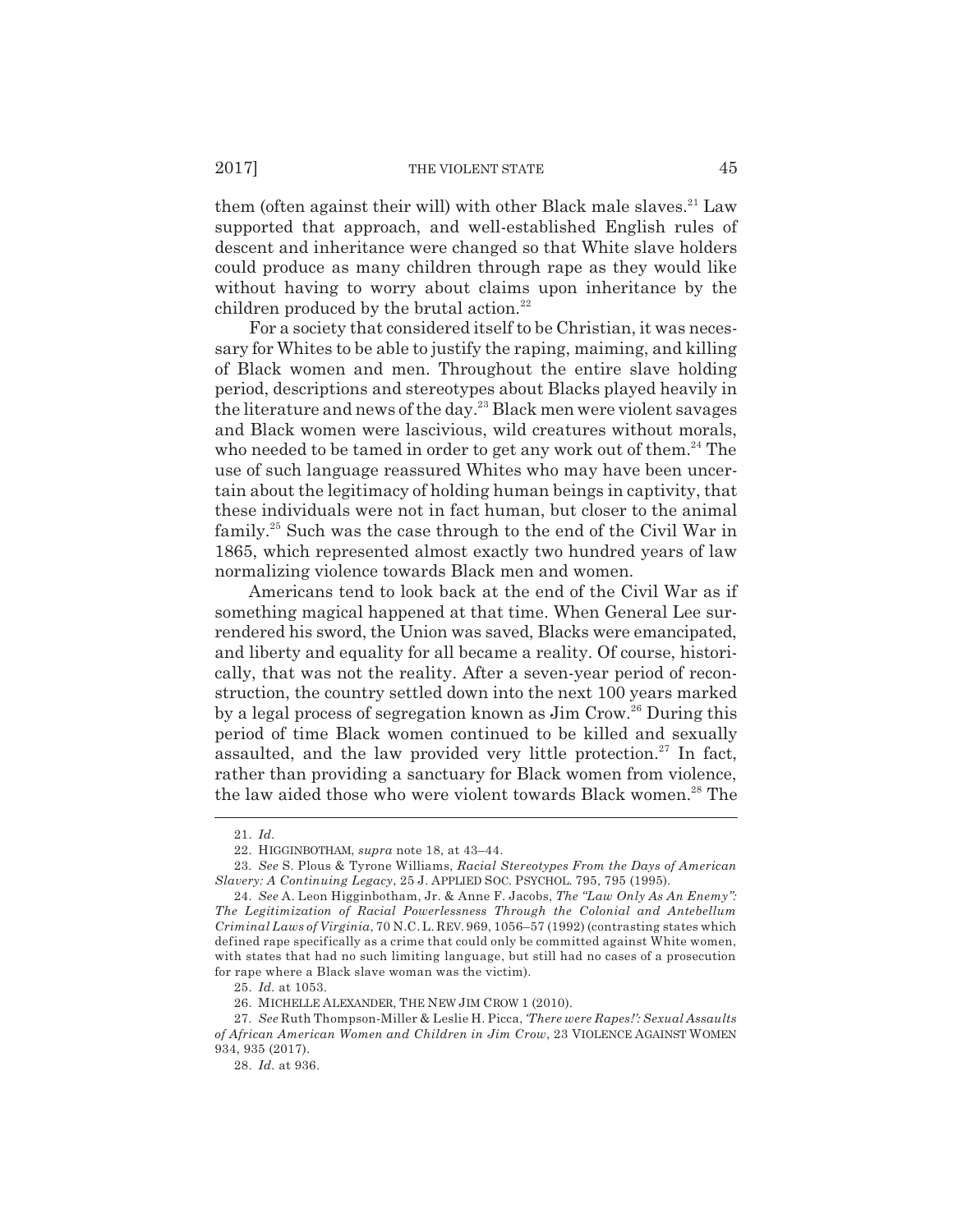tropes about Black women and loose sexuality continued to play a central part of the race dialogue among Whites.<sup>29</sup> And law reflected the normative view that Black women were not civilized enough to be brought within the bounds of the protection of law. Stereotypes about Black women developed during this historical era are still dominant in state policy today. Public benefits law, educational law, delinquency and neglect policy, and all aspects of criminal law have embedded the stereotypes as the normative foundation for how government evaluates, judges, and punishes Black women.<sup>30</sup>

### *A. Stereotypes About Black Women*

There are many stereotypical images of Black people that developed during the slave period which were accepted into the language of legislation and governed judicial action. After Emancipation many of these tropes continued to be used both culturally and legally, and sit at the bedrock of the development of much of what is modern law today. There are three culturally held beliefs about Black women that are relevant to the legal determination of whether Black woman can be victims of police killings, of sexual assault, and of domestic violence.<sup>31</sup> In the first instance, judges and jurors will wonder whether a Black woman is promiscuous and of low moral character, such that she, herself is responsible for being raped or sexually assaulted, or in the extreme, whether she is even capable of being raped or assaulted.<sup>32</sup> Secondly, they will wonder whether Black women are credible such that when they report, either under oath or just at the police station, that they've been victimized, their words can have value and be believable.<sup>33</sup> Finally, they may believe that Black women are overly aggressive and accustomed to violence within their environment, such that when they report an incident of intimate partner violence, the police, prosecutors, judges,

<sup>29.</sup> DEBORAH G. WHITE, AR'N'T I A WOMAN? FEMALE SLAVES IN THE PLANTATION SOUTH 164 (1985).

<sup>30.</sup> Dorothy Roberts's entire body of scholarly works are appropriate here. A few examples of such suffice: Dorothy E. Roberts, *Reconciling Equal Protection Law in the Public and in The Family: The Role of Racial Politics*, 162 U. PA. L. REV. 283, 286 (2014); *Prison, Foster Care, and the Systematic Punishment of Black Mothers*, 59 UCLA L. REV. 1474, 1492 (2012); *The Dialectic of Privacy and Punishment in Gendered Regulation of Parenting*, 6 STAN. J. C.R. & C.L. 191, 196 (2009); *Child Welfare and Civil Rights*, U. ILL. L. REV. 171, 176 (2003); *Unshackling Black Motherhood*, 95 MICH. L. REV. 938, 950 (1997); *Biology, Justice, and Women's Fate*, 3 U. CH. L. SCH. ROUNDTABLE 465, 468 (1996); *The Value of Black Mother's Work*, 26 CONN. L. REV. 871, 873 (1994); *The Only Good Poor Woman: Unconstitutional Conditions and Welfare*, 72 DEN. U. L. REV. 931, 945 (1995).

<sup>31.</sup> *See infra* Section I.A.1–3 text accompanying notes 31–78.

<sup>32.</sup> *See infra* Section I.A.1 text accompanying notes 35–46.

<sup>33.</sup> *See infra* Section I.A.2 text accompanying notes 47–63.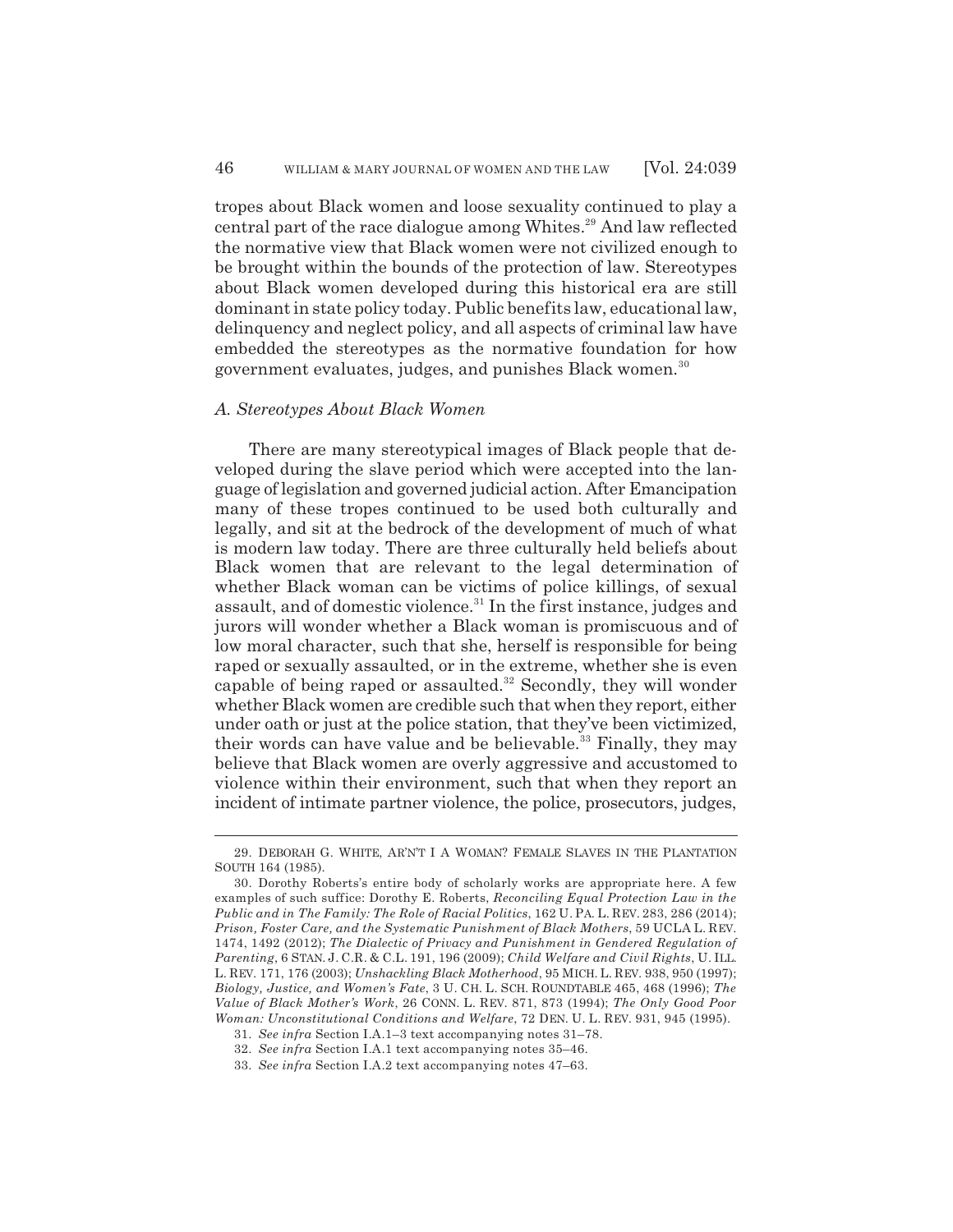and jurors are more likely to see them as mutual combatants and not as victims.34

### *1. Black Women as Governed by Libido and Loose Morals*

Throughout the colonial and slave era, White men created a caricature of Black women as sexual animals, who had no control over libido.<sup>35</sup> Throughout literature references were made to Black women having sex with apes.<sup>36</sup> Thomas Jefferson, himself, repeated this White man's fantasy.<sup>37</sup> This caricature of Black women is referred to as the Jezebel stereotype. The typical stereotypes of Black women have been well developed by scholars, but the most common explanation of the Jezebel image is that she was "a purely lascivious creature: not only was she governed by her erotic desires, but her sexual prowess led men to wanton passion." 38 The popular image of this Black oversexed creature was a convenient cover for White men brutally raping Black women.<sup>39</sup> The women wanted them to do it! Jezebel provided a woman who could be juxtaposed against the notion of a "true" woman, a feminine, chaste, White woman.<sup>40</sup> Law reflected the belief that Black women were promiscuous. Every colonial state that adopted a rape statute defined the crime as an offense that happened to White women.41 No White man could ever rape a slave woman.<sup>42</sup> Even as between slaves, forcible intercourse against the consent of the Black female slave was not rape.<sup>43</sup> One judge commenting on the attempted prosecution of a slave for raping a Black girl under ten years of age stated: "[O]ur laws recognize no marital rights as between slaves; . . . their intercourse is promiscuous, and the violation of a female slave by a male slave would be a mere assault and battery." <sup>44</sup>

<sup>34.</sup> *See infra* Section I.A.3 text accompanying notes 64–78.

<sup>35.</sup> *See* WHITE, *supra* note 29, at 38.

<sup>36.</sup> *Id.* at 30. *See infra* Part III on contemporary links between dehumanization and police violence.

<sup>37.</sup> WHITE, *supra* note 29, at 30 (citing Thomas Jefferson, Notes on Virginia); MORRIS, *supra* note 18, at 306.

<sup>38.</sup> ROBERTS, *supra* note 20, at 10–11. PATRICIA H. COLLINS, CONTROLLING IMAGES AND BLACK WOMEN'S OPPRESSION, RACE & ETHNICITY 266, 271 (1991).

<sup>39.</sup> *See* ROBERTS, *supra* note 20, at 12 (exploring the Jezebel myth and the corollary that oversexed Black women breed more frequently and easier than White women. Plantation owners could thereby justify the exploitation of Black women's reproductive capacity for economic gain).

<sup>40.</sup> COLLINS, *supra* note 38, at 266. Collins lists the virtues that are essential to "true" womanhood as piety, purity, submissiveness, and domesticity. Black women could not be true women as they lacked piety and purity.

<sup>41.</sup> MORRIS, *supra* note 18, at 305.

<sup>42.</sup> *Id.*

<sup>43.</sup> *Id.* at 306.

<sup>44.</sup> *Id.* (citing an 1859 case about the rape of a slave under ten years old).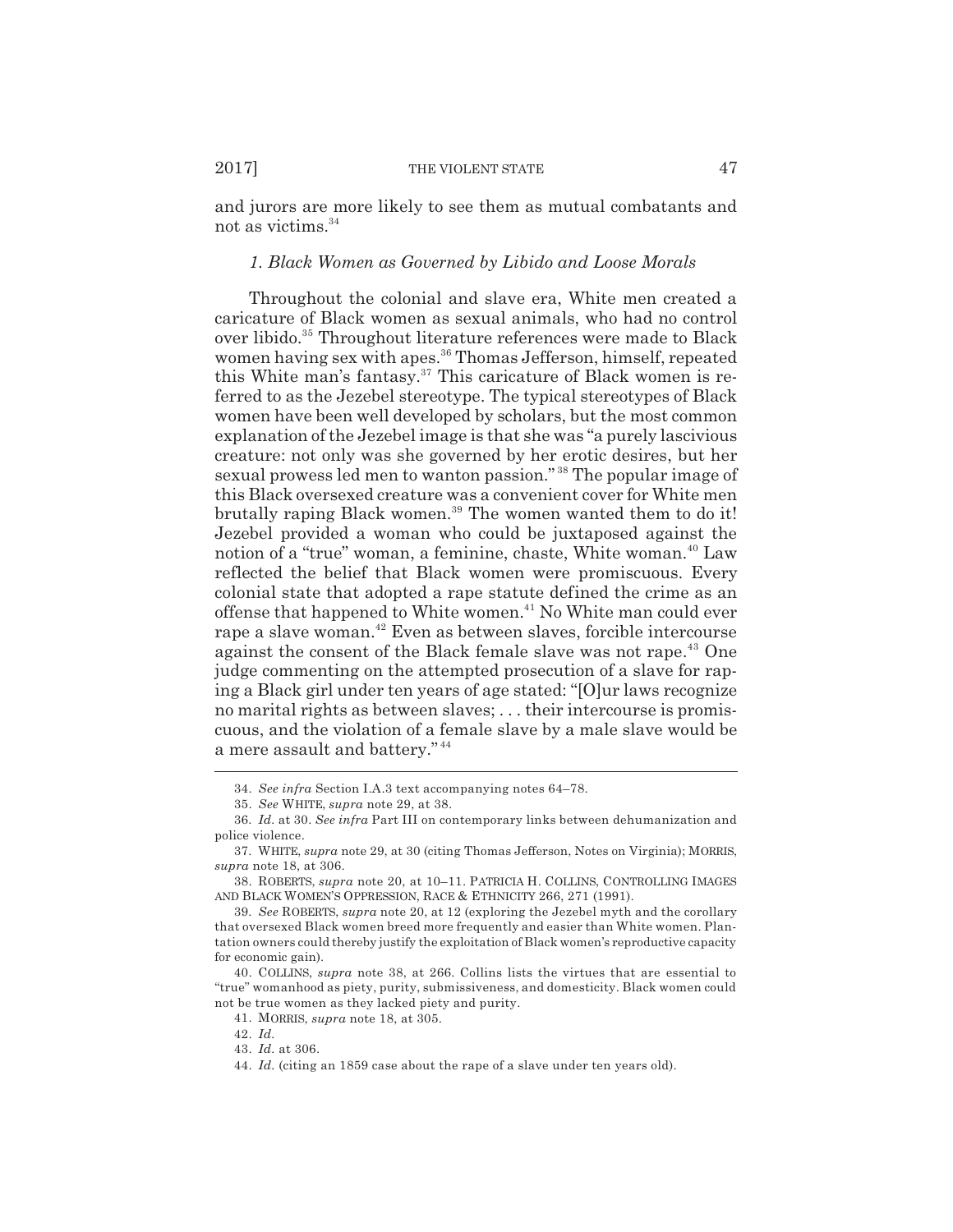After Emancipation, sexualized imagery of Black women continued to be common. "Black women continued to be perceived by [W]hite America as individuals who desired promiscuous relationships." <sup>45</sup> Scholar Deborah White states that through more than two-thirds of the twentieth century "no Southern [W]hite male was convicted of raping or attempting to rape a [B]lack woman." 46 The persistence of the sexualized imagery of Black women impacts today's legal process and is certainly relevant to issues such as whether the police and/or prosecutors believe a Black woman can actually be raped or was actually raped as opposed to engaging in consensual sexual activity that she may later regret.

### *2. Black Women as Liars*

Initially in law, all women's testimony was treated "with suspicion and distrust." 47 Eventually, as the cult of true woman developed, White women were elevated to be virtuous, pure, and innocent, while Black women were defined as criminals.<sup>48</sup> During slavery Blacks were not permitted to give testimony against any Christian White person.<sup>49</sup> They were permitted to give testimony against other Black or mulattoes.<sup>50</sup> In general however, slaves were not viewed as being capable of truthfulness.<sup>51</sup> "[African women were believed to be] ignorant,  $\dots$  treacherous, thiev[es] and mistrustful."<sup>52</sup> As with the myth of the promiscuous Black woman, beliefs that Black women were natural liars continued after Emancipation. Feminist historians have provided examples of judicial comments regarding

49. HIGGINBOTHAM, *supra* note 24, at 994–97 (detailing the history of legislative changes that restricted the rights of Black people held in slavery to testify).

50. *Id.* at 996.

51. *Id.* at 994; MORRIS, *supra* note 18, at 232 (citing, for example, a nineteenth-century quote from T.R.R. Cobb, "[a slave], as a general rule, is mendacious, is a fact too well established to require production of proof . . .").

<sup>45.</sup> WHITE, *supra* note 29, at 164.

<sup>46.</sup> *Id.* (citing the National Commission on the Causes and Prevention of Violence (1969)). The commission looked at the prevalence of White male rape against Black women and concluded "White males have long had early institutionalized access to Negro women with relatively little fear of being reported." *Id.*

<sup>47.</sup> Marilyn Yarbrough & Crystal Bennett, *Cassandra and the "Sistahs": The Peculiar Treatment of African American Women in the Myth of Woman as Liars*, 3 J. GENDER RACE & JUST. 625, 633 (2000).

<sup>48.</sup> The testimony of women, even White women, remained suspect when it was given about rape and sexual assault. Lord Hale encouraged the common law courts to eye the testimony of a complaint suspiciously and special evidentiary rules were adopted to challenge a woman's veracity.

<sup>52.</sup> Yarbrough & Bennett, *supra* note 47, at 635 (citing Linda L. Ammons, *Mules, Madonnas, Babies, Bath Water, Racial Imagery and Stereotypes: The African-American Woman and the Battered Woman Syndrome*, 1995 WISC. L. REV. 1003, 1033 (1995)).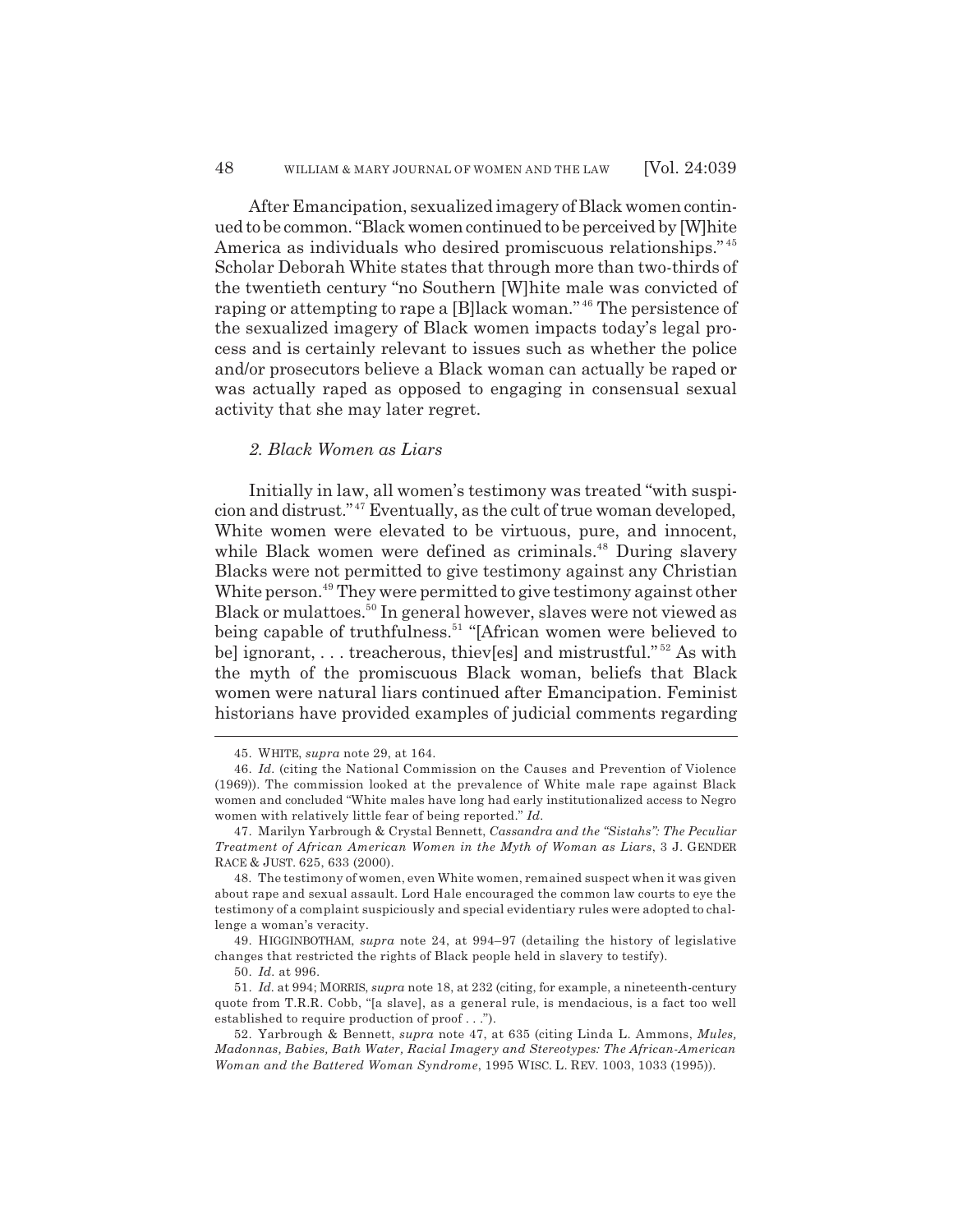Black women's veracity. For example in a case from 1912, where a Black domestic alleged her White employer sexually assaulted her, the judge wrote, "[I] will never take the word of a nigger against the word of a [W]hite man." <sup>53</sup>

Professor Marilyn Yarbrough expands the stereotypical categories of Black women to include the Greek story of Cassandra, which she believes reflects the legal system's unwillingness to find Black women credible.<sup>54</sup> Yarbrough's essay was sparked by an incident with her own lawyer, who doubted the veracity of the facts she gave concerning a lawsuit over the valuation of real property.55 She wrote that the African-American woman's racial and gender identity makes her "particularly and peculiarly susceptible to being disbelieved."<sup>56</sup> Yarbrough analyzed three cases that were contemporary during the time her article was written.<sup>57</sup> All three incidents were high press coverage and national media exposure sexual harassment claims; all three involved complaints of rape or sexual harassment; and all complainants were Black women.<sup>58</sup> The veracity of all three women was openly contested despite the fact that all three testified under oath.59 Social scientists who study prosecutions of rape cases have documented juror resistance to finding Black women victims credible.<sup>60</sup> Yarbrough's observations about the way law treats Black

<sup>53.</sup> *Id.* at 647 (citing the work of historian Gerda Lerner).

<sup>54.</sup> *Id.* at 627–28. Yarbrough relates the story of Cassandra, a beautiful Greek woman who was given the gift of foresight by Apollo who had fallen in love with her. When she rejected his advances, he added a curse that no one would believe her visions. Yarbrough links the development of the caricature Sapphire, from the Amos and Andy shows, to Cassandra. Sapphire is one of the traditional stereotypical tropes of Black women. Sapphire is routinely described as spiteful, cunning, employs trickery to deceive her husband Kingfish. *Id.*

<sup>55.</sup> *Id.* at 626.

<sup>56.</sup> *Id.*

<sup>57.</sup> Yarbrough & Bennett, *supra* note 47, at 641–54.

<sup>58.</sup> *Id.* The three incidents were Anita Hill's testimony during the Clarence Thomas confirmation hearings, in which she testified about being sexually harassed by him when he was her supervisor at work; Desiree Washington was the Black woman who accused boxer Mike Tyson of rape; Tawana Brawley may be less well known today, but she was a young Black woman who accused a police officer of sexually assaulting her.

<sup>59.</sup> Senator Arlen Specter and others accused Hill of perjury and her testimony was received with great hostility. *Id.* at 641–42. Desiree Washington was reluctant to come forward with her allegations against Mike Tyson because she believed no one would believe her, and indeed both her veracity and her morals were questioned. *Id.* at 652–54. Tawana Brawley accused six police offers of sexually assaulting her. One of the officers committed suicide but as time passed, the prosecutors and the public were not willing to find her credible. She was accused of fabricating her own sexual assault. *Id.* at 651–52.

<sup>60.</sup> Yarbrough & Bennett, *supra* note 47, at 649 (citing GARY LAFREE ET AL., RAPE AND CRIMINAL JUSTICE: THE SOCIAL CONSTRUCTION OF SEXUAL ASSAULT 219–20 (1989)). LaFree quoted one juror who said: "[n]egros have a way of not telling the truth. They've a knack for coloring the story. So you know you can't believe everything they say."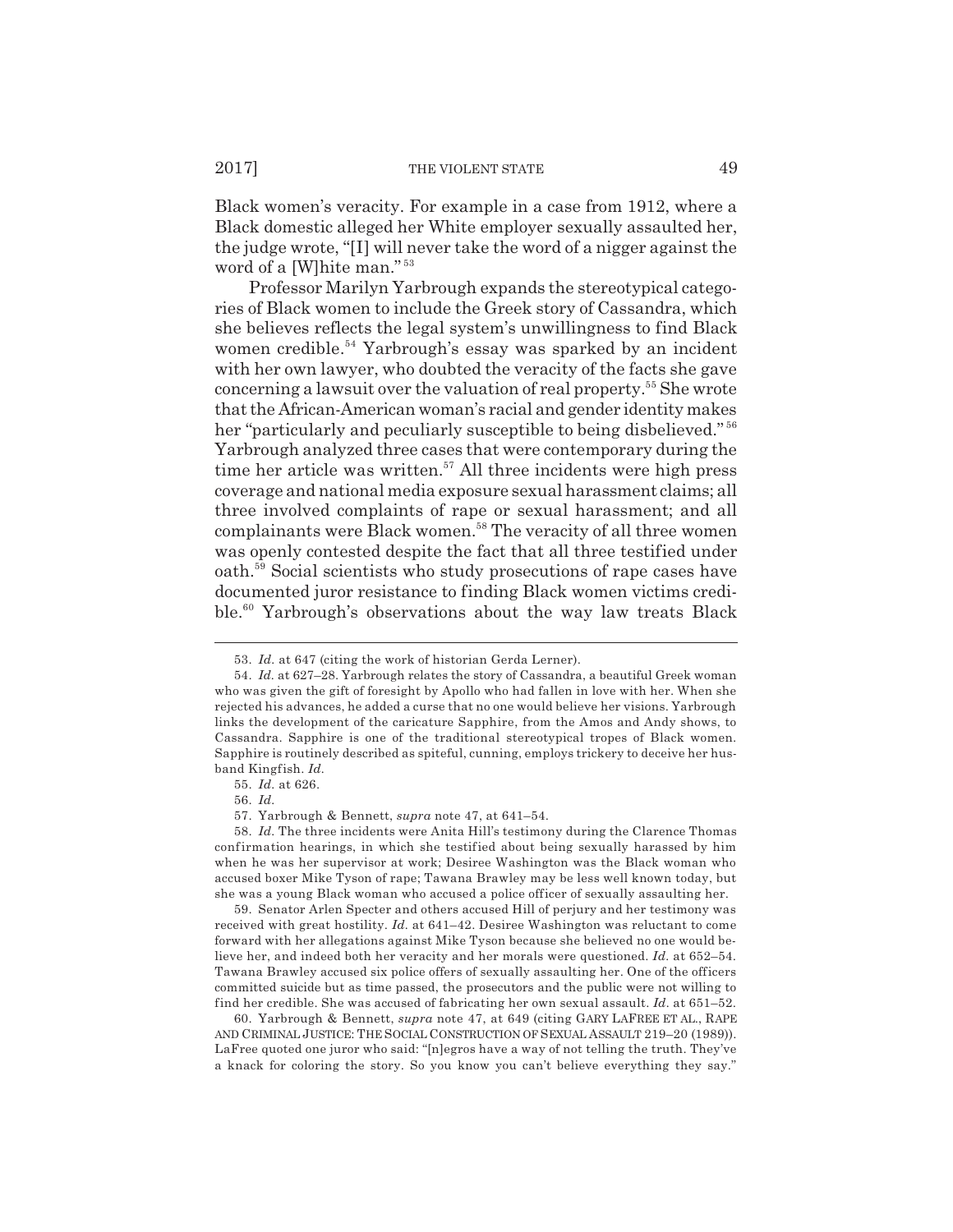women's testimony is consistent with what practitioners relate. $61$ Legal scholars and legal practitioners also find that judges tend to weigh the testimony of their Black female clients as less credible than the testimony of their abusers. $62$ 

# *3. Black Women as "Man-Like" and Aggressive*

The myth that Black women are aggressive combatants is more difficult to trace to slavery, but probably has its origins in the beliefs that Black women were man-like. During slavery Black women were not spared from physically demanding work. Black women who worked in the field did the same work men did. They were subject to the same punishments male slaves received: whipping, branding, and mutilations.<sup>63</sup> Whites believed that Black women did not have the same delicate constitutions that White women had, and that they were more suited to work as beast of burden.<sup>64</sup> Sojourner Truth's speech at the women suffrage convention in 1851 is often referenced because she had to bare her breast to silence those who questioned whether she was actually a woman.<sup>65</sup> During her speech, Truth compared her ability to work with that of any man, but pointed out she was still a woman and believed women should have the rights of a man.<sup>66</sup> White indentured women rarely worked in the field, but when they did so it was usually as punishment.<sup>67</sup> White colonialists believed that only debased and degraded women worked in the field. $68$ 

LaFree's work is also cited in the study of the exercise of prosecutorial charging discretion in rape cases where there is a Black female victim. *See* WHITE, *supra* note 29, at 164–65 (citing feminist author Susan Brownmiller who also found that Black female victims were not believed by White jurors). It is also possible that these cases represent the intersection of two stereotypes, the one on promiscuity as well as the belief that Black women are liars.

<sup>61.</sup> *See generally* Geneva Brown, *Ain't I a Victim: The Intersection of Race, Class and Gender in Domestic Violence and the Courtroom*, 19 CARDOZO J.L. & GENDER 147 (2012).

<sup>62.</sup> *See id.* at 154–55 (contrasting the experiences of a poor Black female client seeking an order of protection versus other White clients).

<sup>63.</sup> BELL HOOKS, AIN'T I A WOMAN: BLACK WOMEN AND FEMINISM 16 (1981).

<sup>64.</sup> *Id.* at 23.

<sup>65.</sup> *Id.* at 159.

<sup>66.</sup> There is controversy today over whether the form of the speech most people are familiar with, replete with Southern dialect, is representative of the actual speech she gave. Some scholars say that the summary of her speech printed right after the speech was given was the more accurate version, while the one most people are familiar with was published twelve years later by a White woman whom scholars allege added the southern dialect and changed some facts. *Why is there more than one version of Sojourner Truth's famous 1851, "Ain't I a Woman" speech?,* THE SOJOURNER TRUTH PROJECT, https://www.thesojournertruthproject.com [https://perma.cc/Z6T3-T4E2].

<sup>67.</sup> HOOKS, *supra* note 63, at 22.

<sup>68.</sup> *Id.*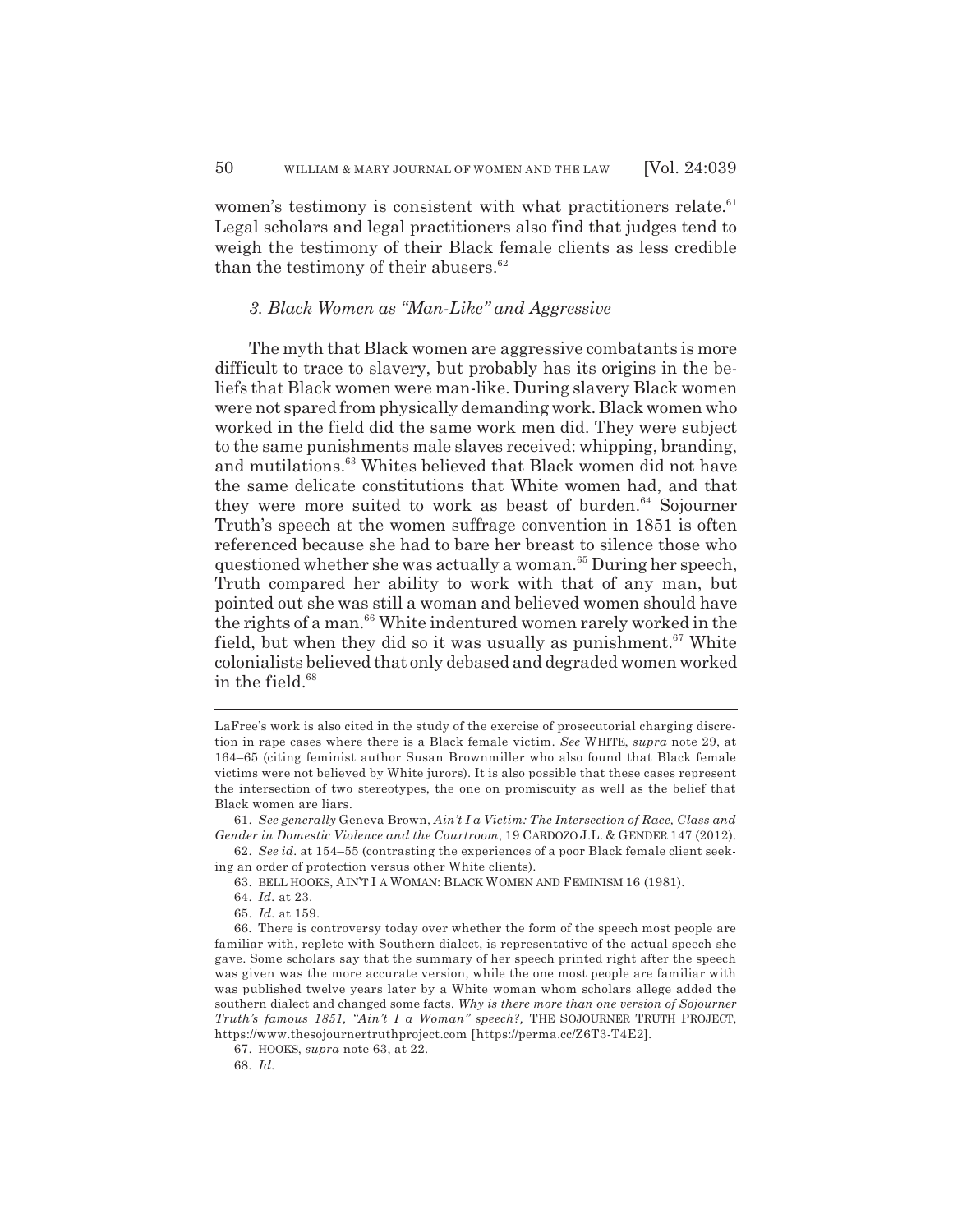#### 2017] THE VIOLENT STATE 51

Racist mythology about Black women's lack of femininity continued to appear in the press well after the end of slavery. Scholar Kali Gross documents the cases of Black women who were accused and/or convicted of crimes in Philadelphia between 1880 and 1910, and her book provides examples of the demonization of Black women.69 In Philadelphia, the news stories referred to "Colored Amazons" who attack helpless White men.<sup>70</sup> According to Gross, Black women were described as "unflinching in their fiendishness, brutal in their attacks, and sexually unrestrained, and they enacted a greed that stripped [W]hite men of life and property." 71 She was a "dangerous urban aggressor." 72 Gross's work is unusual, because it specifically looks at Black female offenders and because she also had access to the statistical data that was pertinent for the time. In a statement that could easily be written of today's Black female offender, Gross found that although Black female offenders only accounted for two percent of the penitentiary population, they nevertheless appeared in crime narratives as being among the worst criminal offenders.73 She also contrasts news portrayals of White women who committed the similar offenses and showed that "[n]ews accounts rarely depicted [W]hite women as being abnormally strong, evil, or bereft of remorse. On the contrary, the descriptions of their emotional outbursts in courtrooms emphasized their womanhood and often overshadowed their criminality,"<sup>74</sup> as contrasted with Black women's outbursts which were considered examples of "bloody rage . . . symptomatic of [B]lack female depravity. . ." 75 She argues that the Colored Amazon stereotype fueled bias among White judges which supported disparities in the way they responded to crimes committed by Black women as opposed to those by White women, leading to more severe sentences for Black women.<sup>76</sup>

In contemporary times, judges still view Black women as aggressive and prone to violence. Unfortunately, there are no in-depth

<sup>69.</sup> KALI N. GROSS, COLORED AMAZONS: CRIME, VIOLENCE, AND BLACK WOMEN IN THE CITY OF BROTHERLY LOVE, 1880–1910 101 (2006).

<sup>70.</sup> *Id.* In this chapter of her book she contrasts the public images of the women who were accused of crimes with the actual facts adduced during their trials. Of course, the facts, give a different impression from the racist imagery presented in the news.

<sup>71.</sup> *Id.* at 105.

<sup>72.</sup> *See id.*

<sup>73.</sup> *Id.* at 111. She found most of the convictions were for larceny, but the press described these women as "heinous."

<sup>74.</sup> *Id.* at 117.

<sup>75.</sup> GROSS, *supra* note 69, at 117. Gross also cites Lombrosco's work in *The Female Offender*, where he likens the Black female offender's criminality with the fact she is so similar in make-up to a Black male: "[S]o huge are their jaws and cheek-bones, so hard and coarse their features. And the same is often the case in their crania and brains." *Id.* at 134.

<sup>76.</sup> *Id.* at 123.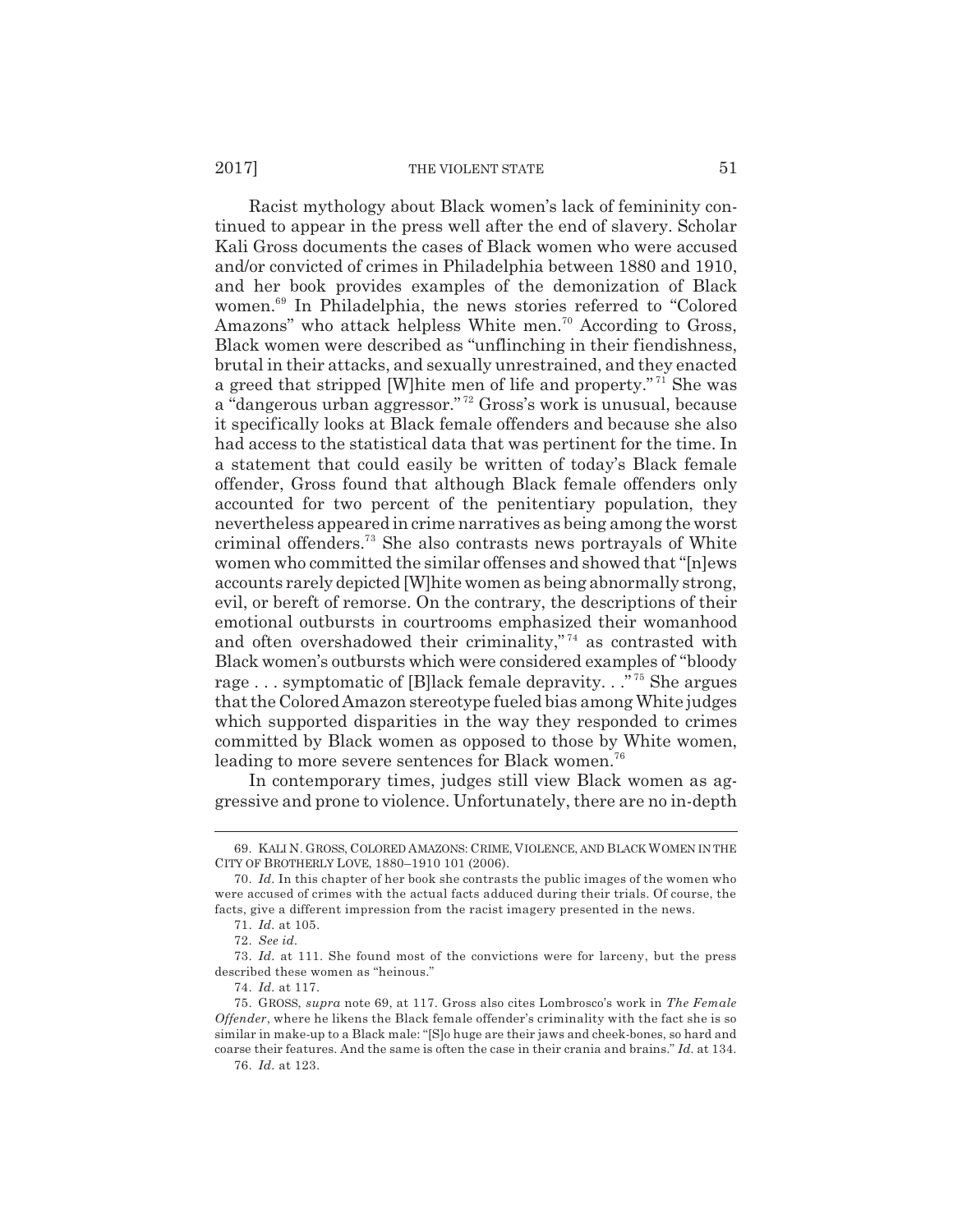studies to establish why judges today endorse these stereotypes. However, advocates for Black women who are survivors of domestic violence do recount that their clients' cases are negatively impacted by such views.<sup>77</sup>

# II. BLACK WOMEN ARE MURDERED AND ASSAULTED BY THE POLICE

### *A. Invisible Homicides Committed by the Police*

The lives of Black women are routinely erased by the police. Lawyer and activist, Andrea Ritchie, has, for almost twenty years called the public's attention to the killings, assaults, and rapes committed by the police against Black women, other women of color, and the transgender community.78 The consciousness and will of the public to provide broad-based support to the early effort to highlight violence against Black women was lacking. The reasons for that lack of support was complex and had as much to do with community selfcensure as it did with racism/sexism in both law enforcement and media.79 Today, however, INCITE!, #BlackLivesMatter, and #Say HerName have created new opportunities to put the proper focus on the lost lives of these Black women at the hands of the state through its law enforcement mechanisms.<sup>80</sup>

It is hard to educate the public about violence against Black women because it so rarely makes the news. The stories of their deaths may be newsworthy, but the fact that the victim or survivor is a Black woman can be buried. There is a long-standing problem with media coverage, or the lack thereof, of crimes committed against Black women. The lack of coverage was highlighted during the years when former prosecutor, turned media personality, Nancy Grace, reported on missing women. All of the women Grace reported about were White, and the obvious lack of coverage about missing Black

<sup>77.</sup> *See infra*, Section IV.B.

<sup>78.</sup> INCITE!, COLOR OF VIOLENCE: THE INCITE! ANTHOLOGY 138 (2016); Andrea J. Ritchie, *#SAYHERNAME: Racial Profiling and Police Violence Against Black Women*, 41 N.Y.U. REV. L & SOC. CHANGE 187, 187 (2016). Andrea Ritchie was a student at Howard University School of Law in 1999 and my research assistant. Even then, she already had a reputation as an activist working on the issue of police violence against Black women.

<sup>79.</sup> Black women are in the precarious situation of having to sometimes balance race loyalty against arguing for their own interests. *See* BETH E. RICHIE, COMPELLED TO CRIME: THE GENDER ENTRAPMENT OF BATTERED, BLACK WOMEN 36–37 (1996).

<sup>80.</sup> INCITE! describes its organization as "a national activist organization of radical feminists of color advancing a movement to end violence against women of color and our communities through direct action, critical dialogue and grassroots organizing." INCITE!, *About INCITE!*, http://incite-national.org/page/about-incite [http://perma.cc/JM2L-C8A2].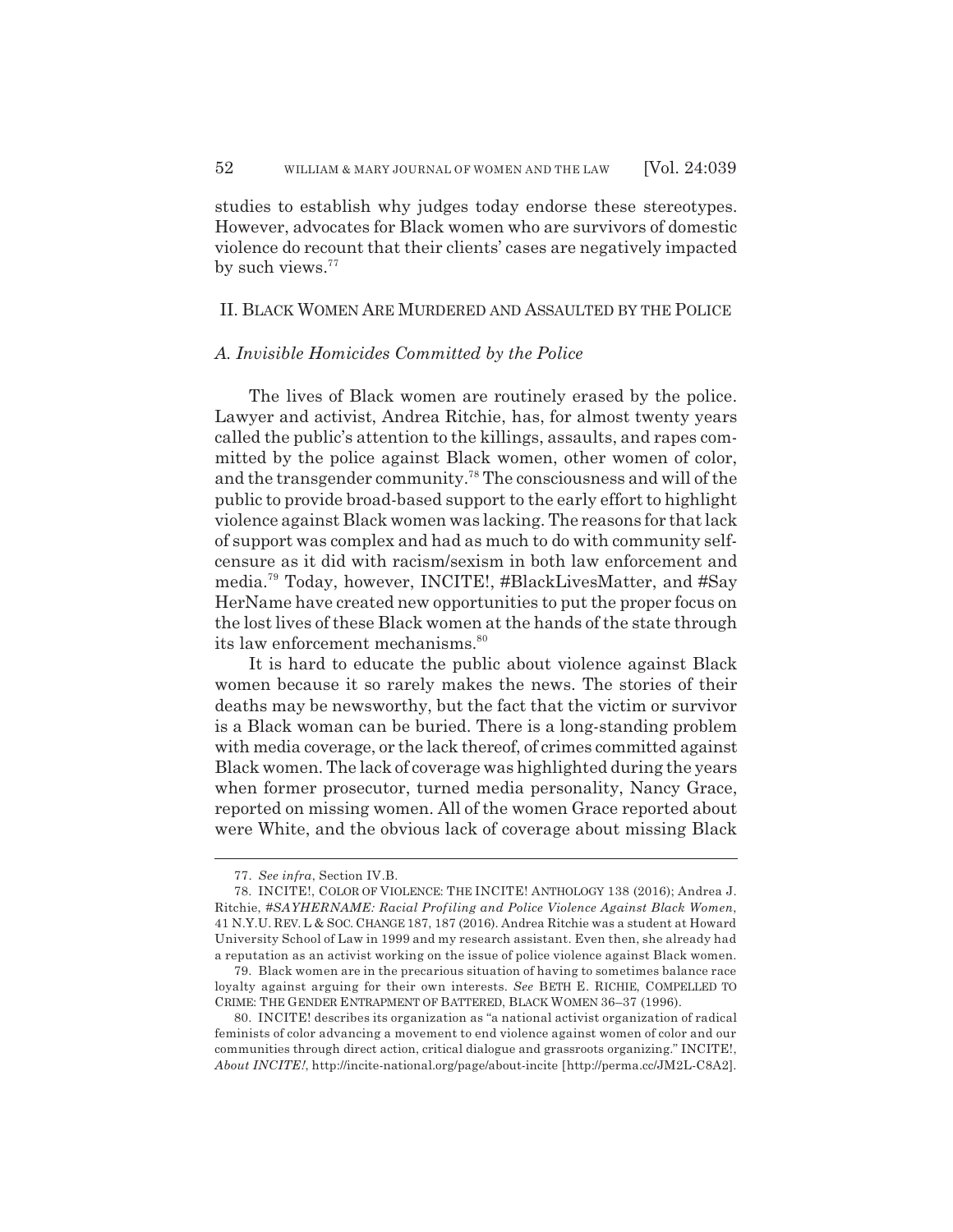#### 2017] THE VIOLENT STATE 53

women led the late NPR anchor, Gwen Ifill, to coin the phrase "missing White woman syndrome" to describe the media's exclusive focus on White women.<sup>81</sup> Few mainstream media outlets cared whether a Black woman was missing or dead. Even with the new focus on police killings of Black people, it is still difficult to find the stories about any of the twenty-eight mentioned in #SayHerName. They rarely consume media attention in the way that the killing of Black men and boys did,<sup>82</sup> which is not to say that coverage of the killing of men and boys should be reduced or abbreviated, but that the media should *also* cover the killings of women as well.<sup>83</sup> There was no database the authors could access to identify Black women killed or brutalized by the police. The project relied on the families of the women killed and their own researchers to compile the women's stories.<sup>84</sup>

# *1. Black Women with Mental Health Issues Are Particularly at Risk*

In the Bronx last summer, Deborah Danner's death at the hands of the police provided a thirty-two-year link between her death, the death of Eleanor Bumpurs in 1984, and the history of violence against mentally ill women in New York.<sup>85</sup> In an essay written in 2012, Danner referenced the death of Bumpurs, a sixtysix-year-old Black woman with mental health issues who was killed by the police as they attempted to evict her.<sup>86</sup> Danner wrote: "[w]e are all aware of the all too frequent news stories about the mentally ill who come up against law enforcement instead of mental health professionals and end up dead." 87 After the Bumpurs killing, the New York City Police Department allegedly revised its guidelines

<sup>81.</sup> *See* MIA MOODY ET AL., THE INVISIBLE DAMSEL: DIFFERENCES IN HOW NATIONAL MEDIA OUTLETS FRAMED THE COVERAGE OF MISSING BLACK AND WHITE WOMEN IN THE MID-2000S 2 (2009) (discussing the difficulty of even getting a sample of news coverage of Black women versus White women to compare, as there was so little coverage of the stories of missing Black women).

<sup>82.</sup> Ritchie et al., *supra* note 9, at 6.

<sup>83.</sup> One could probably host several symposia examining why the media does not give broader coverage to women's issues in general and to Black women's issues specifically. 84. Ritchie et al., *supra* note 9, at 2.

<sup>85.</sup> Eli Rosenberg & Ashley Southall, *In Quick Response, de Blasio Calls Fatal Shooting of Mentally Ill Woman 'Unacceptable*,*'* N.Y. TIMES (Oct. 19, 2016), https://www .nytimes.com/2016/10/20/nyregion/nypd-sergeant-fatal-shooting-bronx-woman.html

<sup>[</sup>http://perma.cc/XK8P-9NER]. 86. Mark Abadi, *Mentally ill woman wrote heartbreaking essay foreshadowing her own death at hands of police*, BUSINESS INSIDER (Oct. 20, 2016), http://www.businessin sider.com/deborah-danner-essay-mental-illness-2016-10 [http://perma.cc/M2FT-KFXW].

<sup>87.</sup> *Id.*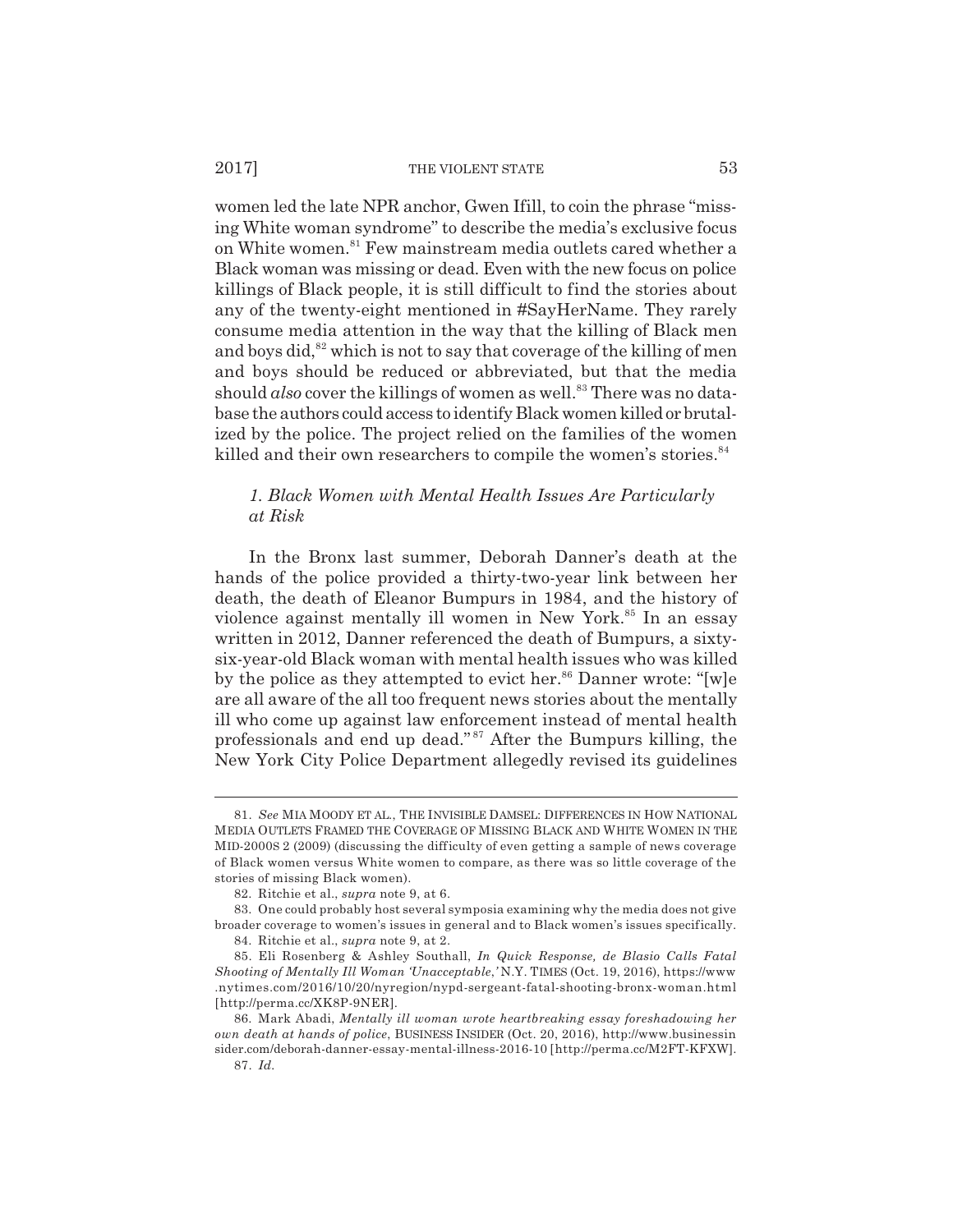for how to handle emotionally disturbed persons.<sup>88</sup> And yet, New York City police continued to kill emotionally disturbed persons just as Ms. Danner worried.<sup>89</sup> After Danner's death, the call went up by the mayor's office for a quick and thorough investigation, and some immediate sanctions were placed on the officer.<sup>90</sup> The preliminary investigation shows he failed to follow the police guidelines for interacting with emotionally disturbed persons.<sup>91</sup> The officer did not use his Taser first and did not wait for assistance.<sup>92</sup> This year, the Bronx District attorney, a Black woman, announced the officer involved was indicted, but the officer in the Bumpurs case was indicted as well though he was never convicted. $93$  While, it is important for the public to feel confident that prosecutors will value the lives of these women, it is also important for systematic and attitudinal changes to occur, such that killing Black women who are mentally ill can stop in New York or anywhere else in the country.

The issue of whether the police are equipped to perform crisis intervention in ways that reduce lethality was discussed during the hearings conducted by former President Obama's Task Force on 21st Century Policing. At least two task force recommendations refer specifically to officer training to make sure they are competent to handle vulnerable citizens and to encourage collaborative team response to calls for crisis intervention.<sup>94</sup> #SayHerName documented

<sup>88.</sup> Alan Feuer, *Fatal Shooting in Bronx Echoes One from 32 Years Ago*, N.Y. TIMES (Oct. 19, 2016), https://www.nytimes.com/2016/10/20/nyregion/fatal-police-shooting-in -bronx-echoes-one-from-32-years-ago.html [http://perma.cc/Q8VD-G4EE].

<sup>89.</sup> Since Bumpurs's death, NYPD have killed any number of individuals with mental health issues, including another Black woman named Shereese Francis. James Thilman, *Did The NYPD Suffocate A Mentally Ill Woman To Death While Trying To Cuff Her*?, GOTHAMIST (Apr. 3, 2012, 5:32 PM), http://gothamist.com/2012/04/03/family\_of\_woman \_allegedly\_suffocate.php [http://perma.cc/U4A2-P2VW].

<sup>90.</sup> Al Baker, *New York City Police Sergeant Charged With Murder in Bronx Woman's Death*, N.Y. TIMES (May 31, 2017), https://nyti.ms/2sn8lev [http://perma.cc/9KRG-DXAB]. 91. *Id.*

<sup>92.</sup> *Id.*

<sup>93.</sup> The officer's indictment was quashed on motion by a judge. Selwyn Rabb, *State Judge Dismisses Indictment of Officer in the Bumpurs Killing*, N.Y. TIMES (Apr. 13, 1985), http://www.nytimes.com/1985/04/13/nyregion/state-judge-dismisses-indictment-of -officer-in-the-bumpurs-killing.html [http://perma.cc/5T55-RF7B].

<sup>94.</sup> WASHINGTON, D.C.: OFFICE OF CMTY. ORIENTED POLICING SERVICES, FINAL RE-PORT OF THE PRESIDENT'S TASK FORCE ON 21ST CENTURY POLICING 15–16, 44 (2015), http:// files.policemag.com/documents/21stcpolicingtaskforce-finalreport.pdf [http://perma.cc /67WP-H6NR] (recommending collaborative response under Recommendation 4.3 and using instruments of physical control on vulnerable populations under Recommendation 1.5.4). *See also id.* at 56 (recommending that Crisis Intervention should be part of basic training as well under Recommendation 5.6). The task force pointed out that law enforcement seem particularly unprepared to deal with calls where the object of the call has mental health issues. One proposal suggests that when a call for a person with known mental health issues comes in, only a team specifically trained to interact with persons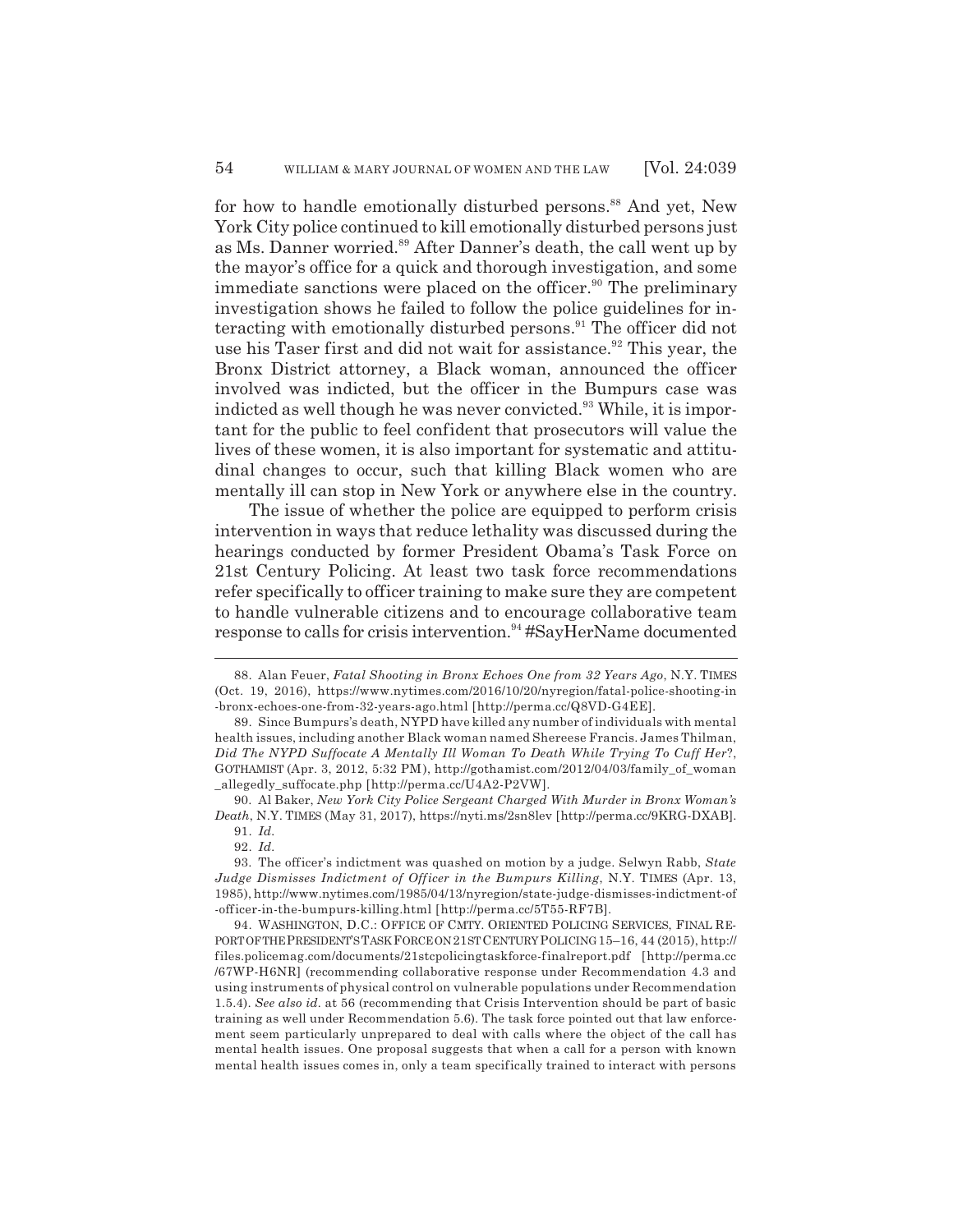#### 2017] THE VIOLENT STATE 55

eight cases of mentally ill women who were killed by the police when their families or neighbors called to obtain assistance for the women.<sup>95</sup> The police "assisted" them by killing them.

### *2. Black Women Can Be Killed Just Because*

It is not just mentally ill Black women who are killed by the police. Grandmothers and granddaughters are killed.96 Black babies and fetuses are put at risk. $97$  Black women who have friends who talk too loudly are killed.<sup>98</sup> Black women who violate gender norms are killed.99 Black women who drive are killed.100 Law enforcement can erase the life of a Black woman with ease and very little accountability. The stories of Miriam Carey and Mya Hall are perfect examples of women who law enforcement tried to erase.<sup>101</sup> Carey's case is instructive because it did receive media coverage of a sort. Carey's death in Washington, D.C. in 2013 first was reported as a

95. *See* Ritchie et al., *supra* note 9, at 18–19. The project report was published in July 2015 and therefore does not include the name of Deborah Danner, a Black woman with a history of mental health issues who predicted that she could die at the hands of the police, and indeed she did.

96. *Id.* at 22 (detailing the death of seven-year-old Aiyana Stanley-Jones).

97. Miriam Carey's infant was in the back seat when police shot up the car. *See infra* note 104. Charleena Lyles was three months pregnant when the police shot and killed her in Seattle, Washington. Lyles called the police for help. Katie Mettler & Mark Berman, *Seattle police fatally shoot pregnant woman who they say confronted officers with a knife*, WASH. POST (June 19, 2017), https://www.washingtonpost.com/news/morn ing-mix/wp/2017/06/19/seattle-police-fatally-shoot-Black-mother-of-four-who-confronted -officers-with-a-knife/?utm\_term=.917d0cc03ddc [http://perma.cc/DH47-J9MR]. In 2017, Alteria Woods, four months pregnant, was shot and killed in Florida by a SWAT team attempting a raid on her boyfriend's home. Luli Ortiz, *Pregnant woman used as a shield from bullets by father, killed in Gifford SWAT raid*, CBS 12 (June 4, 2017), http://cbs12 .com/news/local/pregnant-woman-used-as-shield-by-boyfriend-killed-in-gifford-swat-raid [http://perma.cc/9AYV-H6WJ].

98. Ritchie et al., *supra* note 9, at 22 (detailing the death of Rekia Boyd in Houston, Texas).

99. *Id.* at 27 (detailing the death of Nizah Morris, a transgender woman who died after being beat up by the police in Philadelphia, Pennsylvania).

100. *Id.* at 10–13. When I originally reviewed the report, there were were eight women featured in this section of the publication, a number equal to those with mental health issues. An updated version of the report has ten women listed under driving while Black. The mental health section was reorganized to six, with Eleanor Bumpurs and one other woman moved to a different section. Danner's death is still not included in the report.

101. *Id.* at 12.

with mental health problems be sent out. This would help alleviate the situation where a police officer with heavy weaponry responds to a call for a health crisis and shoots the individual whom they have come to help. Law enforcement can be found deficient in employing skills that de-escalate conflict as opposed to escalating the encounter so that it invariably results in violence. This can be particularly problematic for Black women as the police are more likely to see them as aggressive, violent, and defying authority, thus triggering an escalated response from law enforcement.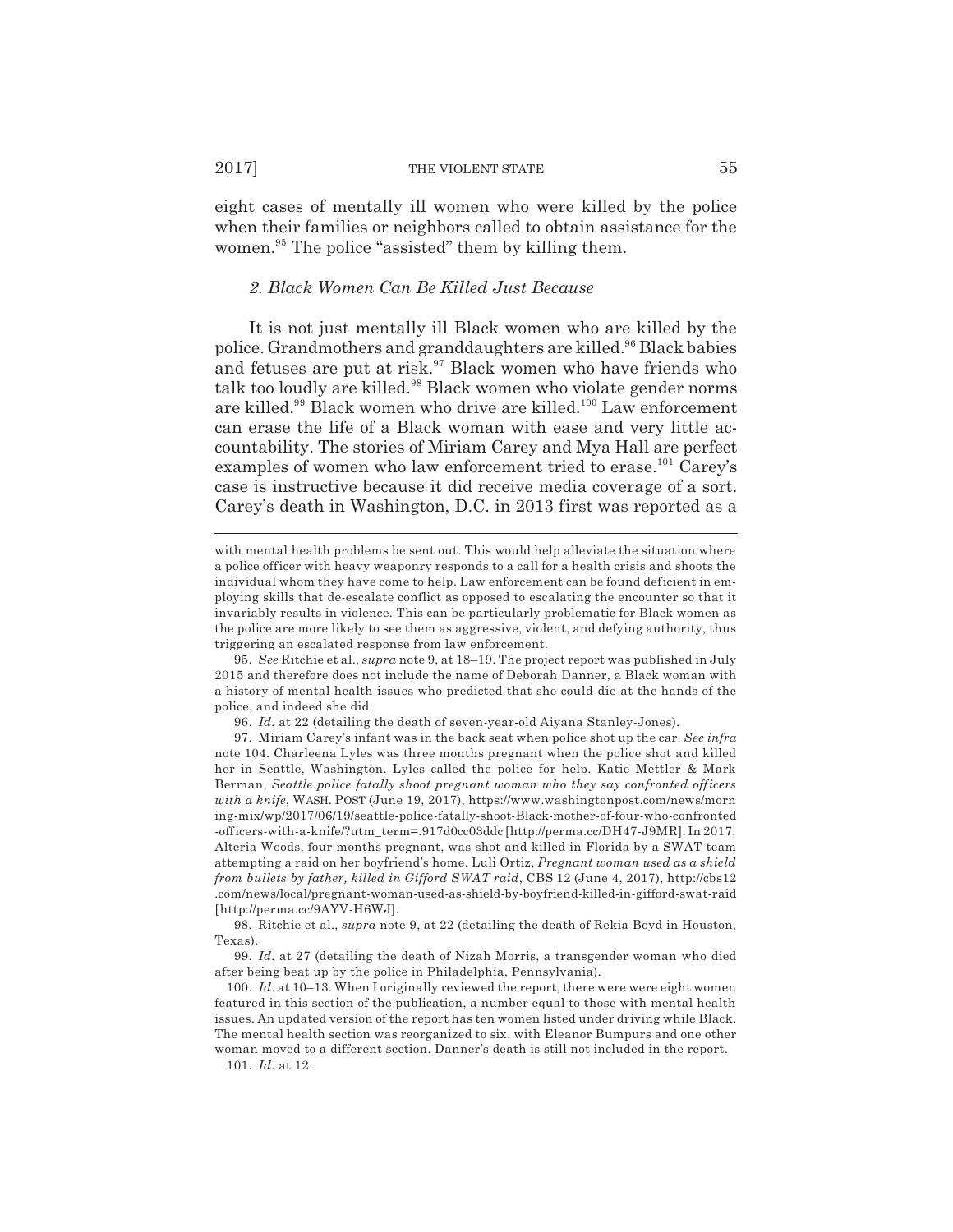breaking news story: news outlets reported that there had been a car chase after she tried to ram through a White House barricade, which ended in a fatal shooting.<sup>102</sup> The United States Attorney's Office for the District of Columbia conducted an investigation, and issued a statement concluding federal prosecutors found "insufficient evidence to prove beyond a reasonable doubt that these officers used excessive force under the circumstances known to them at the time or that they acted with the requisite criminal intent."103 The investigation into her death was closed. The statement was less than three pages long.

A *Washington Post* investigative report about the death of Carey raised more questions than were answered by the official Justice Department investigation. The reporter noted that the public version of the event did not match either the available video camera footage or the actual facts as they were reported by witnesses, none of which was released to the public.<sup>104</sup> For example, the battering incident was actually Ms. Carey trying to exit an area she mistakenly entered; as she made a U-turn to exit the area, a plainclothed individual tried to pull a fence in front of her.<sup>105</sup> The high speed chase was actually not high speed.<sup>106</sup> According to the reporter, who reviewed departmental policies, the officers who fired upon her fired in violation of policy prohibiting firing into moving vehicles.<sup>107</sup> Although Capitol Police denied they saw the child in the back seat, the reporter concluded that the police had at least three opportunities to see the baby. $108$ 

According to #SayHerName, Mya Hall was another Black woman killed while driving.109 A few days before Freddie Gray's death, Hall made a wrong turn into a National Security Agency (NSA) parking facility. It appears that when she became aware of the error, she attempted to get out of the area, but security had already moved

<sup>102.</sup> *See Police shoot, kill driver after Capitol Hill chase*, CLEVELAND.COM (Oct. 3, 2013, 6:18 PM), http://www.cleveland.com/nation/index.ssf/2013/10/police\_suspect\_killed \_in\_capit.html [http://perma.cc/8BUS-NSS4].

<sup>103.</sup> Press Release, Department of Justice, U.S. Attorney's Office Concludes Investigation Into The Death Of Miriam Carey No Charges To Be Filed In Shooting Near U.S. Capitol (July 10, 2014), https://www.justice.gov/usao-dc/pr/us-attorney-s-office-concludes -investigation-death-miriam-careyno-charges-be-filed [http://perma.cc/QX6B-N7NZ]).

<sup>104.</sup> David Montgomery, *How Miriam Carey's U-turn at a White House checkpoint led to her death*, WASH. POST (Nov. 26, 2014), http://www.washingtonpost.com/sf/style/2014 /11/26/how-miriam-careys-u-turn-at-a-White-house-checkpoint-led-to-her-death/?utm \_term=.197a30d01953 [http://perma.cc/KF9F-3NY7].

<sup>105.</sup> *Id.*

<sup>106.</sup> *Id.*

<sup>107.</sup> *Id.*

<sup>108.</sup> *Id.*

<sup>109.</sup> Ritchie et al., *supra* note 9, at 10.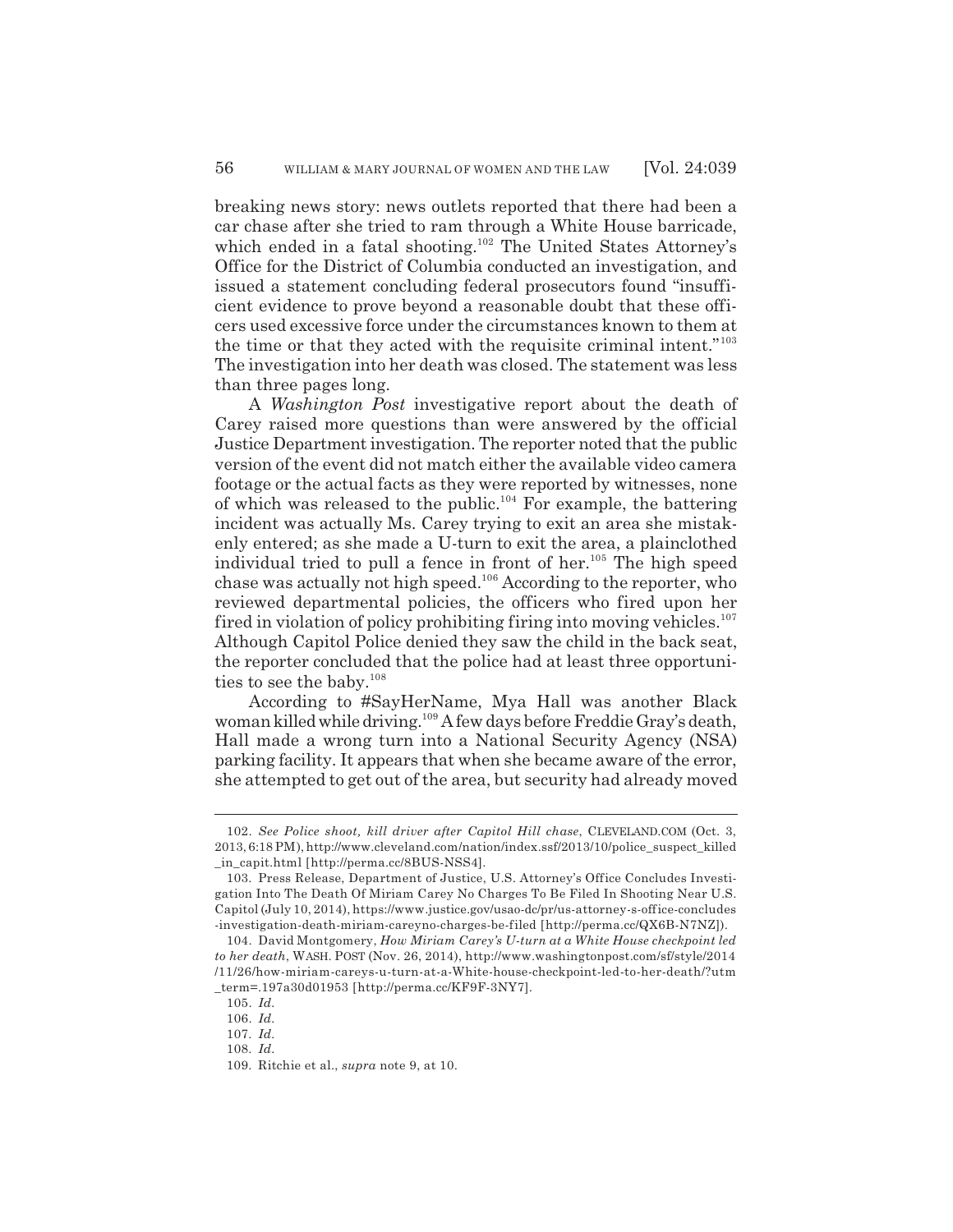#### 2017] THE VIOLENT STATE 57

to prevent that. Hall's car crashed into a security fence, and NSA officers fired into her vehicle, killing her. It was later reported that Hall was allegedly driving a stolen vehicle, and the media initially reported that two men in the car were "dressed as women."110 Hall was a transgender woman, but, NSA security would not have known either fact at the time they made the decision to fire deadly rounds into her car. The killing of Carey and Hall seem even more unusual when contrasted with other security breaches that occurred in and around the White House. Between 1980 and 2009, White House security had been breached ninety-one times.<sup>111</sup> Since that time, there have been multiple additional breaches.<sup>112</sup> To find a death associated with a White House breach, one must go back to 1994, and in that instance the intruder died when the plane he tried to land crashed on the White House lawn.<sup>113</sup> Several intruders have been shot and wounded, but all survived. Between 1995 and 2017 intruders to the White House and its environs have been armed with guns<sup>114</sup> and explosives.<sup>115</sup> Yet *none* of them were killed. Even the man who fired rifle rounds into the White House and fled with hundreds of rounds of ammunition was apprehended without a death.<sup>116</sup> Miriam Carey was not the beneficiary of such restraint.

<sup>110.</sup> Peter Hermann et al., *A fatal wrong turn suspected at NSA*, WASH.POST (Mar. 30, 2015), https://www.washingtonpost.com/local/crime/officials-respond-to-incident-at-nsa -on-fort-meade-campus/2015/03/30/08bdfe56-d6e1-11e4-ba28-f2a685dc7f89\_story .html?utm\_term=.0746ce95bc93 [http://perma.cc/5HJ8-5WTX].

<sup>111.</sup> Soraya Roberts, *Secret Service: White House breached 91 times in past 30 years*, N.Y.DAILY NEWS (Dec. 7, 2009), http://www.nydailynews.com/news/politics/secret-service -White-house-security-breached-91-times-30-years-article-1.435055 [http://perma.cc/W9LU -CL7T].

<sup>112.</sup> Emily Shapiro & David Caplan, *Man Shot by Secret Service Remains in Critical Condition*, ABC NEWS (May 22, 2016), http://abcnews.go.com/US/White-house-lockdown -report-shooting-nearby/story?id=39263422 [http://perma.cc/5AJM-W3FH]; *Long List of Breaches and Scandals for Secret Service Under Obama*, NBC NEWS (Oct. 1, 2014), http://www.nbcnews.com/news/us-news/long-list-breaches-scandals-secret-service-under -obama-n215751 [http://perma.cc/84D6-2QB5].

<sup>113.</sup> Maureen Dowd, *Crash At The White House: The Overview; Unimpeded Intruder Crashes Plane Into White House*, N.Y. TIMES (Sept. 13, 1994), http://www.nytimes.com /1994/09/13/us/crash-white-house-overview-unimpeded-intruder-crashes-plane-into -white-house.html?pagewanted=all [http://perma.cc/Q7W3-RV6U].

<sup>114.</sup> Carol D. Leonnig, *Secret Service fumbles response after gunman hit White House residence in 2011*, WASH.POST (Sept. 27, 2014), https://www.washingtonpost.com/politics /secret-service-stumbled-after-gunman-hit-White-house-residence-in-2011/2014/09 /27/d176b6ac-442a-11e4-b437-1a7368204804\_story.html?utm\_term=.a6e935b139fc [http://perma.cc/JWN6-XC4L].

<sup>115.</sup> Jaime Holguin, *D.C. Standoff With Tractor Man Drags On*, CBS NEWS (Mar. 19, 2003), http://www.cbsnews.com/news/dc-standoff-with-tractor-man-drags-on [http://perma .cc/F2WP-CZFY].

<sup>116.</sup> David Jackson & Donna Leinwand Leger, *White House shooting suspect called Obama 'the anti-Christ*,*'* USA TODAY (Nov. 17, 2011), http://usatoday30.usatoday.com /news/washington/story/2011-11-17/obama-assassination-attempt/51271096/1 [http://perma .cc/5WYF-UKB6].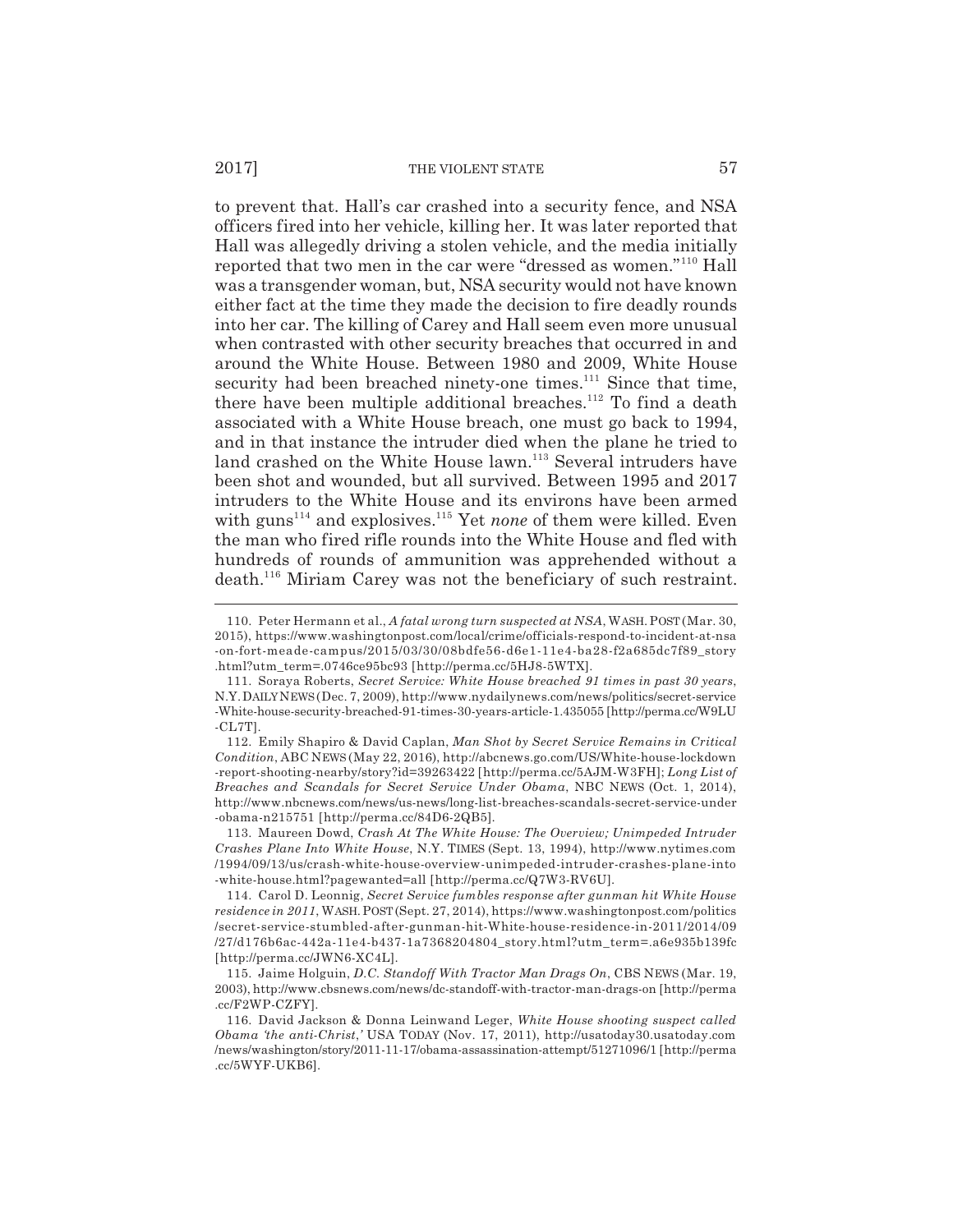But Carey and Hall, neither of whom was a suspected terrorist, neither of whom were armed, neither of whom had actually threatened national security, but both of their interactions starting with what was arguably a minor traffic offense, were shot and killed. Those facts alone should have propelled both killings to major public attention, but they did not.<sup>117</sup>

The true facts of Ms. Carey's death will probably never see the light of day. This is routine for the deaths of Black women at the hands of the police. Their deaths are not made clear, if at all, until the civil law suits, or by reading through the Justice Department's investigations of excessive violence by law enforcement agencies or in international reports.118 For example, the tragic end of the life of a Black woman in Chicago would have been lost if not reported to the U.N. The Chicago police suspected the woman was swallowing contraband and feared not being able to recover it. Their solution was to choke her to force her to spit up the contraband. They strangled her to death.<sup>119</sup> Or, the woman whom the police had executed because she filed a police brutality complaint against them.<sup>120</sup> The true extent of how often the police kill Black women is difficult to measure and is almost always hidden.

## *B. Black Women Injured by Overaggressive Policing*

### *1. Police Violence Against Adult Black Women*

Not only are Black women killed by the police, but they are also arrested at a disproportionate rate compared to White women. By

<sup>117.</sup> Montgomery suggested in his article that Carey's killing occurred approximately one week after the Navy Yard shooting and that officers might have been afraid that Carey was a suicide bomber. Of course, in a time of heightened security and paranoia about safety, it would not be unrealistic for law enforcement to be concerned about terrorism. Nonetheless, security concerns do not provide justifiable circumstances for killing a person whose vehicle could have been incapacitated. Again, one can contrast the handling of the "suicide bomber" theory with the White farmer who claimed to have explosives. He was penned in an area and given time for a peaceful resolution to the standoff, all the while the police suspecting he might have had a tractor full of explosives. *See* Holguin, *supra* note 115; Montgomery, *supra* note 104.

<sup>118.</sup> But at least her family may learn the truth during the discovery phase of the civil suit filed against the Capitol Police and the Secret Service.

<sup>119.</sup> U.N. COMM. ON THE ELIMINATION OF RACIAL DISCRIMINATION, IN THE SHADOWS OF THE WAR ON TERROR: PERSISTENT POLICE BRUTALITY AND ABUSE OF PEOPLE OF COLOR IN THE UNITED STATES (2007), http://www2.ohchr.org/english/bodies/cerd/docs/ngos/usa /USHRN15.pdf [http://perma.cc/V3X7-D5VM] [hereinafter IN THE SHADOWS OF THE WAR ON TERROR].

<sup>120.</sup> *Len Davis' arrest and conviction, as told by the Times-Picayune reporters*, TIMES-PICAYUNE (Dec. 4, 2009, 2:00 AM), http://www.nola.com/crime/index.ssf/2009/12/len\_davis \_arrest\_and\_convictio.html [http://perma.cc/5D33-GAZL].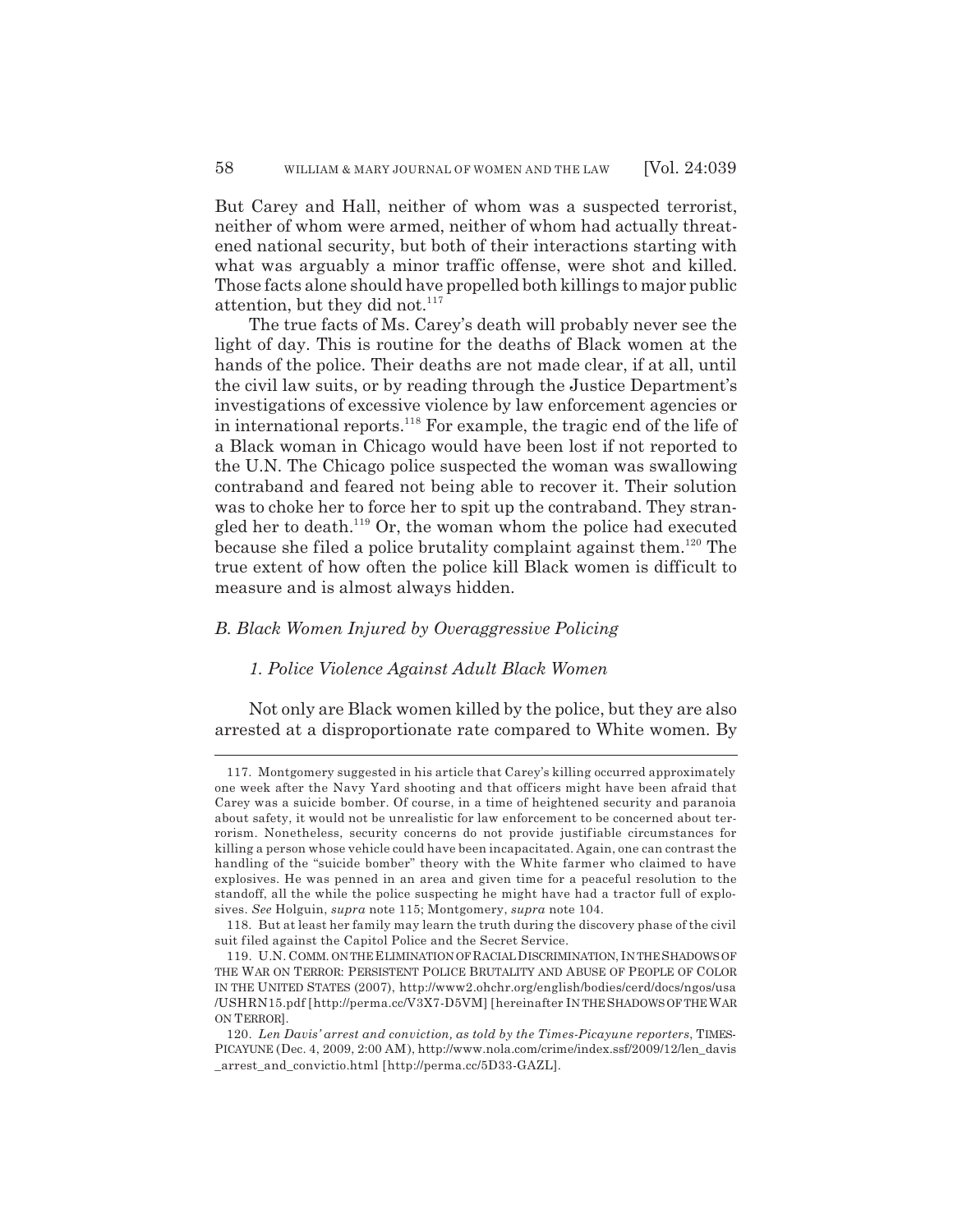2009, the rates of arrest for Black women and men began to decline.121 Today, the rate of arrest for Black women is 2.8 times the arrest rate of White women, down from six times the rate of arrest in 2000.122 Though this does reflect a decrease in the rate of arrest, it is obviously still disproportionate to the percentage of Black women in the general population.<sup>123</sup> Over representation of Black women can be attributed to the war on drugs policies, broken windows strategies of policing, and aggressive over policing of Black communities. There is no centralized data that shows the impact of policing on Black women, but localized searches can help. An extreme example of policing that is racially based and targets Black women is occurring in San Francisco, California. Black women in San Francisco make up 5.8 percent of the population but they constitute 45.5 percent of women arrested.<sup>124</sup> Though California is known for high rates of arrest for Black women, San Francisco's rate is four times the rate of the state overall.<sup>125</sup> Moreover, the huge disparity in the arrest rate for Black women has been empirically demonstrated in four separate reports submitted to the city, with the earliest one published in 2002, according to Center on Juvenile and Criminal Justice.<sup>126</sup> City officials acknowledged the disparity, yet no official city action had been taken to rectify the situation. For at least thirteen years the police were allowed to harass and arrest these women.127 The mayor of San Francisco was eventually forced to act in 2016 when an officer killed an unarmed Black woman named Jessica Williams.128 It was the third killing of an unarmed

<sup>121.</sup> Marc Mauer, *The Changing Racial Dynamics of Women's Incarceration*, THE SENTENCING PROJECT (Feb. 27, 2013), http://www.sentencingproject.org/publications/the -changing-racial-dynamics-of-womens-incarceration [http://perma.cc/ZY54-E2TY].

<sup>122.</sup> *Id.*

<sup>123.</sup> It may be too early to celebrate the decline in arrest rates for Black women and men. Attorney General Jeff Sessions has indicated he intends to return to the "War on Drugs," which had a major impact on the mass incarceration of Black people and the dramatic rise in rates of imprisonment for Black women. Joseph Tanfani & Evan Halper, *Session restores tough drug war policies that trigger mandatory minimum sentences*, L.A. TIMES (May 12, 2017), http://www.latimes.com/politics/la-na-politics-sessions-drugwar -20170511-story.html [http://perma.cc/NG8D-N42N].

<sup>124.</sup> MICHAEL MALES, CTR. ON JUV. & CRIM. JUST., SAN FRANCISCO'S DISPROPOR-TIONATE ARREST OF AFRICAN AMERICAN WOMEN PERSISTS 1 (2015), http://www.cjcj.org /uploads/cjcj/documents/disproportionate\_arrests\_in\_san\_francisco.pdf [https://perma.cc /HP47-JCJK].

<sup>125.</sup> *Id.* at 2.

<sup>126.</sup> *Id.* at 1.

<sup>127.</sup> The CJCJ report data shows that the rate of arrest exceeded California's even though the overall rate of Black women offending was at its lowest historical levels. *Id.* at 3.

<sup>128.</sup> Ms. Williams was suspected of driving a stolen vehicle. She crashed the car and the police shot her to death as they were removing her from the wreck. Thomas Fuller &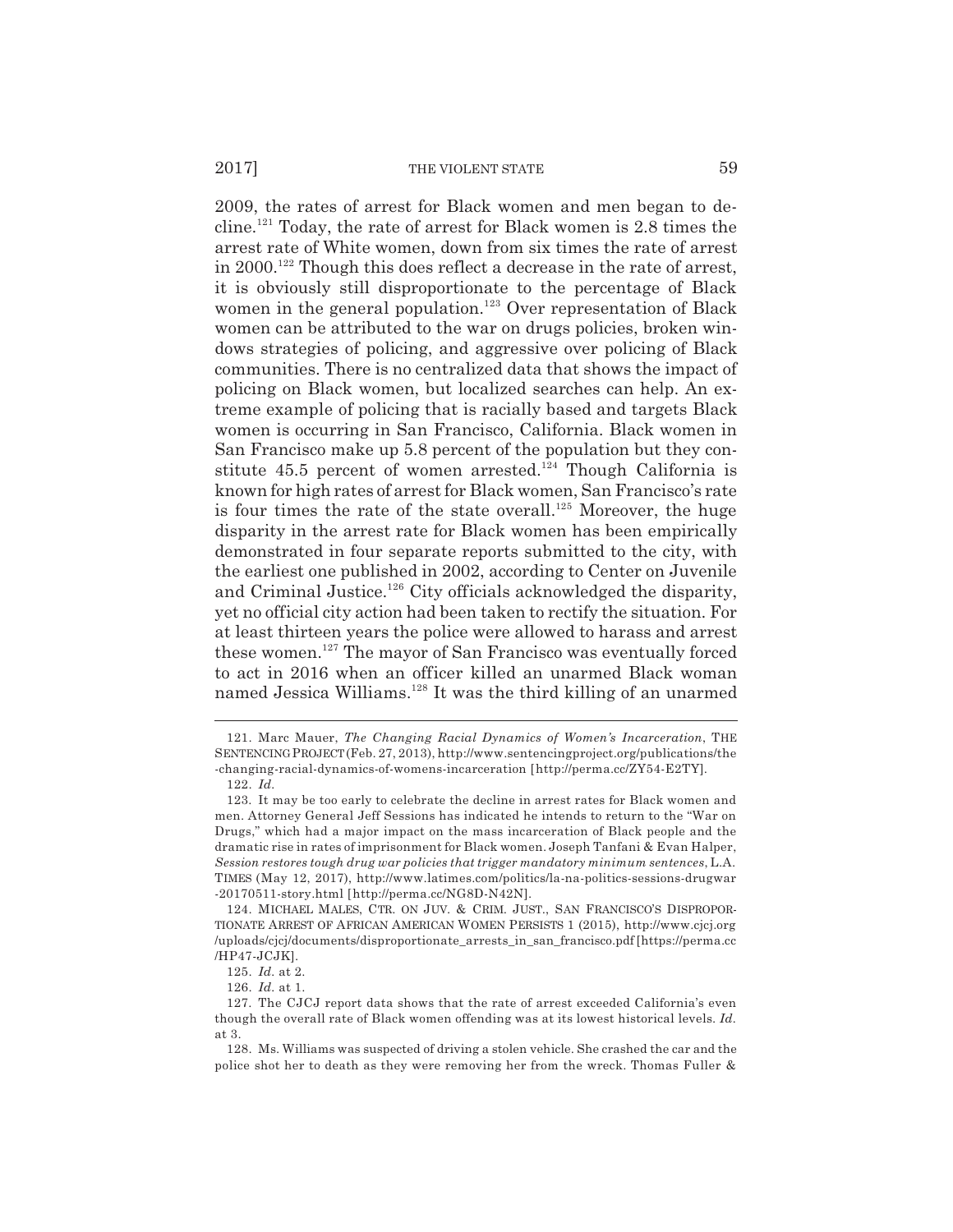person (one Black male, and one Latino male) in San Francisco in a two month period.<sup>129</sup>

Although empirical data is not available to validate the experiences of Black women at the hands of overly aggressive officers, social media allows us to get some rare insights into their interactions with the police.<sup>130</sup> One of the most poignant examples we have of the perils Black women face when interacting with the police played out both on cell phone video posted to the internet and over the audio of a 911 call for a traffic offense in Houston, Texas.<sup>131</sup> In light of the heightened media attention to police violence against Black people, the young woman became frightened when she realized a White police officer was trying to pull her over for a traffic infraction. She complied with the officer's indication to pull over, but then called 911, to advise the police dispatcher that she was frightened and to ask for an additional officer to come to the scene. Her fear of the police officer turned out to be well-founded. While she was on the phone with 911, a passing citizen caught video of the police officer violently throwing her to the ground and arresting her for the traffic infraction.<sup>132</sup>

The second example also comes from Texas, where a Black woman named Jacqueline Craig in Fort Worth, Texas, called the police to complain that her seven-year-old child was choked by a neighbor (White) after the boy dropped some litter on the neighbor's lawn.<sup>133</sup> The police officer arrived, talked with the mother and then went to speak with the White neighbor. The officer returned to the

Timothy Williams, *San Francisco Forces Out Police Chief After Officer Kills Black Woman*, N.Y.TIMES (May 19, 2016), https://www.nytimes.com/2016/05/20/us/san-francisco-forces -out-police-chief-after-officer-kills-black-woman.html [http://perma.cc/W9X3-GL7N]. 129. *Id.*

<sup>130.</sup> Ironically, not even Black women who are law enforcement are protected from aggressive over policing. A Black Assistant State Attorney in Florida was recently pulled over by a police officer who ran her plates. Once he discovered who she was, he nervously tried to explain the stop. *Fla. state attorney pulled over by police*, WASH. POST (July 12, 2017), https://www.washingtonpost.com/video/national/fla-state-attorney-pulled -over-by-police/2017/07/12/7da1f192-6752-11e7-94ab-5b1f0ff459df\_video.html [http://perma .cc/HU3D-GR6G].

<sup>131.</sup> Amy B. Wang, *A Black woman called 911 because she was afraid of a police officer. A violent arrest followed.*, WASH. POST (Aug. 5, 2016), https://www.washington post.com/news/post-nation/wp/2016/08/05/social-worker-calls-911-because-shes-afraid-of -a-police-officer-he-then-violently-arrests-her/?utm\_term=.23adc925673f [http://perma .cc/4P4Y-UTGJ].

<sup>132.</sup> *Id.* Video of the incident is embedded in the story.

<sup>133.</sup> Shaun King, *KING: Black family brutalized by Texas cop for reporting assault*, N.Y. DAILY NEWS (Dec. 22, 2016), http://www.nydailynews.com/news/national/king -Black-family-brutalized-texas-reporting-assault-article-1.2920020 [http://perma.cc/98MP -FAEX].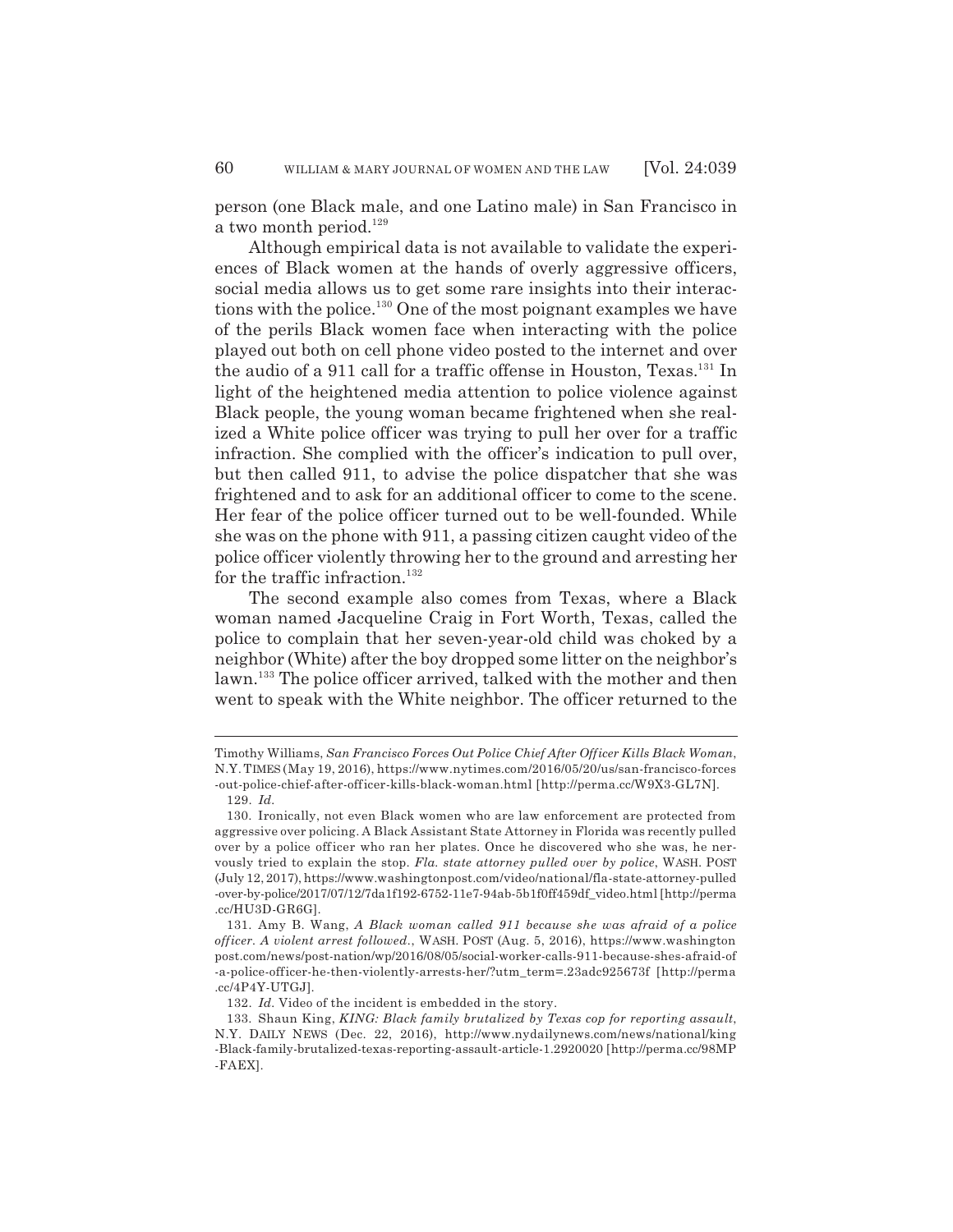#### 2017] THE VIOLENT STATE 61

mother and criticized her child-rearing practices.<sup>134</sup> Ms. Craig, annoyed that the officer chose to question her child-rearing tactics as opposed to investigating the assault on her child, verbally challenged the officer, contested that even if the child littered it did not give the neighbor the right to touch her child.135 The officer immediately escalated the confrontation with the Craigs. Brea Hymond, Craig's nineteen-year-old daughter, tried to mediate the escalation by stepping between her mother and the now enraged officer. At that point the officer pulled out his Taser and wrestled both Black women to the ground.<sup>136</sup> Craig was charged with resisting arrest and for outstanding traffic warrants; Hymond was charged with resisting arrest and interfering with public duty.137 Again, a person not involved in the conflict recorded the event and uploaded it to social media.138 When the incident went viral, some mainstream news media outlets picked up the story. The police officer in question was wearing a body cam, however the Fort Worth police did not release the officer's footage.<sup>139</sup>

Despite the fact that many aggressive police actions are taken against Black women, the reports rarely specifically identify the victims of bad police behavior as Black women. Over the past several years the Department of Justice has investigated numerous police departments for using excessive force against Black communities.140 After the death of Freddie Gray in Baltimore and the unrest that followed, the DOJ led by Attorney General Loretta E. Lynch, under the Obama presidency, began to investigate the Baltimore police. The final report identified a pattern and practice of police violence and dereliction of duty.141 For example, the DOJ found that

<sup>134.</sup> *Id.*

<sup>135.</sup> *Id.*

<sup>136.</sup> Corky Siemaszko, *Texas Police Probing Arrest of Black Woman by White Officer After They Called Cops*, NBC NEWS (Dec. 22, 2016), https://nbcnews.com/news/us-news /texas-police-probing-arrest-Black-women-White-officer-after-they-n699201 [http://perma .cc/P3A6-UEXB].

<sup>137.</sup> *Id.*

<sup>138.</sup> *Id.* The Executive Director of the Texas ACLU pointed out the inability of a Black woman to get assistance from the police after a family member is choked threatens public safety because such experiences would dissuade that woman from ever calling the police again. *Id.*

<sup>139.</sup> The representative claimed that state law limited their ability to release the body cam footage because an internal investigation was started. *Id.*

<sup>140.</sup> At one point, the Justice Department had seventeen open investigations against various police departments. Sarah Moughty, *17 Justice Dept. Investigations Into Police Departments Nationwide*, WHRO (Sept. 20, 2011), http://pbs.org/wgbh/frontline/article /17-justice-dept-investigations-into-police-departments-nationwide [http://perma.cc/X94C -A5U2].

<sup>141.</sup> CIVIL RIGHTS DIV., U.S. DEP'T OF JUST., INVESTIGATION OF THE BALTIMORE CITY POLICE DEPARTMENT 3 (2016).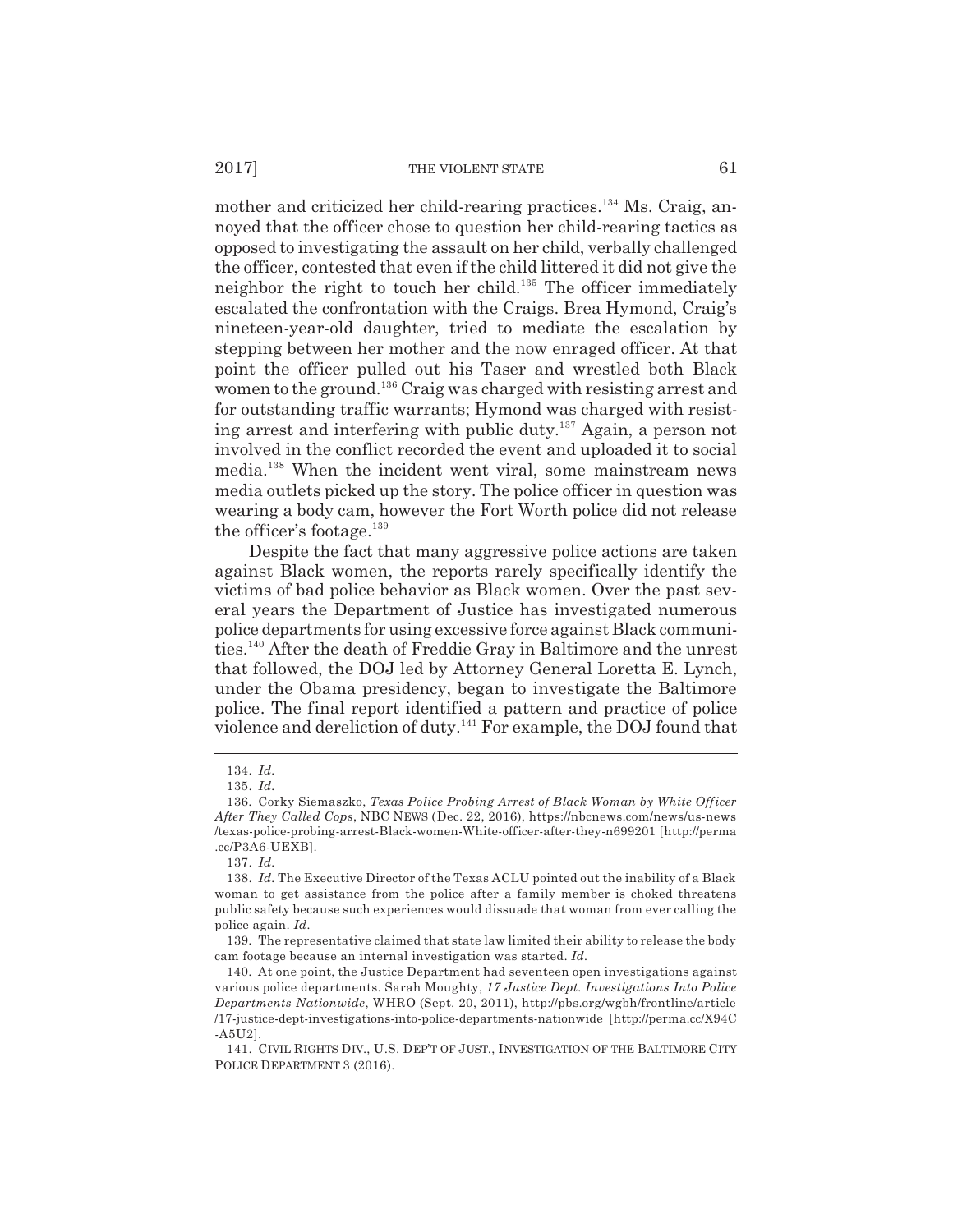the police conducted over sixty strip searches in violation of people's rights.142 When African American or Black men were the recipients of illegal police conduct, they were specifically mentioned as African American or Black.143 Female victims were rarely identified as African American or Black, unless the police said something specific such as "Black  $b***h."$ <sup>144</sup> Yet, Baltimore is a city that is sixty-three percent African American or Black.145 It is improbable that many of the incidents of abuse towards women were not incidents involving Black women. Here again, the use of social media becomes important for locating Black women within the phenomenon of police violence in Baltimore. An example from the DOJ report that was widely covered in the media involved a traffic stop where a woman was pulled over by the Baltimore police for a broken headlight.<sup>146</sup> The woman was strip searched on the street, and the police went so far as to perform an anal cavity search right out in public. Neither the DOJ report nor major media, such as the *Washington Post*, mentioned that the woman was Black. However, a small blog dedicated to police brutality issues identified the woman as Black in its headline.<sup>147</sup> Without the blog she would be yet another Black woman sitting at the intersection of race, gender, and police brutality, who would have remained invisible.

Similar incidents can be found in other DOJ reports on police violence.148 As usual, Chicago provides a decent example. The Chicago police department has been accused of police brutality routinely since as early as  $1951<sup>149</sup>$  The department has been mentioned in

<sup>142.</sup> *Id.* at 32.

<sup>143.</sup> *See Baltimore police conducted more than 60 illegal strip searches, some in public—DOJ*, RUSSIA TODAY (Aug. 12, 2016), https://rt.com/usa/355602-baltimore-police -illegal-strip-searches [http://perma.cc/EJQ7-YJF4]; Lynh Bui & Tom Jackman, *Strip searches, 'lock up all the Black hoodies': Excerpts from Justice Dept. report on Baltimore PD*, WASH. POST (Aug. 10, 2016), https://www.washingtonpost.com/news/true-crime/wp /2016/08/10/excerpts-from-the-justice-departments-report-on-practices-of-the-baltimore -police-department/?utm\_term=.58d514ad5af5 [http://perma.cc/G9G9-R743].

<sup>144.</sup> CIVIL RIGHTS DIV., *supra* note 141, at 70.

<sup>145.</sup> *Id.* at 12.

<sup>146.</sup> *Id.* at 32.

<sup>147.</sup> Yan Big Davis, *Cop Strip-Search Black Female Driver In Public Over Broken Tail Light*, BLACKMATTERSUS (Aug. 13, 2016), https://Blackmattersus.com/13627-cop-strip -search-Black-female-driver-in-public-over-broken-taillight [http://perma.cc/ZGM4-AJJA].

<sup>148.</sup> U.S. DEP'T OF JUST., CIV. RTS. DIV. & U.S. ATT'Y'S OFF., N.D. ILL., INVESTIGATION OF THE CHICAGO POLICE DEPARTMENT (2017).

<sup>149.</sup> *UN Committee Against Torture Questions US About Burge and Other Police Abuses*, CHI. INDYMEDIA (May 8, 2006), http://chicago.indymedia.org/archive/newswire /display/72022/index.php [http://perma.cc/NK3N-A4HR] [hereinafter *UN Committee Against Torture Questions US*]; *The People: 360 People were shot by Chicago police in the last 5 years*, WE CHARGE GENOCIDE UN SHADOW REPORT, http://report.wechargegeno cide.org/people.html [http://perma.cc/473Y-ZQ4U] [hereinafter *The People: 360 People were shot by Chicago police*]; IN THE SHADOWS OF THE WAR ON TERROR, *supra* note 119.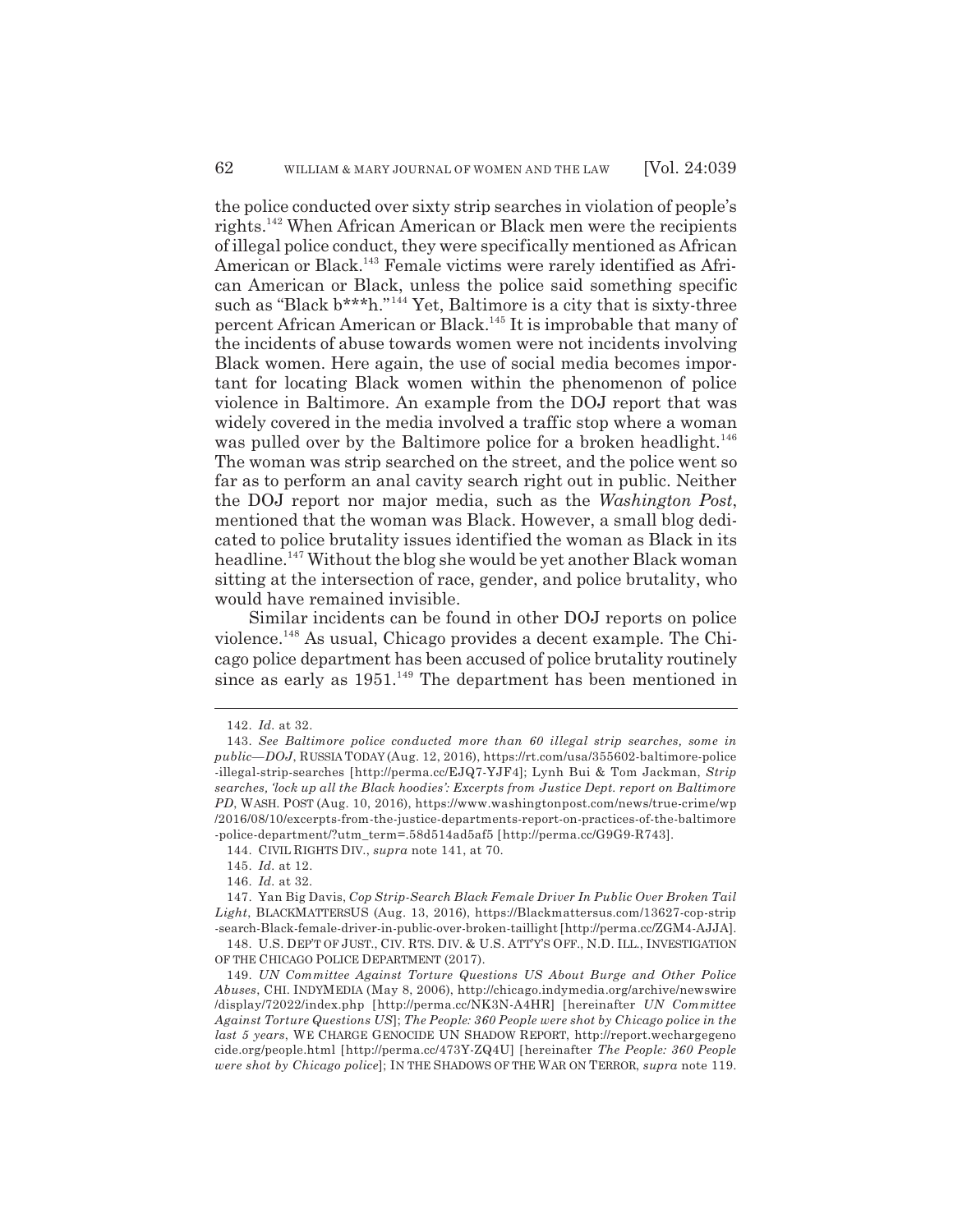#### 2017] THE VIOLENT STATE 63

several shadow reports to the U.N. Committee on Torture, the U.N. Committee on the Convention to Eliminate Racial Discrimination, and the Committee on the Convention for Civil and Political Rights.<sup>150</sup> In response to the death of Laquan McDonald, a Black male, in 2015, The DOJ opened a new investigation into the pattern and practice of the Chicago police.<sup>151</sup> The DOJ found rampant police misconduct.<sup>152</sup> But in the report, created by a Justice Department run by a Black man as U.S. Attorney General, very few references are made about the race of the women injured by the Chicago police.<sup>153</sup> The report for example, includes a reference to an incident where the police tasered a pregnant woman multiple times during a stop for a traffic infraction.154 This incident was used as an example of excessive and inappropriate use of force.<sup>155</sup> Just as in other  $\overline{D}OJ$  reports, specific references to Black women or girls were oddly missing, but a Google search turns up video of a Black pregnant woman named Tiffany Rent being assisted on her way to the hospital for medical treatment after being tasered by the Chicago police.156 Yet another Black woman who whose injuries would have been rendered invisible.

It is not clear why the police are so violent towards Black women, as their violence towards Black women has not been comprehensively studied. However, research on the violent interactions between the police and Black men may provide some hints to what drives the police towards violence. An interesting study on the use of violence by the police examined the intersection of implicit bias, stereotype threat, and threat to masculinity.<sup>157</sup> The study concludes that the triggering of one or more of these states can cause officers, who otherwise consider themselves aware and free from bias, to use excessive force against Black males.<sup>158</sup> Implicit bias is being discussed more frequently recently, to help explain why individuals who do not exhibit overt racial bias may still engage in anti-Black

<sup>150.</sup> *UN Committee Against Torture Questions US*, *supra* note 149; *The People: 360 People were shot by Chicago police*, *supra* note 149; IN THE SHADOWS OF THE WAR ON TERROR, *supra* note 119, at 7.

<sup>151.</sup> Kim Bellware, *Department of Justice to Investigate Chicago Police: Report*, HUFF-INGTON POST (Dec. 6, 2015, 5:37 PM), http://www.huffingtonpost.com/entry/doj-inves tigation-chicago-police us 5664a222e4b08e945fefdddf [http://perma.cc/DU28-3GNH]. 152. U.S. DEP'T OF JUST., *supra* note 148, at 5.

<sup>153.</sup> *See id.* at 32, 36, 37, 45, 67, 76, and 79.

<sup>154.</sup> *Id.* at 151.

<sup>155.</sup> *Id.*

<sup>156.</sup> The LeakSource, *Chicago Police Taser Pregnant Woman*, YOUTUBE (June 6, 2012), https://www.youtube.com/watch?v=D-f\_8\_ifHmU [http://perma.cc/DL98-CF3Z].

<sup>157.</sup> L. Song Richardson, *Police Racial Violence: Lessons from Social Psychology*, 83 FORDHAM L. REV. 2961, 2963 (2015).

<sup>158.</sup> *Id.* at 2964.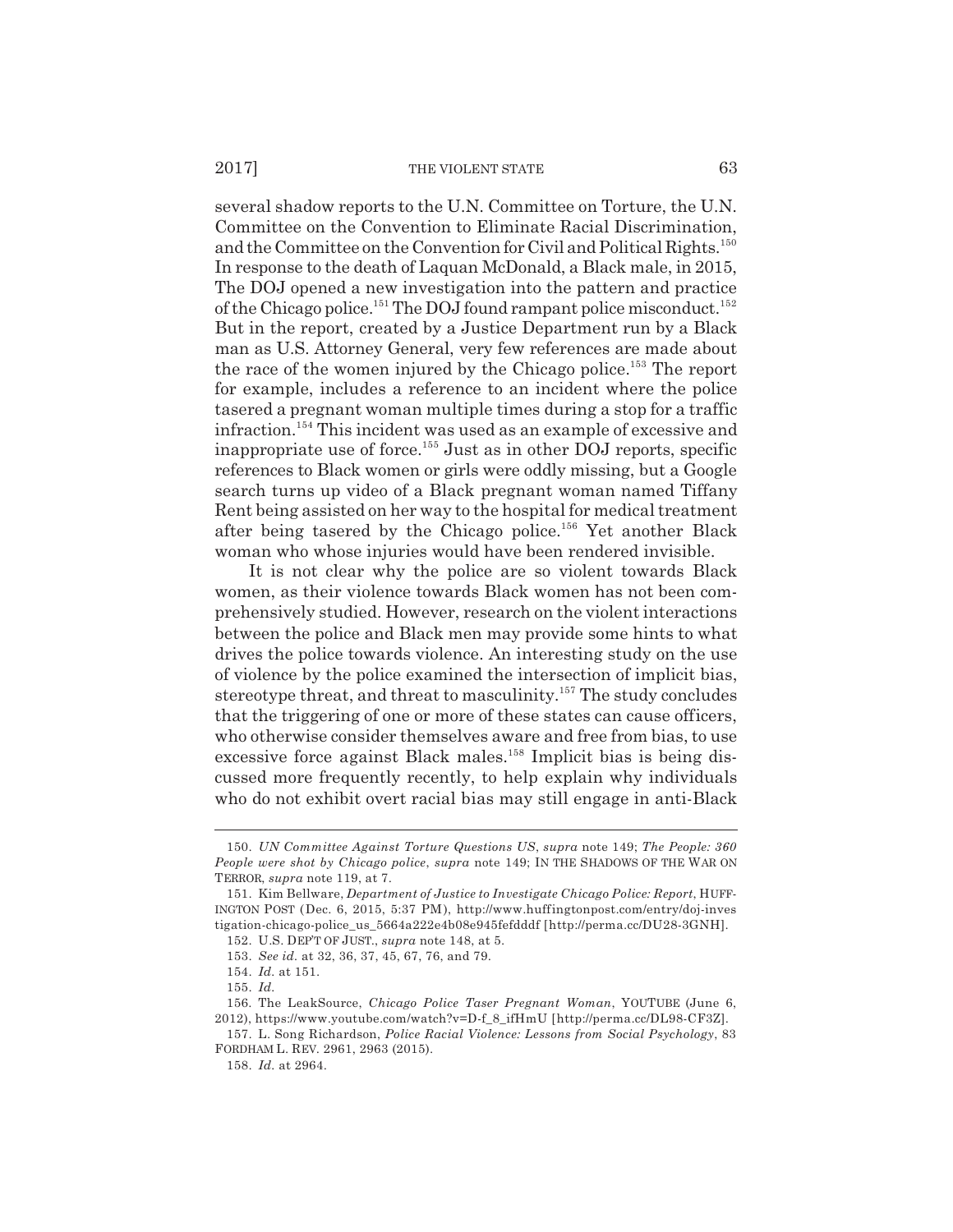behavior.159 Professor Song Richardson identifies not only the most commonly understood form of implicit bias, but also a concept called implicit dehumanization.<sup>160</sup> These two implicit biases are then partnered with principle known as "White favoritism." 161 Together the three can lead police to associate Black males with criminality, while at the same time associating Whites with innocent conduct.162 It is significant that the implicit dehumanization allows police officers to associate Black persons closer to apes than humans.<sup>163</sup> That association then causes them to engage in more violent behavior to the Black male.164 Social scientists have found that such implicit dehumanization is a factor in the excessive use of violence against Black juveniles.165 Professor Song Richardson's work and most of the sources she cites refer to police reactions to Black males, which is a shame because many of the theories also seem applicable to police interaction with Black females.<sup>166</sup> The social science theories help support the argument that the historical stereotypes of Black women need to be continuously examined to see where law enforcement policy and behavior continues to influenced by those stereotypes.

The other two factors were stereotype threat and threat to masculinity.167 In what seems to be a non-intuitive twist, if a police

<sup>159.</sup> The concept "implicit bias" has now become part of common parlance. In a search for a quick explanation to persistent racial profiling and police violence, implicit bias has become the darling of the moment. Ediberto Roman, *Implicit Bias at the root of Brutality Epidemic*, HUFFINGTON POST (June 10, 2015, 3:58 PM), http://www.huffingtonpost .com/ediberto-roman/implicit-bias-at-the-root\_b\_7549292.html [http://perma.cc/HA7H -99W6]; John Michillo, *How Science is Helping America Tackle Police Violence*, WIRED (Jan. 21, 2015, 6:45 AM), https://www.wired.com/2015/01/implicit-bias-police-racism-sci ence [http://perma.cc/AT4T-95GN]; Kia Makarechi, *What the Data Really Says About Police and Bias*, VANITY FAIR (July 14, 2016, 3:09 PM), http://www.vanityfair.com/news /2016/07/data-police-racial-bias [http://perma.cc/Y7QH-5DYK].

<sup>160.</sup> Richardson states that implicit dehumanization occurs when individuals unconsciously associate Blacks with apes. Richardson, *supra* note 157, at 2963.

<sup>161.</sup> Richardson calls White favoritism "a sister concept to anti-Black racial bias." *Id.* at 2964. She cites the work of Robert J. Smith et al., *Bias In the Shadows of Criminal Law: The Problem of Implicit White Favoritism*, 66 ALA. L. REV. 871 (2015). According to Smith, White favoritism is "the automatic association of positive stereotypes and attitudes with members of a favored group, leading to a preferential treatment for persons in that group." *Id.* a 874–75.

<sup>162.</sup> Richardson, *supra* note 157, at 2965.

<sup>163.</sup> *Id.* at 2964. *See supra* note 37 and accompanying text.

<sup>164.</sup> *Id.*

<sup>165.</sup> *Id.* at 2963–64 (citing Phillip Atiba Goff et al., *Not Yet Human: Implicit Knowledge, Historical Dehumanization, and Contemporary Consequences*, 94 J. PERSONALITY & SOC. PSYCHOL. 292 (2008), to assert "[t]he more closely police officers unconsciously associated Black youth with apes, the more likely they were to us violence against the children.").

<sup>166.</sup> *Id.* at 2965.

<sup>167.</sup> *Id.* at 2966.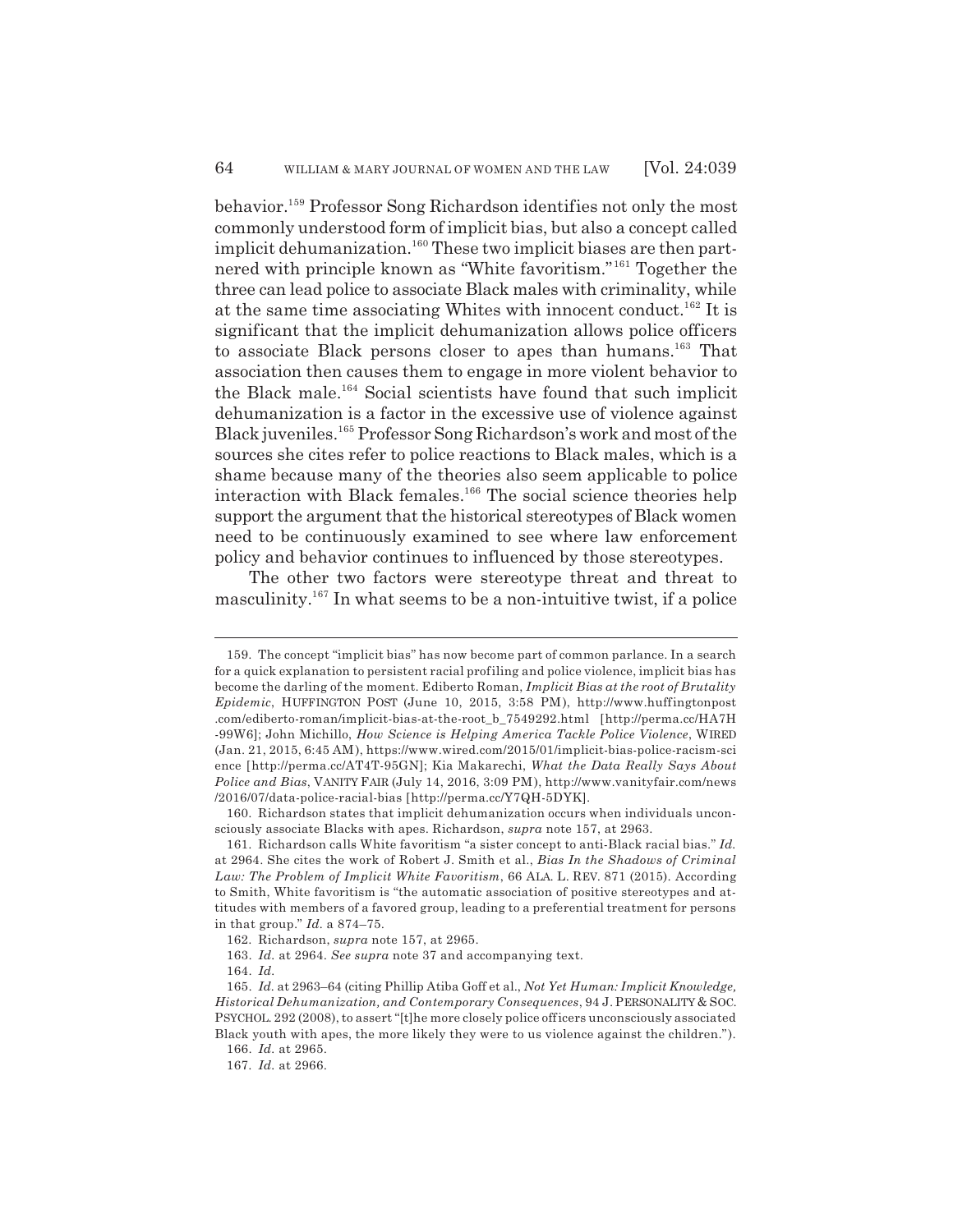officer believes a Black person thinks the officer is racist, it actually causes the officer to use more violence.<sup>168</sup> In a sense, the officer's belief that his legitimacy is being questioned triggers the use of violence.169 On a more intuitive level, when the officer believes his masculinity is being questioned, he will also use more force.<sup>170</sup> It is clear why the police would believe Black men challenge their masculinity, since the violence is primarily a male phenomenon and often triggered by concepts of competing masculinities.<sup>171</sup> But, is it possible that Black women also produce a threat to masculinity? Of course. The studies do not discuss this aspect of police violence against Black women,<sup>172</sup> however, it is possible to envision a scenario where Black women would indeed create a threat to a police officer's masculinity. One of the popular stereotypes about Black women that is repeated in media, in advertising, and in development of both social welfare policy as well as criminal justice policy, is the version of the overbearing, demeaning Black woman, who emasculates men.173 When police officers see Black women who may not verbally submit readily to them, it could present a masculinity threat to them, thus triggering excessive use of force against the women. A re-read of any of the examples of police interaction with Black women cited above, $174$  and in the instances with juveniles cited below, $175$  it is clear that the police were demonstrating their masculinity, and their control over these Black female bodies. A focused study on bias, threat, and violence against Black women would be useful to help provide the empirical data to conform what personal chance videotaping of these incidents "anecdotally" reveals.

<sup>168.</sup> Stereotype threat is part of what Richardson calls "self-threat," which involves a person's perception of themselves and how that impact his or her behavior. Richardson, *supra* note 157, at 2967 (citing to research by Atiba Goff, Richardson concluding that an officer's fear of being considered racist can lead him to engage in violence).

<sup>169.</sup> Song Richardson believes this self-threat is tied to the officer's belief in his legitimacy. If people believe he is racist, his legitimacy is being questioned. Therefore he must use force to establish legitimacy. *Id.* at 2968.

<sup>170. &</sup>quot;Masculinity threat refers to the fear of being perceived as insufficiently masculine." *Id.* at 2970.

<sup>171.</sup> *Id.*

<sup>172.</sup> *Id.*

<sup>173.</sup> Danielle Wright, *Are Controlling Black Men Responsible for the "Angry Black Woman" Stereotype?*, BET(Jan. 19, 2012), https://www.bet.com/news/national/2012/01/19 /are-controlling-black-men-responsible-for-the-angry-black-woman-stereotype.html [http://perma.cc/T3QC-H2AR].

<sup>174.</sup> *See supra* notes 131–37.

<sup>175.</sup> Carol Cole-Frowe & Richard Fausset, *Jarring Image of Police's Use of Force at Texas Pool Party*, N.Y. TIMES (June 8, 2015), https://nytimes.com/2015/06/09/us/mckinney -tex-pool-party-dispute-leads-to-police-officer-suspension.html [http://perma.cc/XC7N  $-T5QN$ ].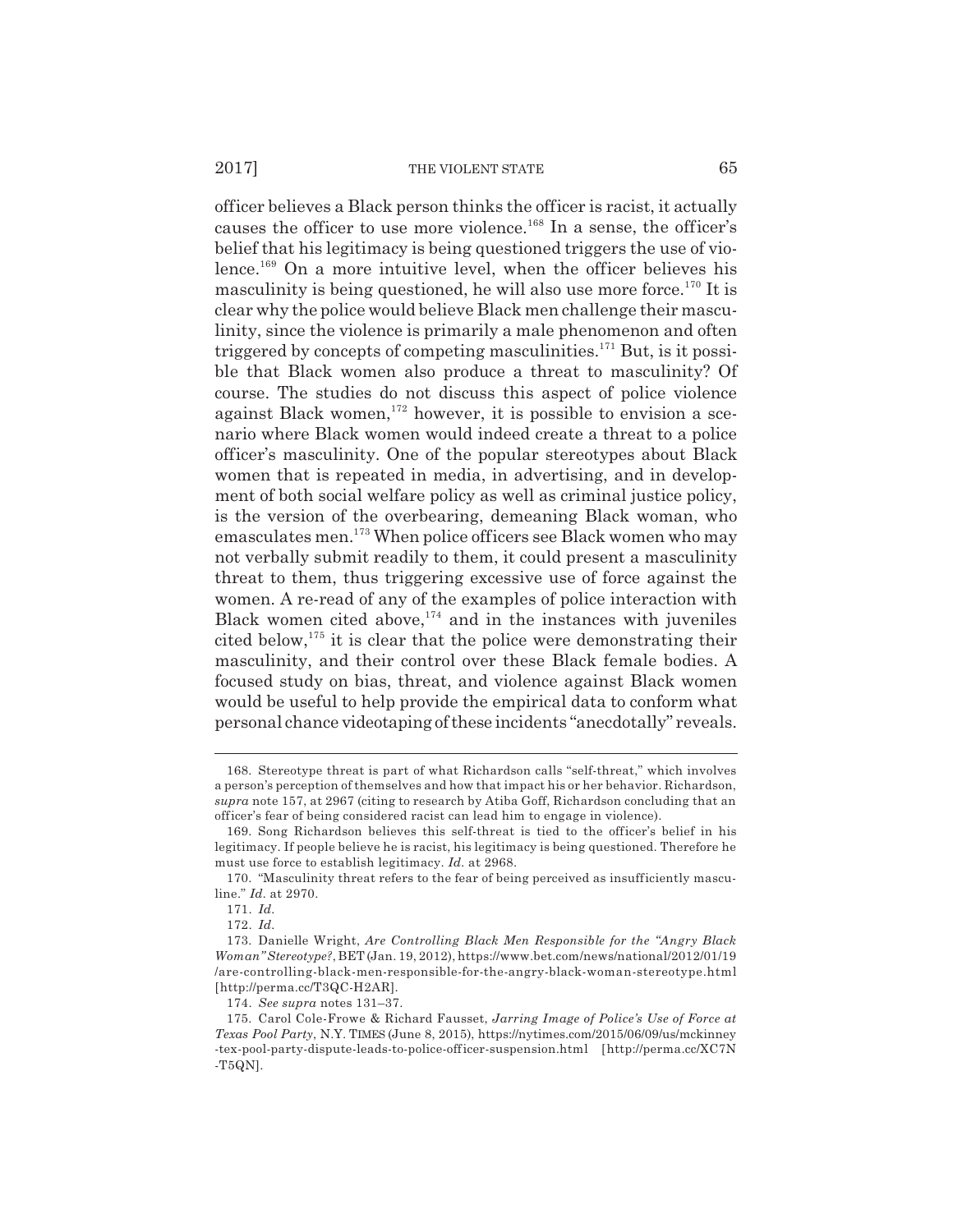### *2. Black Girls Are Black Women Too*

The police do not restrict the use of excessive and aggressive force to adult Black women.176 Law enforcement also arrest and brutalize young Black girls.177 Statistics on these events are difficult to find, but the use of social media has enabled more recent events to work their way into local and national media.<sup>178</sup> In McKinney, Texas, in the summer of 2015, White officers were filmed answering a call about noise at a pool party.179 Girls at the party used their cell phones to film the officer's actions.180 One officer is seen throwing a Black teenage girl, wearing only a bikini, to the ground and places his knee in her back while handcuffing her.<sup>181</sup> The same officer pulled out his loaded service revolver and pointed it at the other Black girls who were guests at the party.<sup>182</sup> In the fall of 2016, the D.C. police arrested an eighteen-year-old girl by knocking her to ground and handcuffing her.<sup>183</sup> Her offense was that she was on the paid side of the fare gate with an open bag of potato chips, and she talked back to them.184 Also, in the fall of 2016, the police in Haggerstown, Maryland, pepper-sprayed and handcuffed a fifteenyear-old Black girl.<sup>185</sup> The police justified it by saying she was uncooperative, although video prior to the escalating police conduct shows her cooperating with the fireman on the scene.<sup>186</sup> The child's offense was that she fell off her bike and hit a car.187 Neither she nor

<sup>176.</sup> Martine Powers, *Transit cops criticized for use of force in arrest of girl over lollipop, potato chips*, MIAMI HERALD (Oct. 20, 2016, 5:30 PM), http://www.miamiherald.com /news/nation-world/national/article109485567.html [http://perma.cc/AW6L-2N6D].

<sup>177.</sup> *Id.*

<sup>178.</sup> German Lopez, *Police officer who slammed Black girl to the ground at McKinney, Texas, pool party resigns*, VOX (June 9, 2015, 9:15 PM), https://www.vox.com/2015/6/7 /8744011/mckinney-texas-police-officer [http://perma.cc/9343-NHCD] (describing a viral event involving Black teenagers and police).

<sup>179.</sup> Cole-Frowe & Fausset, *supra* note 175 (video embedded in article). As it turns out, White neighbors called the police because the Black girls, who were guests of a Black resident, and therefore legitimately entitled to use the pool, were "too loud." The officer was suspended and later resigned. There is no indication whether the officer was officially punished. *See* Lopez, *supra* note 178.

<sup>180.</sup> *Id.*

<sup>181.</sup> *Id.*

<sup>182.</sup> *Id.*

<sup>183.</sup> Powers, *supra* note 176.

<sup>184.</sup> *Id.*

<sup>185.</sup> Julie Jacobo, *Video Shows 15-Year-Old Girl Being Pepper-Sprayed by Police*, ABC NEWS (Sept. 22, 2016, 3:16 PM), http://abcnews.go.com/US/video-shows-15-year-%20girl -pepper-sprayed-police/story?id=42285044 [http://perma.cc/533L-Z29X].

<sup>186.</sup> *Id.*

<sup>187.</sup> *Id.*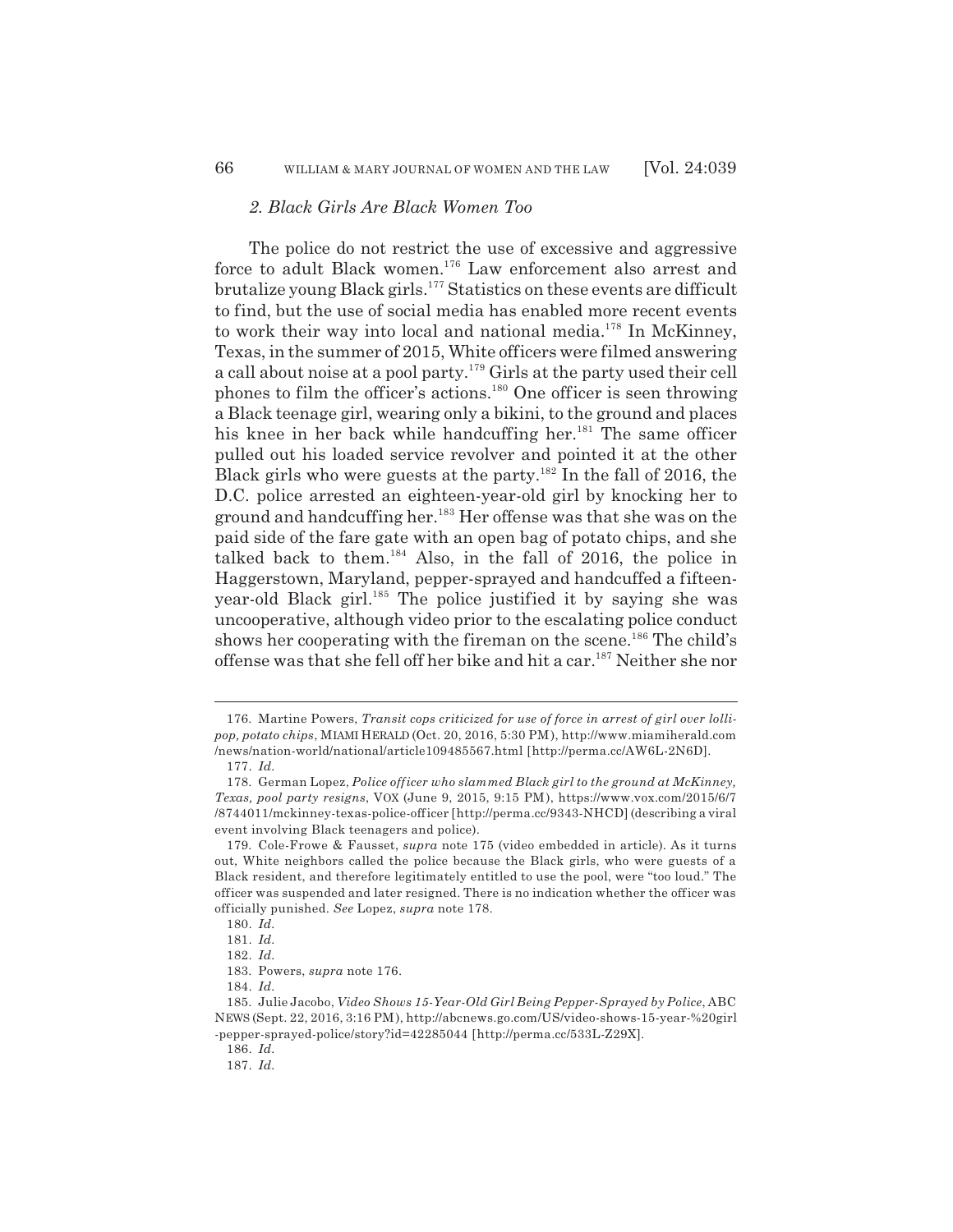#### 2017] THE VIOLENT STATE 67

the driver were injured and she just wanted to continue on her way home so her mother wouldn't worry about her.<sup>188</sup> Or the story out of Brooklyn, New York, where the police actually shoved a teenage Black girl through the plate glass window of a store.<sup>189</sup> In this instance, the original offense seemed to be that the group of girls were talking back to the police.<sup>190</sup> When the officer involved threw one Black girl to the ground and repeatedly slammed her face into the floor, her friend came to help her. $191$  In response, the police shoved her through the plate glass window.<sup>192</sup> All of these incidents seem to revolve around Black girls talking back to the police or being socalled "loud." Not only do stereotypes about Black female behavior factor in here, but it may also be possible that the girls are triggering masculinity threat or legitimacy threat in the officers.

Another possible factor in the use of police violence against girls may be connected to a recent social science study focused on the issue of whether adults attributed adult characteristics to Black girls.193 A review of the literature on adultification of Black boys and girls preceded the analysis of the results of the study.194 The study built on the work of other social scientists who rooted adultification of Black children to the dehumanizing conditions of Black children during chattel slavery, where children were punished for exhibiting normal childlike behaviors.<sup>195</sup> Though the original research focused on Black boys, Black girls were also studied.<sup>196</sup> One scholar used the term "age compression" to explain the phenomenon of how Black

195. *Id.*

196. *Id.*

<sup>188.</sup> *Id.*

<sup>189.</sup> Andy Cush, *Brooklyn Cop Throws Teenage Girl Through Restaurant Window*, ANIMAL (Mar. 28, 2014, 9:35 AM), http://animalnewyork.com/2014/brooklyn-cops-throw -teenage-girl-restaurant-window [http://perma.cc/9HYK-T384].

<sup>190.</sup> *Id.*

<sup>191.</sup> *Id.*

<sup>192.</sup> *Id.*

<sup>193.</sup> REBECCA EPSTEIN ET AL., GEO. LAW CTR. OF POVERTY & INEQUALITY, GIRLHOOD INTERRUPTED: THE ERASURE OF BLACK GIRLS' CHILDHOOD, 4 (0217), http://www.law .georgetown.edu/academics/centers-institutes/poverty-inequality/upload/girlhood -interrupted.pdf [http://perma.cc/6TET-GDX6].

<sup>194.</sup> Two forms of adultification have been recognized by scholars. One is based on the child's socialization process and the other based on cultural stereotypes of the child. The first form is "a process of socialization, in which children function at a more mature developmental stage because of situational context and necessity, especially in low-resource community environments." This example would probably fit an instance, where a child might have to assume care of younger siblings because of a parent's alcohol or drug addiction. The second form of adultification is "[a] social or cultural stereotype that is based on how adults perceive children 'in the absence of knowledge of children's behavior and verbalizations." *Id.*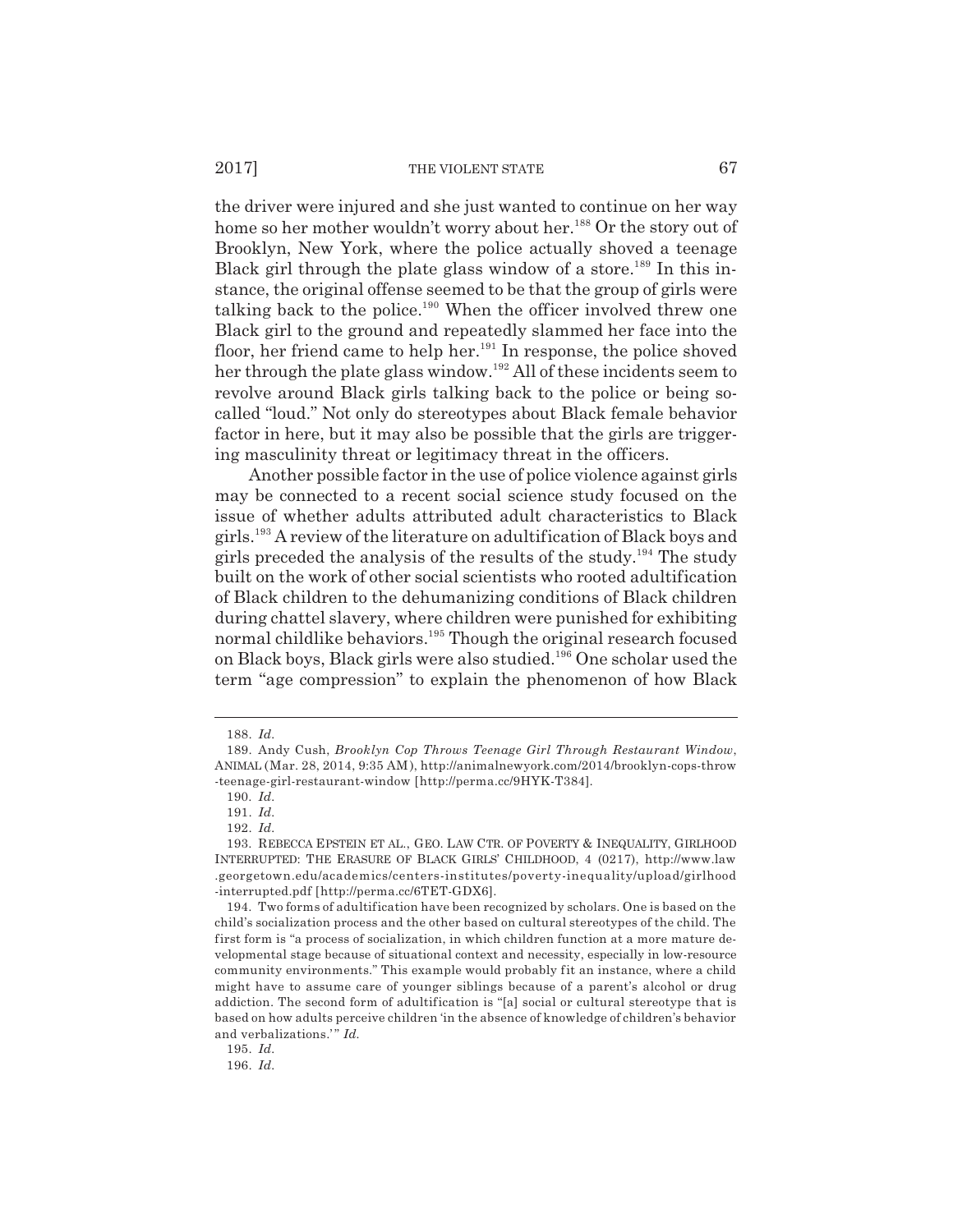girls are viewed.197 She stated: "Black girls are likened more to adults than to children and are treated as if they are willfully engaging in behaviors typically expected of Black women."198 She concluded that the compression "renders Black girlhood interchangeable with Black womanhood."199 The results of the new study were terrifying. The study participants viewed Black girls as more adult than White girls.200 Not only were Black girls perceived to be more adult but that perception reached all the way to Black girls as young as five!201 Study participants' responses identified the following beliefs: Black girls needed less protection and nurturing; Black girls were perceived to know more about adult topics; and are more knowledgeable about sex.<sup>202</sup> The authors identified the potential implications raised by the study for Black girls in the educational context and in the juvenile justice context.<sup>203</sup> The incidents involving the police and Black girls seem to comport with the findings of the study, even on the perceptions about sexual knowledge.

A disturbing story arose in the District of Columbia in 2015.204 The Metropolitan Police Department was forced to acknowledge that they arrested an eleven-year-old Black girl when she came to report she had been raped.205 Even though the girl had signs of sexual trauma, the police charged her with filing a false police report.<sup>206</sup>

<sup>197.</sup> *Id.*

<sup>198.</sup> EPSTEIN ET AL., *supra* note 193, at 4.

<sup>199.</sup> *Id.* (citing Dr. Monique Harris). Another social scientist found that Black girls who are loud could be perceived as a threat and that interpretation of how Black girls speak could be associated with the stereotype of Black women as aggressive and dominating. *Id.* at 5 (citing Edward W. Morris).

<sup>200.</sup> *Id.* at 1.

<sup>201.</sup> *Id.* at 8.

<sup>202.</sup> *Id.* at 1. Professor Monique Morris makes the connection between adultification and culturally rooted stereotypes of Black women's sexuality, again growing out of the slave experience: "[I]n the public's collective consciousness, latent ideas about Black females as hypersexual, conniving, loud, and sassy predominate . . . . However, age compression renders Black *girls* just as vulnerable to these asperive representations." EPSTEIN ET AL., *supra* note 193, at 5.

<sup>203.</sup> Black girls were 2.7 times more likely to be referred to juvenile justice than White girls; less likely to have their cases diverted; and more likely than White females to be detained. *Id.* at 12.

<sup>204.</sup> Tom Boggioni, *DC police admit botching 11-year-old girl's rape case, arresting her instead of her attacker*, RAWSTORY (Mar. 13, 2015, 2:29 PM), http://rawstory.com/2015 /03/dc-police-admit-botching-11-year-old-girls-rape-case-arresting-her-instead-of-her -attackers [http://perma.cc/MJM3-AQAR].

<sup>205.</sup> The incident became public in 2015 when the girl, now a teenager came forward to tell her story. *Id.*

<sup>206.</sup> The girl came to the police with her parents. A rape kit tested positive and the police did nothing. Over the next several months the girl was raped twice more, the third and last time by the same initial attacker. MPD spoke with the girl's attackers who was 22. The attacker claimed the girl told him she was 16 and sex was consensual. The police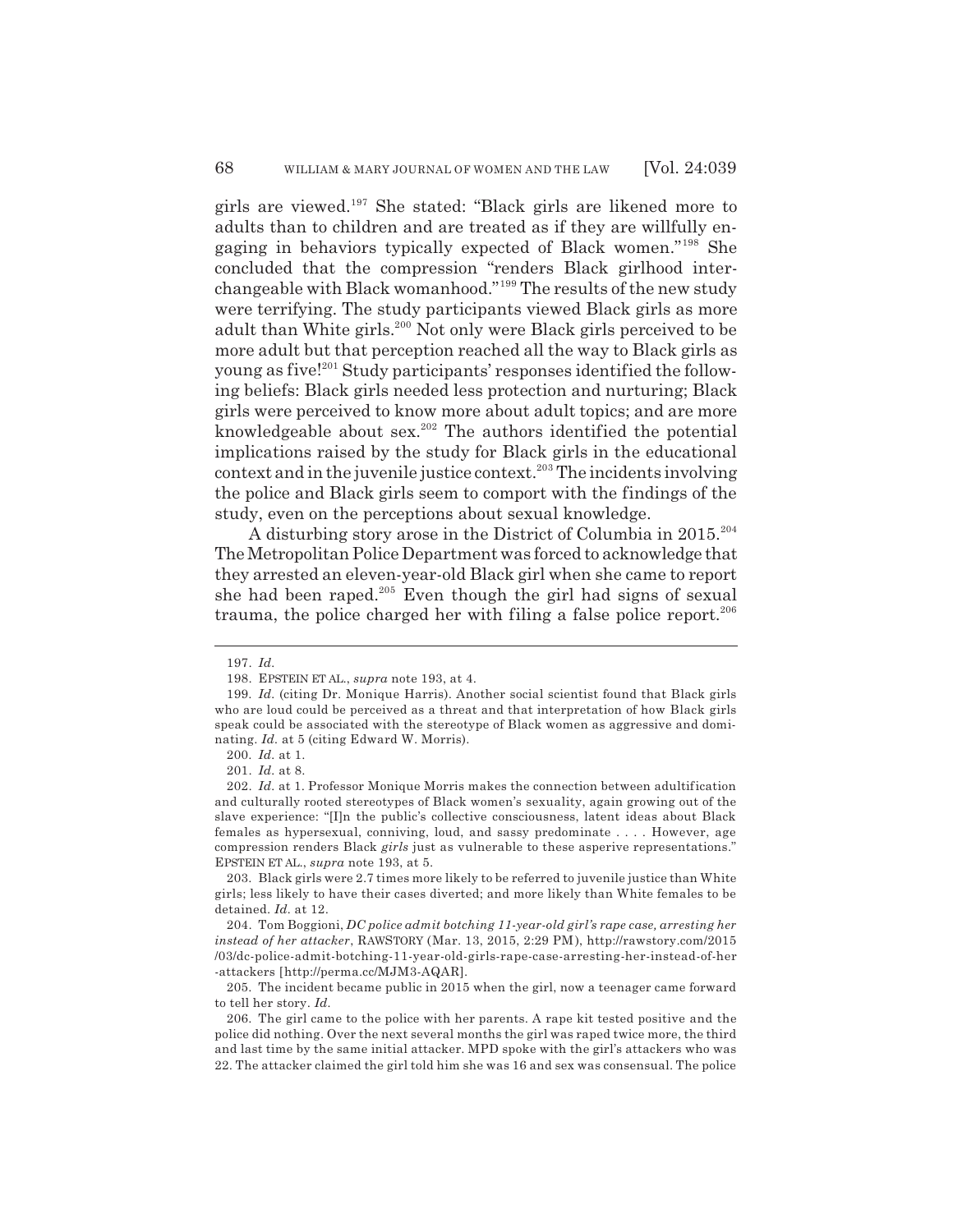This is very much akin to what the DOJ found in Baltimore when adult women complained of sexual assault.<sup>207</sup> An entire separate paper could be written on what happens to Black girls compared to White girls when they actually enter the juvenile justice system or are formally sentenced to state custody.208

# III. BLACK WOMEN ARE RAPED AND SEXUALLY ASSAULTED BY THE POLICE

### *A. Invisible Black Victims*

Invisible is often a word used to describe Black women's presence in society. It can seem over used at times, but "invisible" is just the correct word to use when Black women's efforts to have the state respect their rights to preserve bodily integrity. Historically, as mentioned earlier, Black women did not have the right to bodily integrity.<sup>209</sup> They could and were raped with impunity.<sup>210</sup> The legacy of the lack of legal protection for the autonomy of Black women's bodies is still felt today, and renders them invisible in the sexual assault literature, particularly when the assailant is a police officer.<sup>211</sup> Although Andrea Ritchie called attention to police sexual assaults, it is unlikely the issue would have risen to national attention had it not been for the case of Daniel Holtzclaw, an Oklahoma police officer, convicted in 2016 of raping thirteen women while on duty. $^{212}$ The thirteen rapes took place over a course of six months in 2014.<sup>213</sup> Holtzclaw targeted women he believed to be vulnerable.<sup>214</sup> When they protested his sexual advances, he would warn them that their word would not be believed over his words, the words of a police

209. HIGGINBOTHAM, *supra* note 24, at 1056.

then charged the girl, forced her into a plea deal and she was sent to a juvenile facility. Her parents said their daughter's childhood ended at 11. *Id.*

<sup>207.</sup> Christine Cauterucci, *Baltimore Police Blamed Victims for Sex Assaults, Exploited Sex Workers, According to DOJ*, SLATE (Aug. 10, 2016, 4:51 PM), http://www.slate.com /blogs/xx\_factor/2016/08/10/baltimore\_police\_blamed\_victims\_for\_sexual\_assaults\_traded \_immunity\_for.html [http://perma.cc/BR63-4DEV].

<sup>208.</sup> *See* Jyoti Nanda, *Blind Discretion: Girls of Color & Delinquency in the Juvenile Justice System*, 59 UCLA L. REV. 1502, 1527–28 (2012).

<sup>210.</sup> *Id.* at 1057.

<sup>211.</sup> Sarah Larimer, *Disgraced ex-cop Daniel Holtzclaw sentenced to 263 years for onduty rapes, sexual assaults*, WASH. POST (Jan. 22, 2016), https://www.washingtonpost .com/news/post-nation/wp/2016/01/21/disgraced-ex-officer-daniel-holtzclaw-to-be-sentenced -after-sex-crimes-conviction/?utm\_term=.3197547e90ad [http://perma.cc/9YXD-Q4ES].

<sup>212.</sup> *Id.*

<sup>213.</sup> Eliot C. McLaughlin et al., *OKC Cop Daniel Holtzclaw sentenced to 263 years in prison*, CNN (Jan. 22, 2016, 12:26 PM), http://www.cnn.com/2016/01/21/us/oklahoma -city-officer-daniel-holtzclaw-rape-sentencing/index.html [http://perma.cc/3T7K-U8G7].

<sup>214.</sup> Larimer, *supra* note 211.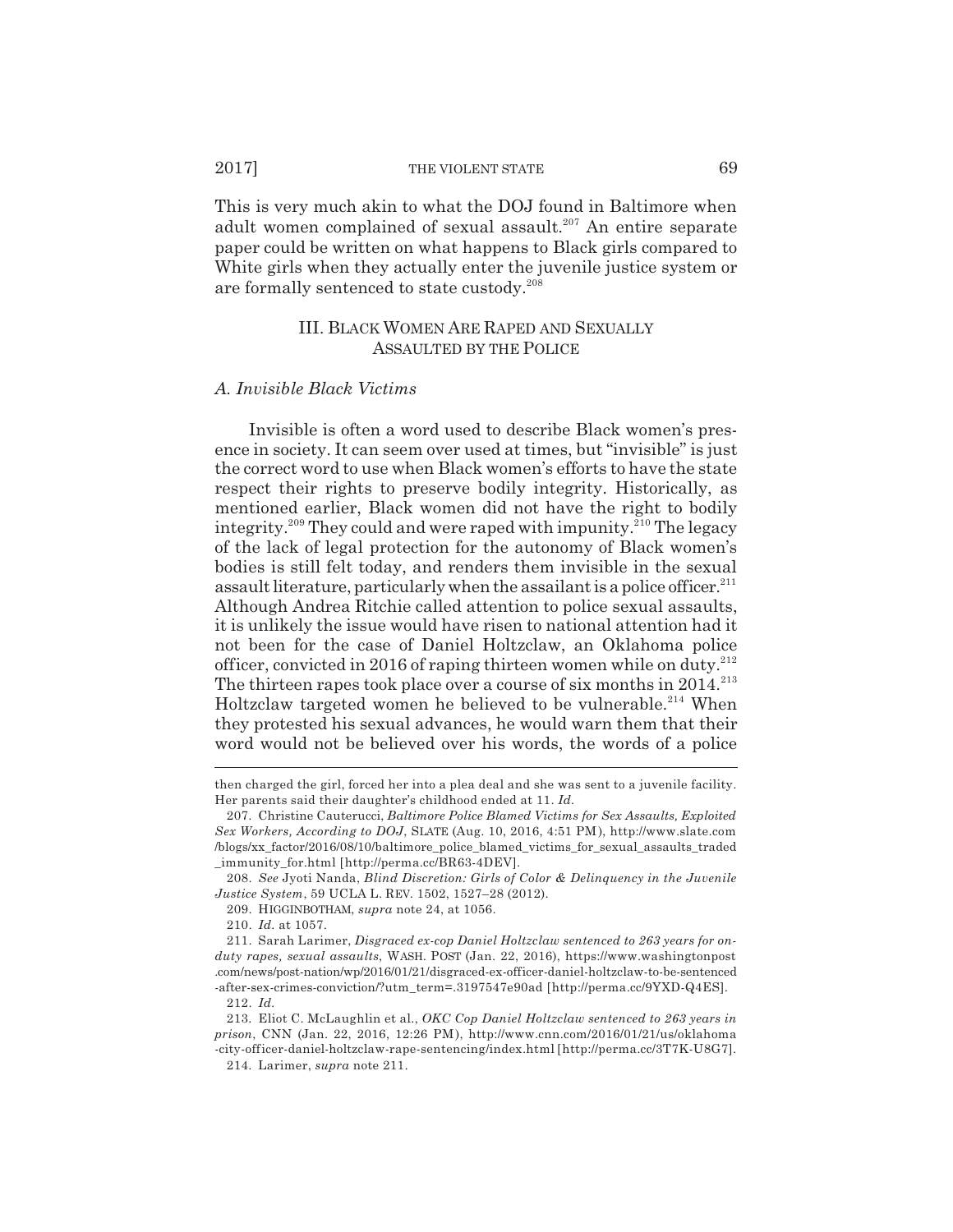officer.215 Holtzclaw gambled on the probability that none of the women would report him, but one brave woman did exactly that.<sup>216</sup> Fortunately, a female detective handled the complaint and a formal investigation was opened.<sup>217</sup> When it became known that a case against him would go forward, other women victimized by him also came forward with complaints.<sup>218</sup>

The Holtzclaw arrest prompted the Associated Press to conduct an extensive investigation about the phenomenon of police raping women while on duty.<sup>219</sup> The report itself focused on the frequency of sexual misconduct by police officers, and the failure or unwillingness of law enforcement agencies to report the names of officers who were fired because of sexual misconduct while on the job.<sup>220</sup> The AP report also highlighted the fact that many jurisdictions have no mandatory reporting requirement when a police officer loses his certification for criminal conduct.<sup>221</sup> As a result, many offending officers simply go to other jurisdictions and are rehired as law enforcement officers, without those jurisdictions knowing that the officer in question has a prior history of rape and assault.<sup>222</sup> Approximately one year after the AP report, Al-Jazeera also published an article on police sexual misconduct.<sup>223</sup> The Al-Jazeera piece primarily focused on whether the leadership of various law enforcement agencies were turning a blind eye towards the problem of police rapists remaining within the ranks. $224$ 

Neither the AP nor the Al-Jazeera publications, made any reference to the race of the victims of police sexual misconduct.<sup>225</sup> AP stated they do not publish the names of survivors of sexual assault without permission, $226$  and of course, this is the correct policy. The mention of the racial identity of the victims, however, does not jeopardize the actual identity of the survivors. In the year between

<sup>215.</sup> Jessica Testa, *How Police Caught the Cop Who Allegedly Sexually Abused Black Women*, BUZZFEED (Sep. 5, 2014, 1:40 PM), https://www.buzzfeed.com/jtes/daniel-holtzclaw -alleged-sexual-assault-oklahoma-city?utm\_term=.ywq [http://perma.cc/HN9Z-TAF4].

<sup>216.</sup> *Id.*

<sup>217.</sup> *Id.*

<sup>218.</sup> *Id.*

<sup>219.</sup> Matt Sedensky & Nomaan Merchant, *Betrayed by the Badge*, ASSOCIATED PRESS INVESTIGATIVE REPORT (Nov. 1, 2015), http://interactives.ap.org/2015/betrayed-by-the -badge [http://perma.cc/AQ2Y-88RA].

<sup>220.</sup> *Id.*

<sup>221.</sup> *Id.*

<sup>222.</sup> *Id.*

<sup>223.</sup> Steven Yoder, *Officers who rape: The police brutality chiefs ignore*, AL JAZEERA AM. (Jan. 19, 2016, 5:30 AM), http://america.aljazeera.com/articles/2016/1/19/sexual-vio lence-the-brutality-that-police-chiefs-ignore.html [http://perma.cc/4T4X-L3ND].

<sup>224.</sup> *Id.*

<sup>225.</sup> *Id.*; Sedensky & Merchant, *supra* note 219.

<sup>226.</sup> Yoder, *supra* note 223.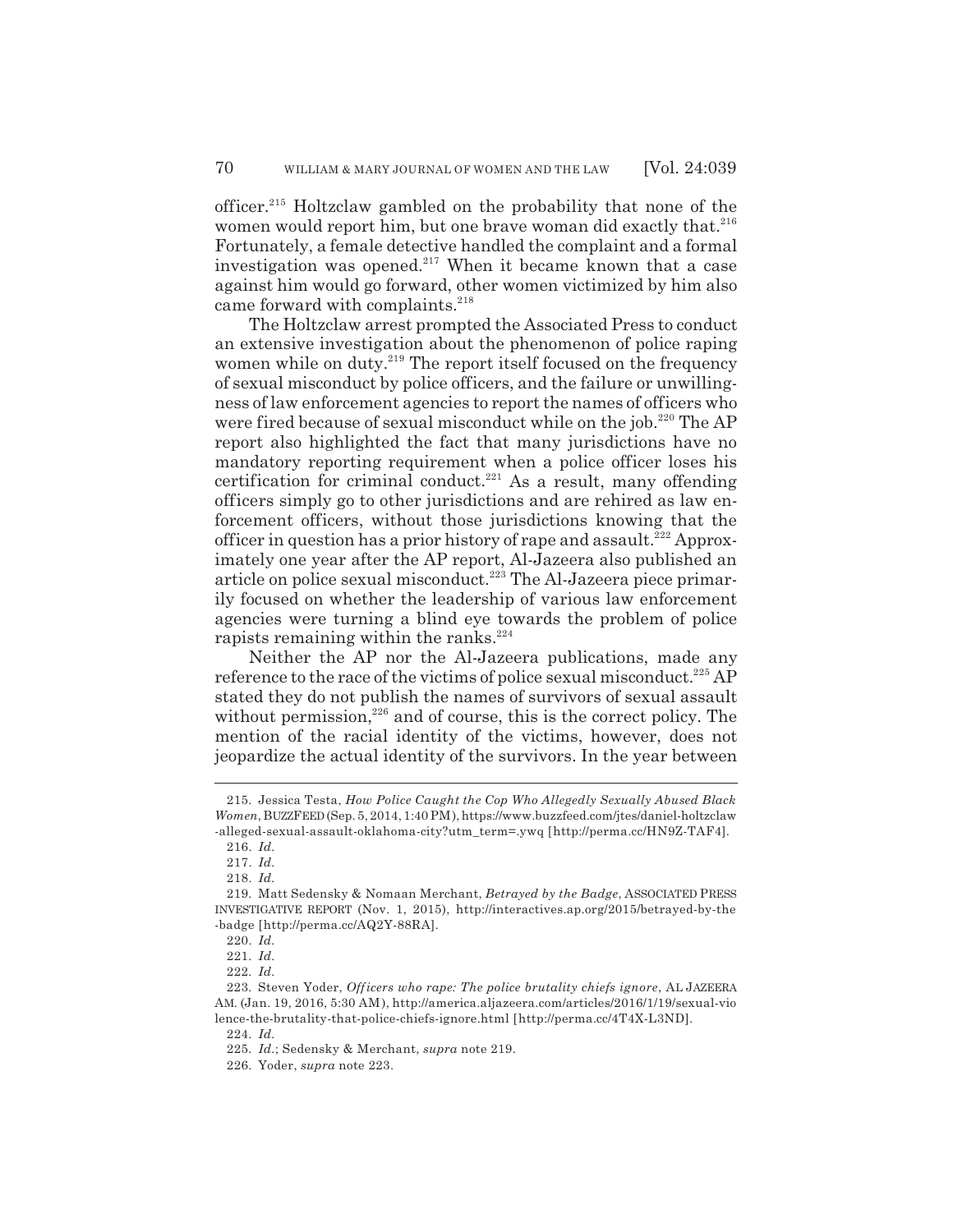the AP story and the Holtzclaw conviction, several of the women who complained against him identified themselves in public, including the woman previously known only as J.L., whose complaint kickstarted the prosecution against Holtzclaw.227 Al-Jazeera did publish her photo.228 She is clearly a Black woman. The *New York Times*, which covered the story at the end of the trial, was the first to clearly state all thirteen of Holtzclaw's victims were Black.<sup>229</sup> Twelve were adult women and one was a teenage girl.<sup>230</sup> Police throughout the country rape Black women and girls. $231$  There is no area of the country where women and girls are not raped by the police.<sup>232</sup> As the five news articles mentioned below point out, the identity of these women and girls is often hidden.<sup>233</sup> Nonetheless, we can recover some racially identifying information. A quick Google search produces multiple hits for the Holtzclaw case and two others as well. A Black woman in Syracuse accused a police officer of raping her in front of her newborn son.234 The story is accompanied by a photo and her name.<sup>235</sup> Another story out of Texas identifies a Black woman who was sexually assaulted by the police at a gas station because she smelled like "weed." 236 The #SayHerName project also identifies police sexual assault of Black women as a problem.237 Rather than

<sup>227.</sup> Larimer, *supra* note 211.

<sup>228.</sup> Yoder, *supra* note 223.

<sup>229.</sup> Ben Fenwick & Alan Schwarz, *In Rape Case of Oklahoma Officer, Victims Hope Conviction Will Aid Cause*, N.Y. TIMES (Dec. 11, 2015), https://www.nytimes.com/2015 /12/12/us/daniel-holtzclaw-oklahoma-police-rape-case.html [http://perma.cc/XN3J-4KGD].

<sup>230.</sup> Larimer, *supra* note 211.

<sup>231.</sup> Matthew Spina, *When a Protector Becomes a Predator*, BUFFALO NEWS (Nov. 22, 2015), http://projets.buffalonews.com/abusing-the-law/index.html [http://perma.cc/J8NG -E4M9].

<sup>232.</sup> *Id.*

<sup>233.</sup> *See, e.g.*, *id.*; Candice Bernd, *Police Departments Ignore Rampant Sexual Assault by Officers*, TRUTHOUT (July 2, 2014), http://www.truth-out.org/news/item/24677-police -departments-ignore-rampant-sexual-assault-by-officers [http://perma.cc/9Z5V-VLL3]; Joseph Mayton, *When a Cop Is a Rapist*, THE DAILY BEAST (Mar. 18, 2014), http://joseph mayton.wordpress.com/2014/03/21/when-a-cop-is-a-rapist [http://perma.cc/M926-SFML]; Paula Mejia, *Why Cops Get Away With Rape*, NEWSWEEK (July 9, 2014), http://www .newsweek.com/police-sexual-assault-rape-justice-258130 [http://perma.cc/VT94-SDGR]; Joanna Walters, *Chicago to pay \$415,000 to woman who reported police raped her in 2011*, THE GUARDIAN (May 6, 2015), https://www.theguardian.com/us-news/2015/may/06/chi cago-police-rape-victim-lawsuit [http://perma.cc/P6T4-UEVH].

<sup>234.</sup> Gerren Gaynor, *Black Woman Says Officer Raped Her In Front Of Newborn Son*, CENTRIC (May 18, 2016 3:30 PM), http://www.centrictv.com/news-views/centric-news /article/2016/05/18/Black-woman-says-officer-raped-her-in-front-of-newborn-son.html [http://perma.cc/3CU2-7ARS].

<sup>235.</sup> *Id.* That woman's name is Maleatra Montanez.

<sup>236.</sup> Jamie Peck, *Cops raped a Black woman in a gas station parking lot because they 'smelled weed*,*'* DEATH & TAXES (Aug. 10, 2015), https://www.deathandtaxesmag.com/25 9137/cops-raped-a-black-woman-in-a-gas-station-parking-lot-because-they-smelled-weed [http://perma.cc/MW2W-7JLP].

<sup>237.</sup> Ritchie et al., *supra* note 9, at 28.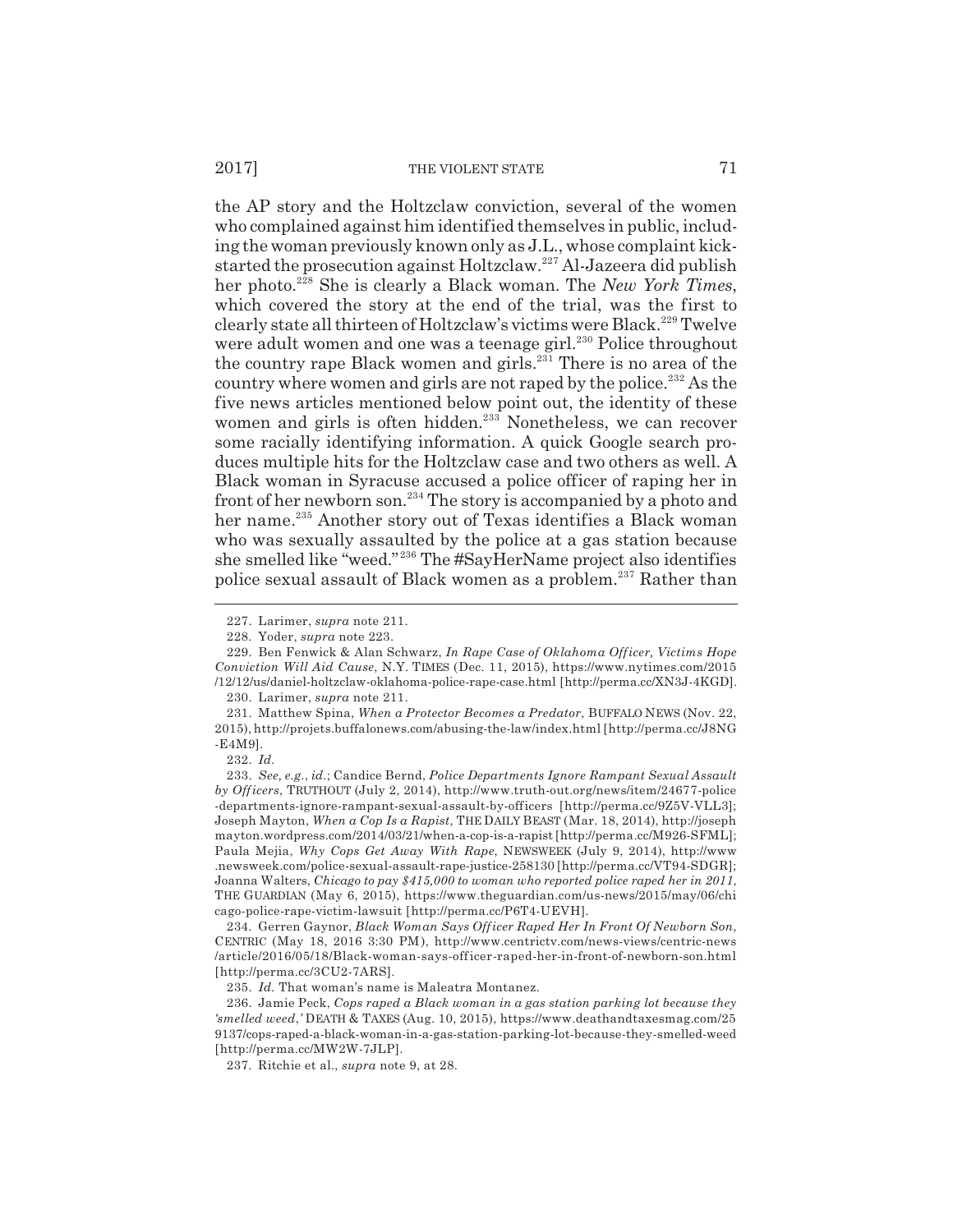print the names of victims, the report identifies two police officers who were convicted of raping Black women.<sup>238</sup> One was Holtzclaw.<sup>239</sup> The other was a Chicago police officer who raped a nineteen-yearold Black woman.240 In keeping with the argument that Black girls are Black women too, the internet provides numerous stories of police who sexually assault or traffic underage girls.241 As juveniles their names should never be in the news, and they were not. Local coverage however, once again can be instructive. In the past three years, for example, three police officers from the District of Columbia have been charged with sexually assaulting and/or prostituting girls.<sup>242</sup> All of the girls were Black.<sup>243</sup> The District is one of the jurisdictions that does not report the names of officers who have been decertified for criminal conduct.<sup>244</sup> The Chicago police can always be counted on to provide examples of bad police behavior and also sexually abused Black girls.<sup>245</sup> The Holtzclaw case is by no means an isolated event.

243. *Id.*; *DC Police Officer, Pastor from Md., Charged with Sex Abuse of Teen*, CBS BALTIMORE (Mar. 17, 2015, 7:14 AM), http://baltimore.cbslocal.com/2015/03/17/dc-police -officer-pastor-from-md-charged-with-sex-abuse-of-teen [http://perma.cc/L9BR-DWCW]; Peter Hermann, *DC police officer charged in child pornography case*, WASH. POST (Dec. 3, 2013), https://www.washingtonpost.com/local/crime/dc-police-officer-charged-in-child-por nography-case/2013/12/03/292449bc-5c3e-11e3-bc56-c6ca94801fac\_story.html?utm\_term =cac5cda60a49 [http://perma.cc/MN65-WQJK].

244. *A look at some recent cases of sex crimes involving officers*, WTOP (Nov. 1, 2015, 12:11 AM), http://wtop.com/dc/2015/11/a-look-at-some-recent-cases-of-sex-crimes-involv ing-officers [http://perma.cc/V7CN-LG6C].

245. One of the girls associated with the cop's ring was a girl named "Mocha." It would not be implausible that she is a Black female. Jason Meisner & Jeremy Gorner, *Chicago Cop Arrested on charges he sex trafficked underage girl*, CHI. TRIBUNE (Nov. 2, 2016, 4:54 PM), http://www.chicagotribune.com/news/local/breaking/ct-chicago-cop-arrested -sex-trafficking-met-20161102-story.html [http://perma.cc/S4FA-UG47]. Police officers in Minnesota, California and Florida have also been involved with trafficking in girls, although no racial data could be obtained from local coverage. *See* Kendall Allen, *Police Officers Keep Getting Caught In Human Sex Trafficking Stings*, ENTITY (June 16, 2017), https://www.entitymag.com/cops-arrested-human-sex-trafficking-operation [http://perma .cc/6QAP-JXS5]; James Queally, *LAUSD police officer charged with attempted sex trafficking of a child*, L.A. TIMES (Apr. 27, 2016, 11:27 AM), http://www.latimes.com/local/lanow /la-me-ln-school-police-officer-sex-trafficking-charge-20160427-story.html [http://perma .cc/BN8H-Q6JJ]; Dan Scanlan, *Former Jacksonville police officer pleads guilty to attempted commercial sex trafficking of a child*, JACKSONVILLE.COM (June 7, 2017, 1:43 PM), http:// jacksonville.com/news/public-safety/2017-06-07/former-jacksonville-police-officer-pleads -guilty-attempted-commercial [http://perma.cc/2TUB-5W6S].

<sup>238.</sup> *Id.*

<sup>239.</sup> *Id.*

<sup>240.</sup> *Id.*

<sup>241.</sup> Peter Hermann, *D.C. police officer admits prostituting girls*, WASH. POST (June 20, 2014), https://www.washingtonpost.com/local/crime/plea-hearing-set-for-dc-police-officer -accused-of-running-underage-prostitution-ring/2014/06/19/d7dae1ea-f79e-11e3-8aa9 -dad2ec039789\_story.html?utm\_term-.6678b36d4516 [http://perma.cc/7GVZ-UG3F] (providing one example of police trafficking young Black girls).

<sup>242.</sup> *Id.*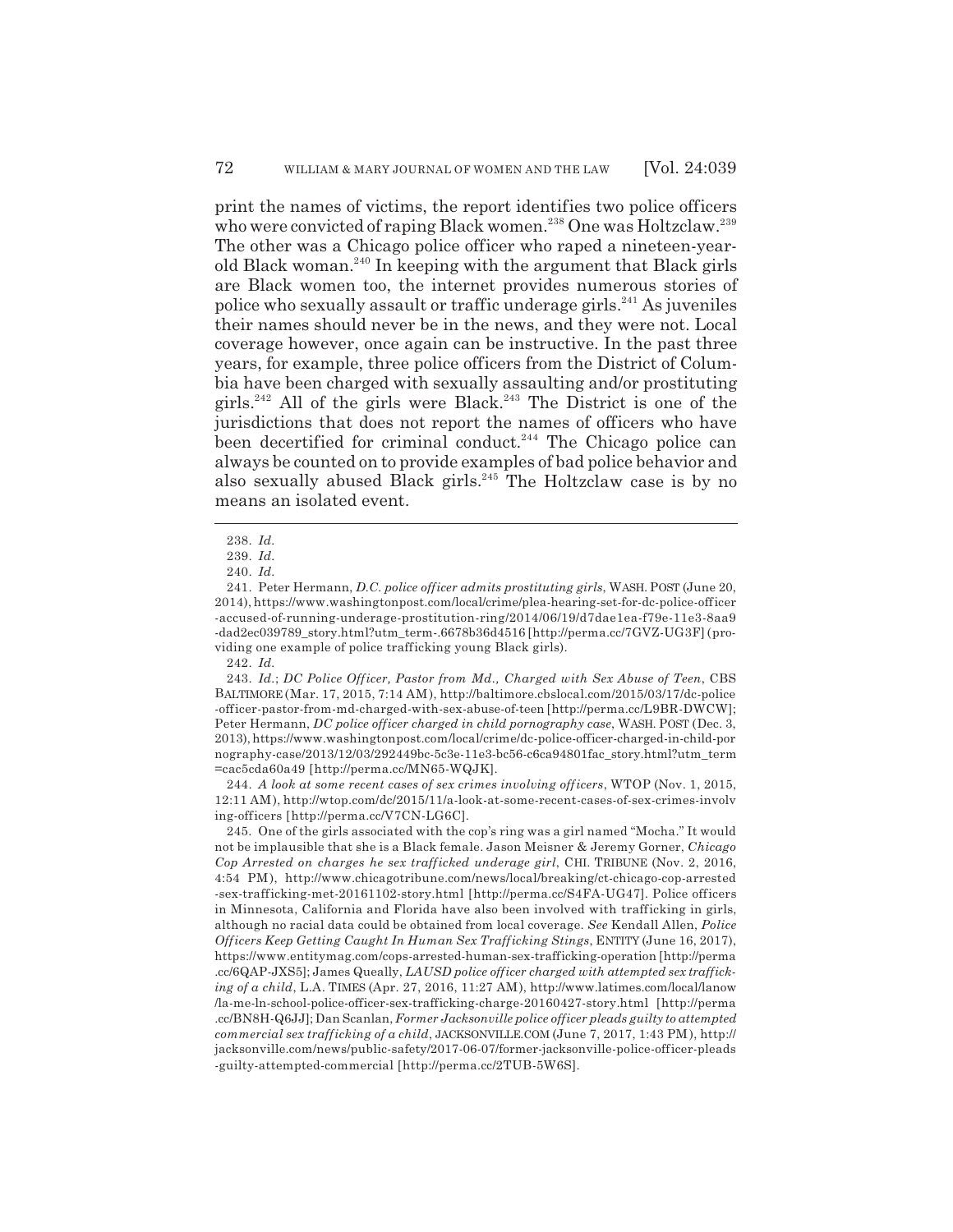#### 2017] THE VIOLENT STATE 73

The Cato Institute, frustrated by the inability of citizens to obtain hard data on police officers who are terminated for misconduct, started a project called the National Police Misconduct Reporting Project (NPMRP).<sup>246</sup> The project seeks to collect data from reported incidents of police misconduct throughout the United States. $247$  As part of the project, the institute maintains a database for credible reports of misconduct, as well as a daily feed of reported incidents of misconduct, as they appear in the news.<sup>248</sup> To date in 2017, not one week has passed without a report of police misconduct.249 The NPMRP data set was last given a full social science study in 2015 by Dr. Anna Feigenbaum of Bournemouth University, a social scientist from the United Kingdom, who mapped the incidents of violence by state and color coded the types of incidents.250 Using the project's own statistical analysis, sexual offenses were second only to excessive use of force complaints. $251$  Unfortunately, even the NPMRP statistics are not collated by race of the victim.<sup>252</sup> One may ask, why does it matter that the women are Black? Shouldn't it be sufficient to say that police rape women? Police rape is heinous no matter who the victim is, however, without a more nuanced way of understanding the context in which police rape, a full understanding of police behavior cannot be achieved. There would be no ability to identify whether only "vulnerable" women were being targeted or whether Black women are disproportionately carrying the brunt of police sexual violence against women. A break down of racial statistics would also provide an opportunity to track prosecutions of officers who rape to determine whether prosecutors are actually holding police accountable for sexual assaults on Black women to the same degree as prosecutions where White women are the survivors. The data is needed.

Both the DOJ's office on Violence Against Women and the International Association of Chiefs of Police (IACP) have the ability to monitor police sexual assaults by police officers while on duty.<sup>253</sup>

<sup>246.</sup> David Packman, *NPMSRP 2009 Semi-Annual Police Misconduct Statistics Report*, POLICEMISCONDUCT.NET (Oct. 8, 2009), https://www.policemisconduct.net/npmsrp-2009 -semi-annual-police-misconduct-statistics-report [http://perma.cc/A7JZ-YKX7].

<sup>247.</sup> *Id.*

<sup>248.</sup> *Id.*

<sup>249.</sup> *See* Jonathan Blanks, *National Police Misconduct Newsfeed Daily Recap 7/12/17*, POLICEMISCONDUCT.NET (July 13, 2017), https://www.policemisconduct.net/npmsrp-2009 -semi-annual-police-misconduct-statistics-report [http://perma.cc/862K-NLXL].

<sup>250.</sup> Jonathan Blanks, *New Visualization of 2015 NPMRP Data*, POLICEMISCONDUCT .NET (Oct. 24, 2016), https://policemisconduct.net/new-visualization-of-2015-npmrp-data [http://perma.cc/L6U4-U7QG].

<sup>251.</sup> Packman, *supra* note 246.

<sup>252.</sup> *Id.*

<sup>253.</sup> INT'L ASS'N OF CHIEFS OF POLICE, ADDRESSING SEXUAL OFFENSES AND MISCONDUCT BY LAW ENF'T: EXEC. GUIDE 9 (2011), http://www.theiacp.org/portals/0/pdfs/Addressing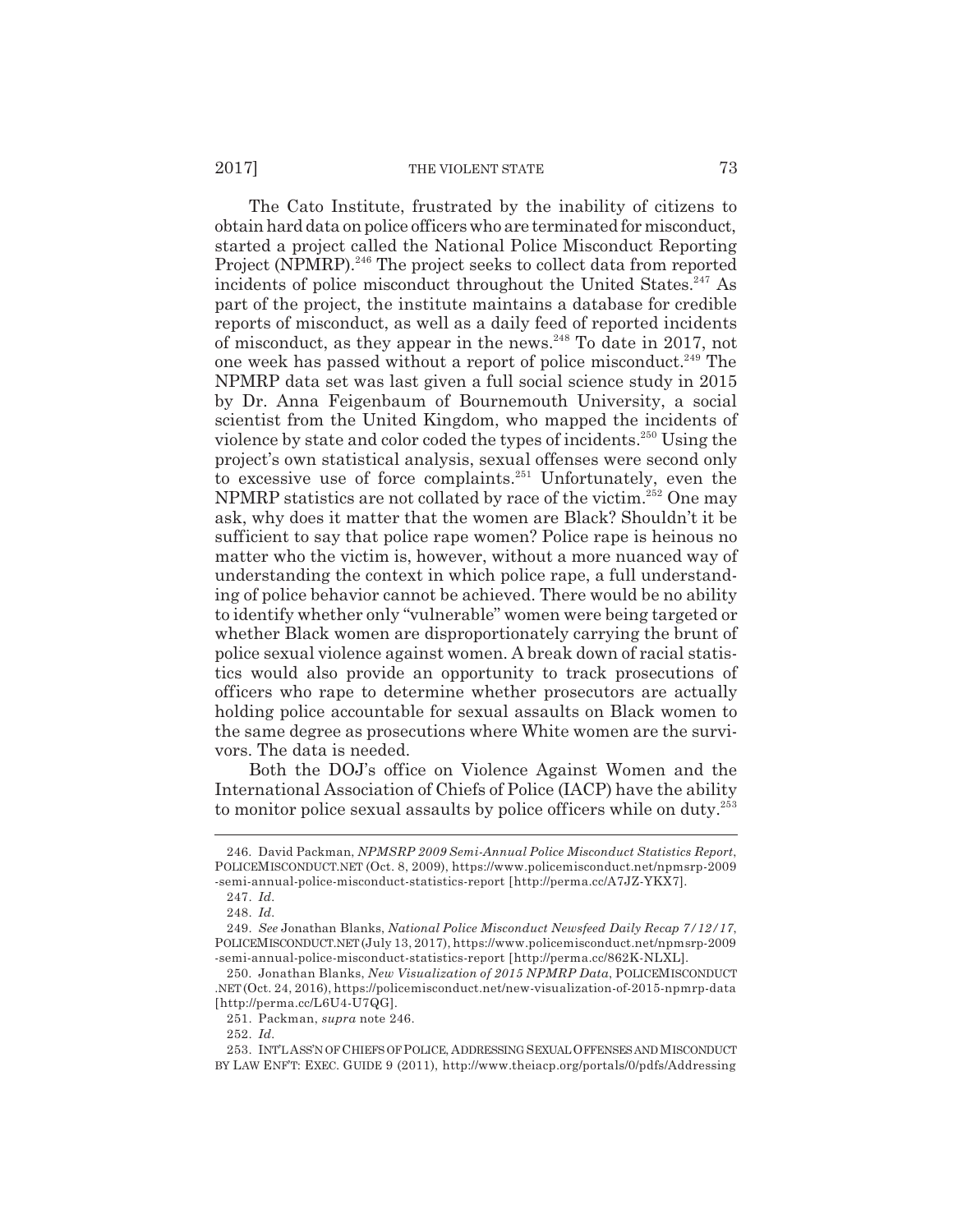In fact, the DOJ provided a grant to the IACP to study the issue of police sexual assault.254 The grant was awarded in 2009 and a report published 2011, acknowledging sexual assault by police officers was a problem and issuing guidelines for police departments on how to handle complaints of a predator officer.<sup>255</sup> The IACP guidelines are not mandatory.256 Even today, not all police agencies are required to provide names of officers accused, or convicted of sexual assault to the police decertification database.<sup>257</sup> There have not been any further efforts from the Office on Violence Against Women to follow up on this issue. $258$ 

### *B. Black Women Will Always Be in the Vulnerable Women Category*

Even though IACP has no mandatory policies with regard to police officers who sexually assault, some of the language from its 2011 report is interesting. The IACP cites the following factors as reasons why the police may target certain women for sexual exploitation:

Predators select victims based on vulnerabilities and a perceived lack of credibility, and therefore, victimization is often higher among certain populations including: (1) minors; (2) individuals in prostitution and/or the commercial sex industry; (3) individuals under the influence of drugs or alcohol; (4) immigrants and undocumented persons; (5) individuals with limited English proficiency; (6) people with mental illness or developmental challenges; (7) individuals with physical disabilities; and (8) those who have been victimized previously.<sup>259</sup>

This language tracks the language of feminist literature and can be found in all of the investigative reports about Holtzclaw and other predator police officers.<sup>260</sup> In addition to these categories, there should be another that includes individuals under custodial or correctional control. Black women and girls who are incarcerated are also subjected to rape and other forms of sexual assault committed by corrections officers and other staff.<sup>261</sup> It is certainly true that

SexualOffensesandMisconductbyLawEnforcementExecutiveGuide.pdf [http://perma.cc /HJ5Z-LRN7] [hereinafter ADDRESSING SEXUAL OFFENSES].

<sup>254.</sup> *Id.* at 2.

<sup>255.</sup> *Id.* at 5.

<sup>256.</sup> *Id.* at 2.

<sup>257.</sup> *Id.* at 8.

<sup>258.</sup> *Id.* at 15.

<sup>259.</sup> ADDRESSING SEXUAL OFFENSES, *supra* note 253, at 13.

<sup>260.</sup> Testa, *supra* note 215.

<sup>261.</sup> Flyn L. Flesher, *Cross-Gender Supervision in Prisons and the Constitutional Right of Prisoners to Remain Free from Rape*, 13 WM. & MARY J. WOMEN & L. 841, 848 (2007)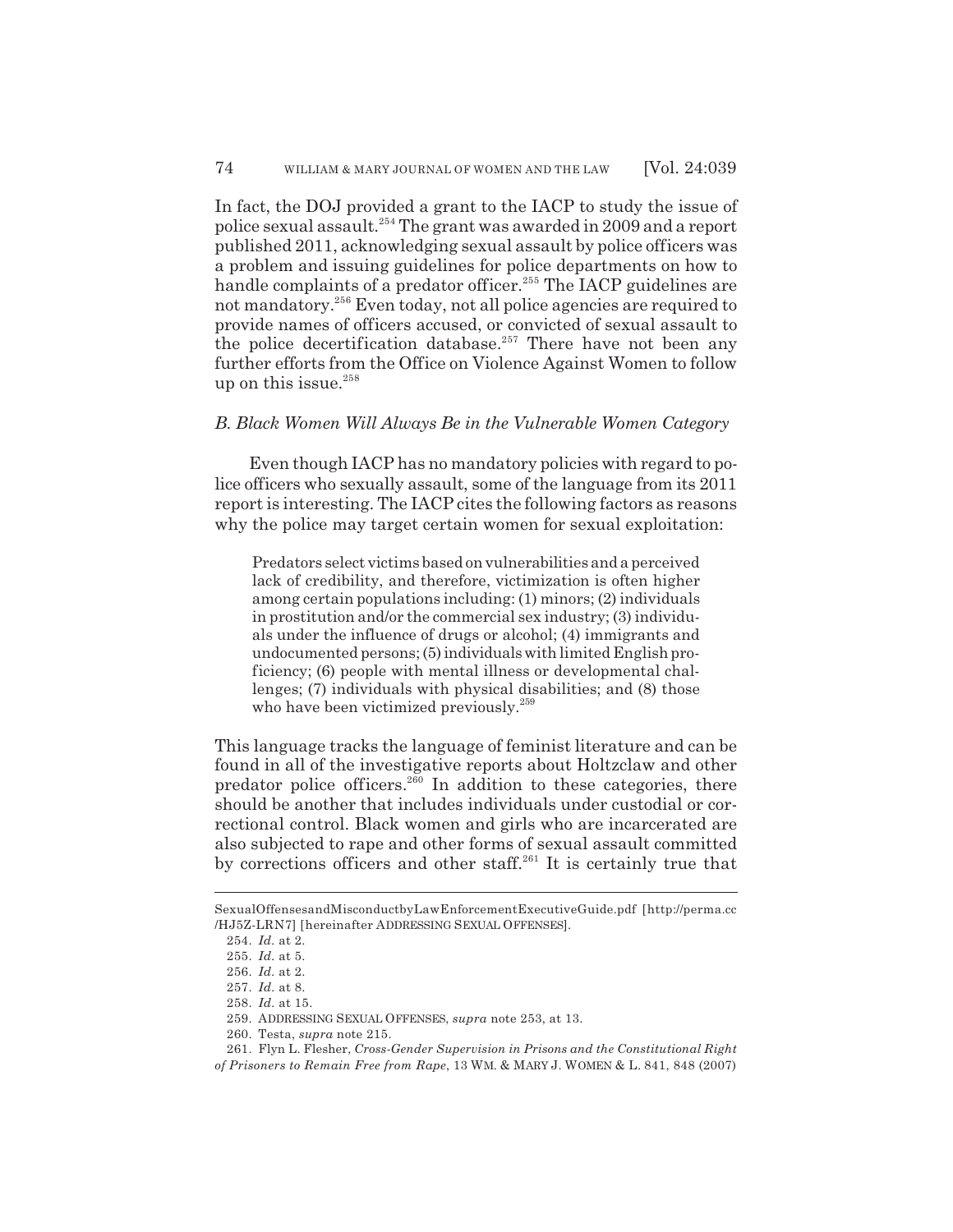#### 2017] THE VIOLENT STATE 75

many victims, not just of the police but of all predators fit well within those categories. Women who engage in sex work, particularly at the street level, have interactions with the police that can lead to sexual harassment and sexual assault.<sup>262</sup> Again, the issue of police sexual abuse of these women has been known for some time.<sup>263</sup> Victimization of these women has come to be accepted as normal.<sup>264</sup> As feminists and/or members of anti-violence movements, it should not be tolerable that a class of women because they are poor or drug addicted, or sex workers (and therefore despised) should be permanent victims of violence. This normative acceptance of vulnerable women being targetable is very problematic for Black women.<sup>265</sup> All of Holtzclaw's victims were Black but they were not all within the categories listed above.<sup>266</sup> That then begs the question: can Black women ever be outside of the vulnerable categories? It doesn't really matter for Black women whether they actually are or are not within the vulnerable categories. What matters is the perception of the predator. All Black women in the eyes of law enforcement are deemed to be within those categories, as Jannie Ligons (J.L.) would discover.<sup>267</sup> Jannie Ligons, the woman who came forward to complain about Holtzclaw was none of these.268 She was a grandmother without any criminal history, she was not a prostitute, a drug addict

264. *See* IN THE SHADOWS OF THE WAR ON TERROR, *supra* note 119, at 47 ("Even when violence is reported, these crimes usually go unpunished because violence against sex workers is tacitly accepted.").

<sup>(</sup>providing an estimate that at least 15% of female inmates are sexually assaulted while incarcerated); Josh Guckert, *Female Inmates and Sexual Assault*, JURIST (Sep. 15, 2014, 7:00 PM), http://www.jurist.org/dateline/2014/09/christina-piecora-female-inmates.php [http://perma.cc/NTZ9-DAF6].

<sup>262.</sup> SEX WORKERS PROJECT AT URBAN JUSTICE CTR., REVOLVING DOOR: AN ANALYSIS OF STREET-BASED PROSTITUTION IN NEW YORK CITY, https://swp.urbanjustice.org/sites/de fault/files/RevolvingDoorES.pdf [http://perma.cc/CF3S-AQ4Y]; Jody Raphael & DEBORAH L. SHAPIRO, ISSUELAB, Sisters Speak Out: The Lives and Needs of Prostituted Women in Chicago (2002).

<sup>263.</sup> *See* IN THE SHADOWS OF THE WAR ON TERROR, *supra* note 119, at 23–25; Ethan Brown, *What the DOJ's Report on Baltimore Teaches Us About Cops, Sex Workers, and Corruption*, THE MARSHALL PROJECT (Aug. 16, 2016), https://www.themarshallproject .org/2016/08/16/what-the-doj-s-report-on-baltimore-teaches-us-about-cops-sex-workers -and-corruption#.y0VcwRXe0 [http://perma.cc/S9CN-ZSEN].

<sup>265.</sup> *See* Fenwick & Schwarz, *supra* note 229.

<sup>266.</sup> *See id.*

<sup>267.</sup> *See* Andrea Ritchie, *As We #SayHerName, 7 Policy Paths to Stop Police Violence Against Black Girls and Women*, COLORLINES (May 19, 2016, 2:38 PM), https://www .colorlines.com/articles/we-sayhername-7-policy-paths-stop-police-violence-against-Black -girls-and-women [http://perma.cc/SM4Q-4ZVH].

<sup>268.</sup> Fenwick & Schwarz, *supra* note 229 (for difference to previous victims); Meg Wagner, *Grandma sexually assaulted by ex-cop Daniel Holtzclaw speaks*, N.Y. DAILY NEWS (Dec. 11, 2015, 2:00 PM), http://www.nydailynews.com/news/national/grandma -sexually-assaulted-ex-cop-daniel-holtzclaw-speaks-article-1.2463029 [http://perma.cc /NR27-BN88] (for coming forward to complain).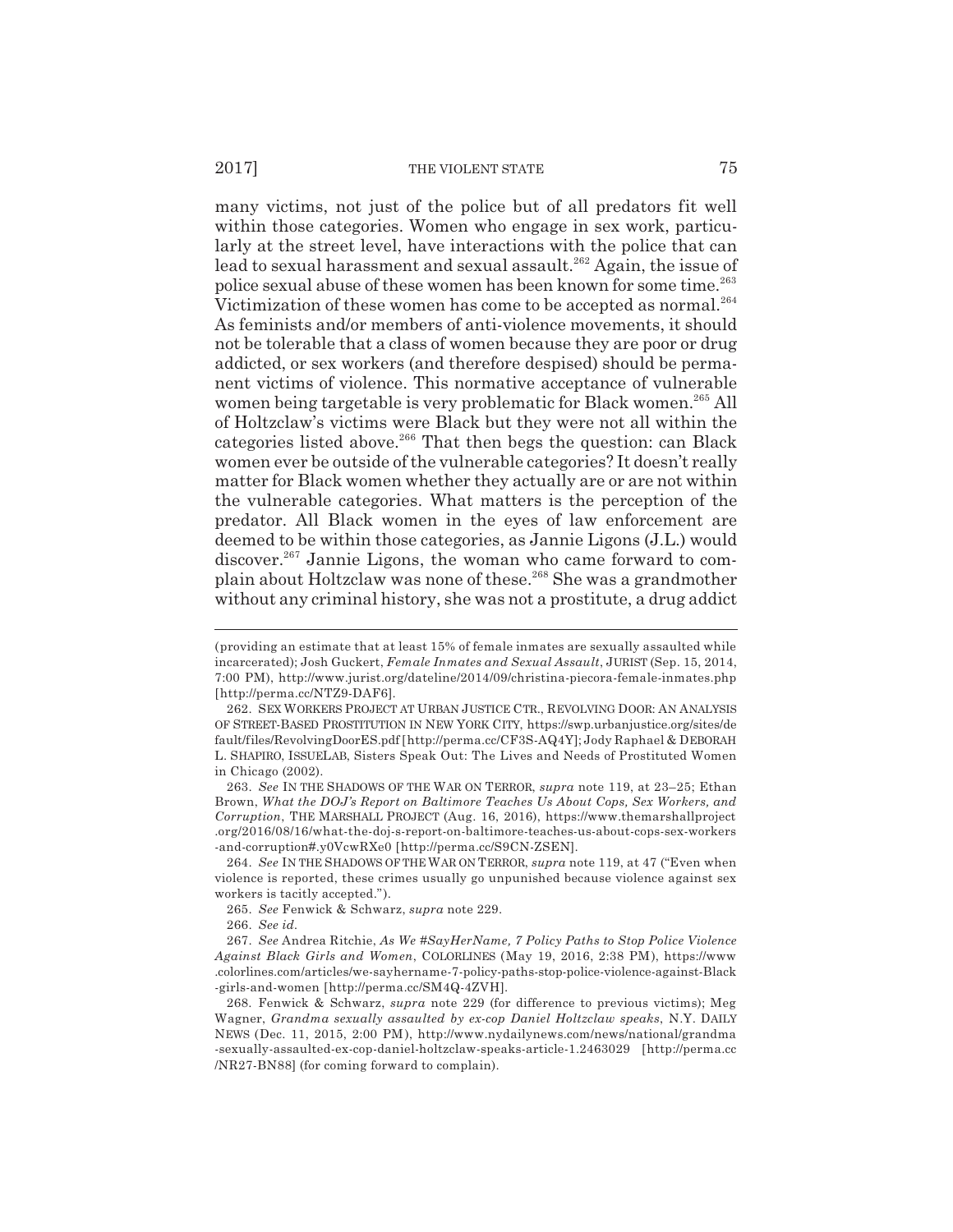or an alcoholic.269 Nonetheless she was still vulnerable, simply because she was Black and Holtzclaw assumed therefore she must fit one of those categories.270 Maleatra Montanez in Syracuse discovered that as well.<sup>271</sup> It is not helpful to Black women for social scientists and legal scholars to continue to define this type of violence as violence that is explainable because its victims are vulnerable.

# *C. Rapes of Black Women Are Under-Reported, Under-Investigated, and Under-Prosecuted*

In a sense, it is amazing that Holtzclaw was indicted and tried, much less convicted. Sexual assaults against Black women are under-reported,<sup>272</sup> under-investigated, and under-prosecuted, in comparison to cases where White women are attacked.<sup>273</sup> Two stereotypes of Black women intersect in the context of rape: the belief that Black women are "promiscuous" and the belief that they are "prone to lying."<sup>274</sup> Today, these beliefs still echo in the ways the

<sup>269.</sup> *See* Fenwick & Schwarz, *supra* note 229.

<sup>270.</sup> Coincidentally, this rationale also applies frequently in cases where several women have gone missing. For an example, *see* Stephanie Chen, *11 bodies, one house of horrors: Why Cleveland women were 'invisible*,*'* CNN (Oct. 26, 2010, 2:49 PM), http://www.cnn .com/2010/CRIME/10/26/cleveland.sowell.victims.one.year/index.html [https://perma.cc /4HHN-38RB] (discussing the case of a Cleveland serial killer). Police often assume they are prostitutes or drug addicts. *Cf. id.* (talking about the targeting preferences of serial killers and public reaction which "blame[d] the victims in these cases for living a vulnerable and dangerous lifestyle," although "family members and friends say their stories are far more complicated."). Their cases are not investigated because the police view the women as unworthy. *See id.* Action is normally taken when the serial killer kills someone who is not normally in the category of vulnerable and that woman's family has the social capital to force the police to do their jobs. *Cf. id.* (noting community belief that the lives of African American women do not matter as much as White women, leading to the inference that things would have been different if one of the Cleveland victims was White).

<sup>271.</sup> *See* Minnie Bruce Pratt, *Syracuse, N.Y., Black Lives matter demands 'Stop Cop Rape*,*'* WORKERS WORLD (Dec. 8, 2016), http://www.workers.org/2016/12/08/syracuse-n-y -Black-lives-matter-demands-stop-cop-rape [http://perma.cc/XFW6-KKNT].

<sup>272.</sup> Most rapes are under-reported, but Black women under-report rape at a much higher level than White women. Allante Adams, *Why are Black women less likely to report rape?*, BALTIMORE CITY PAPER (June 9, 2015, 12:04 PM), http://www.citypaper.com /news/mobtownbeat/bcpnews-why-are-black-women-less-likely-to-report-rape-20150609 -story.html [http://perma.cc/26M7-TE6F]. The reasons for the under-reporting are complex. *See* Patricia A. Broussard, *Black Women's Post-Slavery Silence Syndrome: A Twenty-First Century Remnant of Slavery, Jim Crow, and Systematic Racism—Who Will Tell Her Stories?*, 16 J. GENDER RACE & JUST. 373, 375–76, 376 n.13, 386 n.56 (2013) (discussing the tension in Black communities between race loyalty and gender identity, and whether a Black woman should betray race loyalty by reporting a Black male rapist to the police).

<sup>273.</sup> Jeffrey J. Pokorak, *Rape as a Badge of Slavery: The Legal History of, and Remedies for, Prosecutorial Race-of-Victim Charging Disparities*, 7 NEV. L.J. 1, 7, 42–43 (2006).

<sup>274.</sup> Zanita E. Fenton, *An Essay on Slavery's Hidden Legacy: Social Hysteria and Structural Condonation of Incest*, 55 HOW. L.J. 319, 333 (2012) ("prone to lying"); Pokorak, *supra* note 273, at 22 ("promiscuous").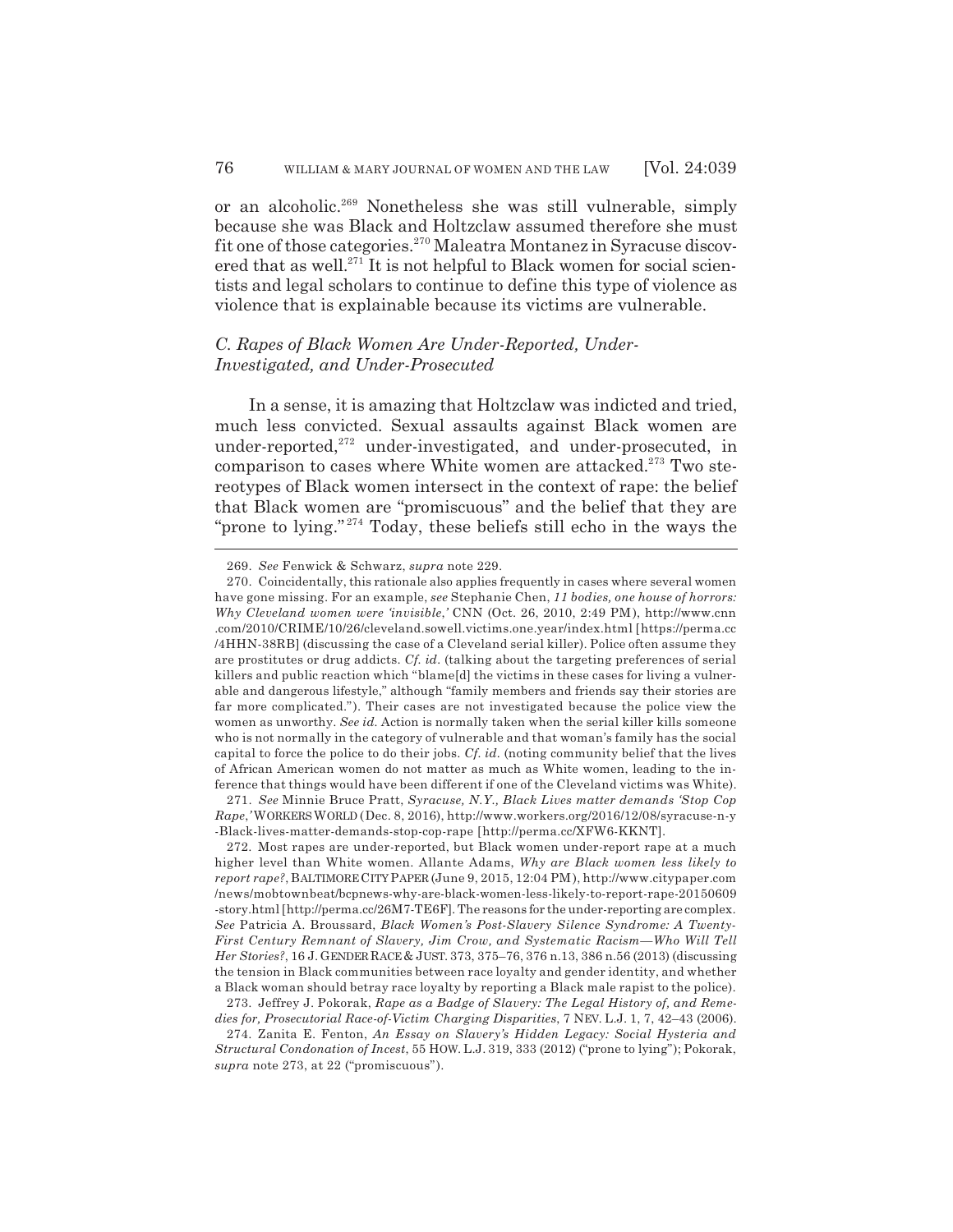criminal justice system views Black female rape survivors.275 After the Holtzclaw verdicts mainstream media was criticized for its lack of coverage of his arrest or trial, as few major media outlets deemed it a story of interest.<sup>276</sup>

There is no shortage of literature, either in social science or in law, on the subject of rape, and prosecutions of those alleged to have committed rape.277 The vast majority of it does not particularly focus on Black women as rape survivors. $278$  Though most crime, including rape, is intraracial, the literature focuses mainly on interracial rape, and specifically on rapes where the victim is a White woman and the alleged perpetrator is a Black man.<sup>279</sup> However, some studies did have relevant findings with regard to rapes where Black women were the survivors. The works of Jennifer Nash, a social scientist, and Jeffrey Pokorak, a legal scholar cite some interesting work, respectively. In a wide-ranging article, Pokorak looks at the law's historical and contemporary treatment of the rape of Black women.<sup>280</sup> He reviews literature dating back to the 1980s but his discussion of two studies, Cassia Spohn et al., and Spohn and Holleran from 2001 is worth noting.281 "'[P]rosecutors were 4[.5] times more likely to file charges if the victim was [W]hite,' than if . . . Black." 282 In the Spohn studies, the authors concluded that prosecutors prefer to initiate prosecution where "the defendant is Black and the victim is White." <sup>283</sup>

282. Pokorak, *supra* note 273, at 42 (footnote omitted).

<sup>275.</sup> Holtzclaw's defense was that the Black women who testified against him were "liars, criminals, and 'junkies.' " Treva Lindsey, *The Media Failed Black Women By Not Covering This Rape Trial*, COSMOPOLITAN (Dec. 15, 2015), http://www.cosmopolitan.com /politics/news/a50842/the-medias-disgraceful-silence-on-daniel-holtzclaw [http://perma .cc/S9RE-UWFY].

<sup>276.</sup> *Id.* (pointing out that the press in general is indifferent to Black women's experiences).

<sup>277.</sup> *See* Jennifer C. Nash, *Black Women and Rape: A Review of the Literature*, BRANDEIS U. FEMINIST SEXUAL ETHICS PROJECT 1–2 (2009), https://www.brandeis.edu/projects /fse/slavery/united-states/slav-us-articles/nash2009.pdf [http://perma.cc/944B-AR8Z].

<sup>278.</sup> *See id.*

<sup>279.</sup> *See id.* at 2.

<sup>280.</sup> Pokorak, *supra* note 273, at 1.

<sup>281.</sup> *Id.* at 38–39 (citing Cassie [sic] Spohn, Dawn Beichner, & Erika Davis-Frenzel, *Prosecutorial Justifications for Sexual Assault Case Rejection: Guarding the "Gateway to Justice*,*"* 48 SOC. PROBS. 206, 210 (2001); Cassia Spohn & David Holleran, *Prosecuting Sexual Assault: A Comparison of Charging Decisions in Sexual Assault Cases Involving Strangers, Acquaintances, and Intimate Partners*, 18 JUST. Q. 651, 652 (2001)).

<sup>283.</sup> *Id.* at 41 (discussing the Spohn's *Prosecutorial Justifications* article). Nash argues that most rapes where there is a Black survivor is a result of intraracial rape because most crime happens within the same racial groups. *See generally* Nash, *supra* note 277, at 2 (noting modern "research often compares legal outcomes in interracial versus intra-racial rape cases, or centers on the relationship between the race of the assailant and legal outcomes."). Yet, she notes that most research steers towards interracial rape, specifically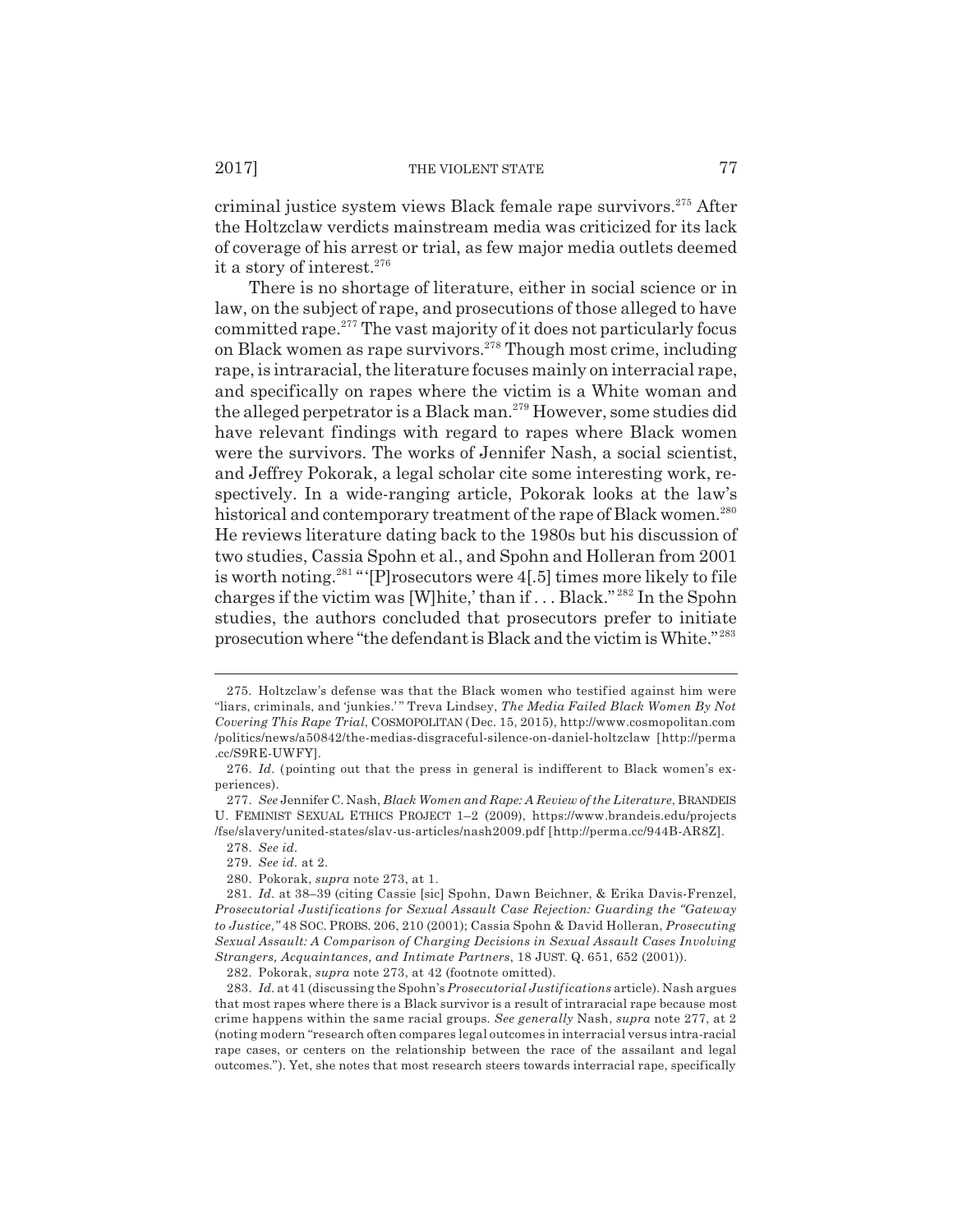Over one half of all cases where a Black woman was the survivor prosecutions were declined and the cases dismissed, compared to only thirty-one percent of cases where a White woman was the victim.284 Spohn and Holleran's work examined charging decisions in Kansas City and in Philadelphia.285 There the data demonstrated that prosecutors were likely to dismiss, even a stranger rape case, based on the race of the victim.<sup>286</sup> Nash reviews several studies, including one by an organization called Making a Difference Project to End Violence Against Women International (MAD).<sup>287</sup> The MAD project was interdisciplinary and reviewed data from 12,000 cases.<sup>288</sup> As part of the project charging decisions were studied in eight jurisdictions.<sup>289</sup> The study demonstrated that different results can occur for victims among communities of color, in contrast to White victims.<sup>290</sup> Overall, the authors concluded victim race did impact charging decisions in the cases. $^{291}$ 

In his review of charging decisions in New York City, Professor Pokorak draws the connections between the historical treatment of Black women in slavery and contemporary prosecutorial decisions based on what he calls legally irrelevant factors (e.g., the race of the survivor).<sup>292</sup> His research suggests that prosecutors are influenced

284. Pokorak, *supra* note 273, at 41.

- 285. *Id.* at 42.
- 286. *Id.*
- 287. Nash, *supra* note 277, at 5.
- 288. *Id.*
- 289. *Id.*

291. *Id.* at 6.

292. Pokorak, *supra* note 273, at 40.

where the rapist is a Black man and the survivor is a White woman. *Id.* Nash asserted that it has now become difficult to obtain data on intraracial rape as it relates to Black women. *See id.* at 1–2. The obvious comment is that yet again, research privileges conditions that impact White woman. I also discussed the dilemma of the lack of data on intraracial sexual assault versus interracial sexual assault with Caroline LaPorte. It produced another poignant moment between the two of us, where yet again our two communities were being disadvantaged on the same issue but in different ways. For Native American women, interracial rape is the main problem. *See* Sari Horwitz, *New law offers protection to abused Native American women*, WASH. POST (Feb. 8, 2014), https://www.washington post.com/world/national-security/new-law-offers-a-sliver-of-protection-to-abused-native -american-women/2014/02/08/0466d1ae-8f73-11e3-84e1-27626c5ef5fb\_story.html?utm \_term=.749a9e9f8b51 [http://perma.cc/AV7J-FZQ5]. White men come onto tribal land and sexually assault native women who are unable to prosecute them. *Id.* LaPorte says the Federal government has data on interracial rape of Native women but it is difficult for organizations representing Native women to gain access to the data.

<sup>290.</sup> *Id.* at 6. "[M]ore cases involving [B]lack rape survivors [are] referred to [the] police, but fewer [were] . . . pursued by prosecutors." *Id.* "Latina, Asian, Pacific Islander, and Native American rape survivors" were also "under-represented." *Id.* There was an interesting break down in how judges handled the cases. Counts were dropped in cases where Latinas were the survivors, but entire cases dropped where Black women were the survivors. Nash, *supra* note 277, at 6–7.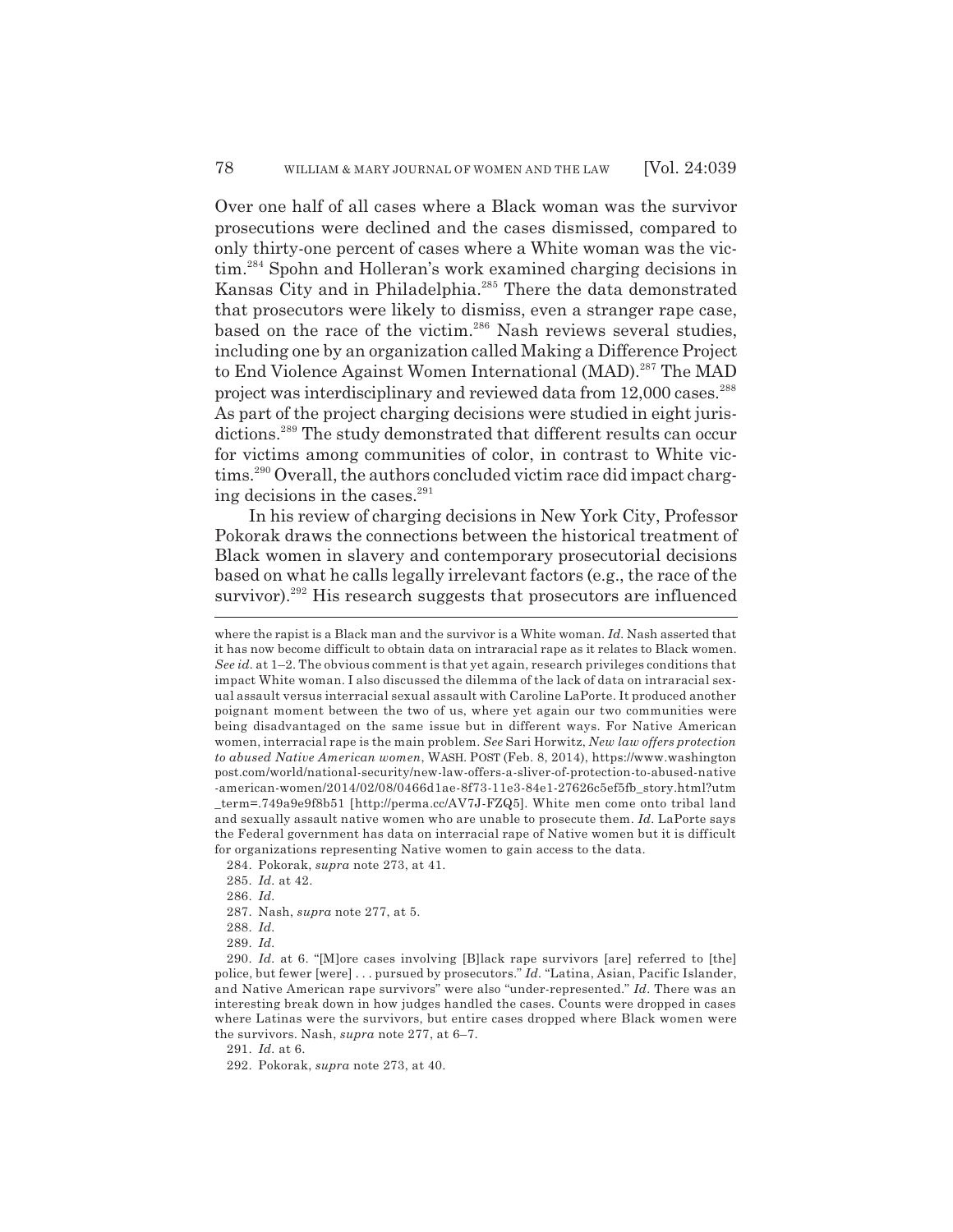when making charging decisions in rape cases on factors such as the race of the victim.<sup>293</sup> Pokorak provides several suggestions on how prosecutorial discretion can be tweaked to help eliminate the legally irrelevant factors.294 Some of his suggestions, naturally, rely on the law such as challenges to the decision making on Equal Protection grounds.295 He also recommends legislative solutions, such as legislatures requiring better statistical record keeping in the prosecutors' offices, which would help provide necessary data to track charging decisions.296 Pokorak suggested a multilayered process where more than one prosecutor would be involved in making the charging decision.297 Pokorak believed such a multilayered process would reduce the potential for legally irrelevant factors to influence decision making.<sup>298</sup> His suggestions are well thought through, however they suffer from the same defects that the well-intentioned legislators who supported creating the Federal Sentencing Guidelines, which were supposed to eliminate disparity in sentencing, missed.<sup>299</sup> The decisions, for example of whether something is legally relevant, cannot be unbundled from the racial stereotypes that the decision makers hold. The race of the victim is not actually legally irrelevant because of the stereotypes embedded in the law. In Pokorak's case, it's ironic because the first half of his article focuses so thoroughly on the historical roots of why Black women's bodily integrity is not respected in the law.300 He speaks of victim advocacy and the strength of it, but here again, this is White women's advocacy without any apparent recognition that the advocacy approach has not been successful for Black women.<sup>301</sup> And the mainstream movements against sexual violence are still resistant to address the racial disparities issue.<sup>302</sup>

300. *See* Pokorak, *supra* note 273, at 1–2.

<sup>293.</sup> *Id.* at 41.

<sup>294.</sup> *Id.* at 48–49.

<sup>295.</sup> *Id.* at 53.

<sup>296.</sup> *Id.* at 50. 297. *Id.* at 49.

<sup>298.</sup> Pokorak, *supra* note 273, at 50.

<sup>299.</sup> *See generally Jeff Sessions repeats mistakes of past by bringing back harsh charges, punishments*, DAILY PRESS (May 17, 2017, 9:20 AM), http://www.dailypress.com /news/opinion/editorials/dp-edt-sessions-mandatory-0517-20170516-story.html [https:// perma.cc/9LGN-ATPM] (referring to "the dreadful unintended consequences of [the United States'] poorly conceived mandatory sentencing laws.").

<sup>301.</sup> Referring to advocacy of ideas and practices that in practice only benefit White women, because they fail to take into account the experiences of racial minorities. For notes of the different experiences see Barbara Fedders, *Lobbying for Mandatory-Arrest Policies: Race, Class, and the Politics of the Battered Women's Movement*, 23 N.Y.U. REV. L. & SOC. CHANGE 281, 281–82 (1997).

<sup>302.</sup> *See id.* at 281–82, 298–99.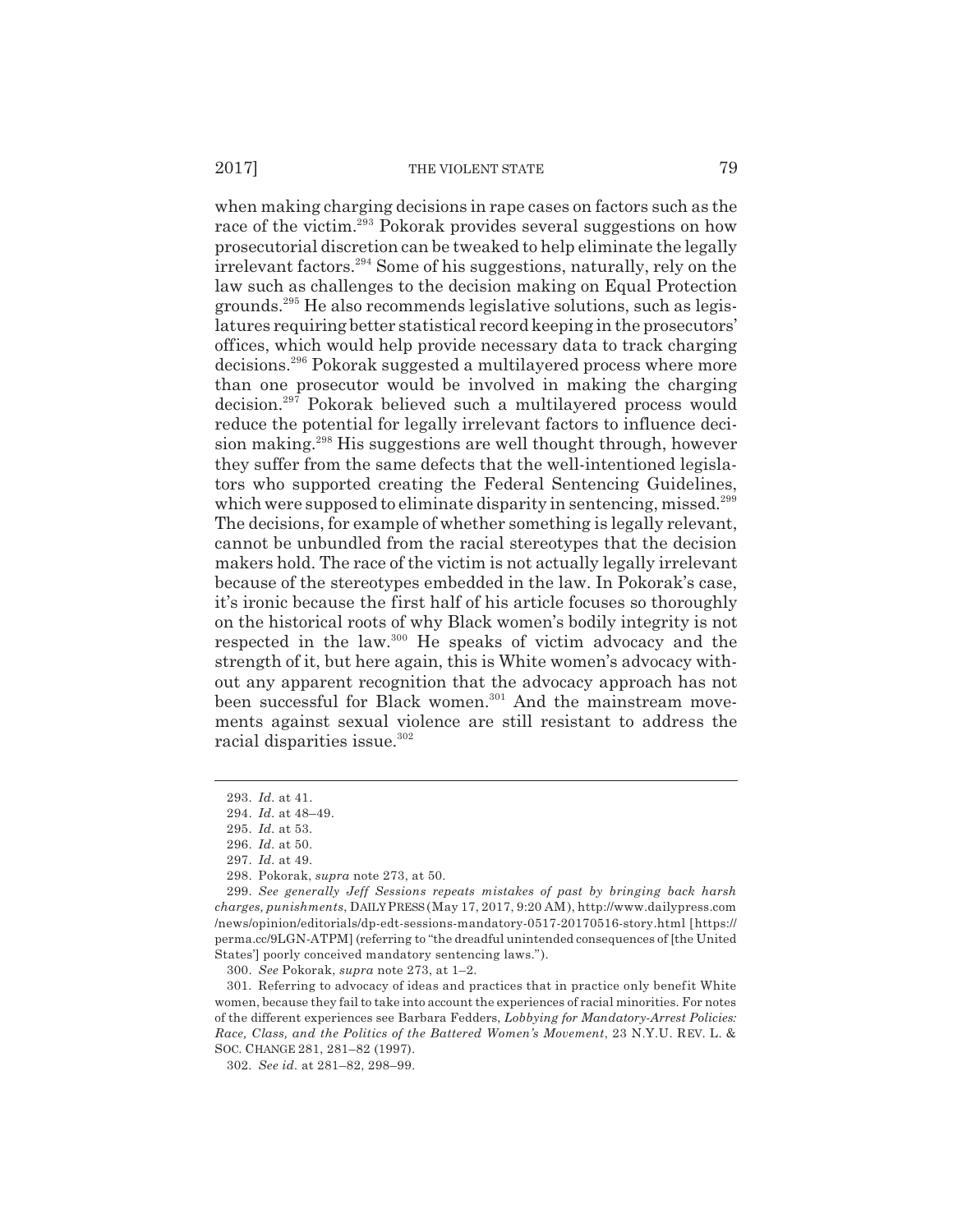# IV. THE POLICE AND BLACK WOMEN WHO HAVE BEEN VICTIMS OF DOMESTIC VIOLENCE

The police are involved in intimate partner violence in two ways: they can sometimes be the perpetrators of violence, and they can trigger all manner of violence when they respond to a report that a Black woman has been the victim of intimate partner violence.

### *A. The Police as Perpetrators of Intimate Partner Violence*

It should not come as a surprise that law enforcement officers can commit domestic violence. For some officers, the very training they receive to perform effectively as the police make them well suited to abuse their authority within their intimate sphere.<sup>303</sup> As society was made more aware of the frequency with which women were being abused by the intimate partners, the news stories about police officers killing or abusing their spouses could not be ignored.304 The International Association of Police Chiefs (IACP) received a grant from the DOJ's Office of Violence Against Women to study the issue of police intimate violence.<sup>305</sup> In 2003, IACP published a policy paper on law enforcement intimate violence and released a model policy for agencies on the subject.306 All four of the statistical studies cited in the report are quite old, with the most recent one dated published in 2003.307 As the authors of one study noted, it was difficult to assess how much intimate violence was committed by law enforcement because, at the time, no benchmark study had been conducted by which a comparison could be made.<sup>308</sup> The survey was sent to law enforcement offices to assess whether commanders were

<sup>303.</sup> Diane Wetendorf, *The Impact of Police-Perpetrated Domestic Violence*, DIANE WETENDORF, INC.2–3 (2000), http://www.abuseofpower.info/Wetendorf\_ImpactPoliceDV \_FBI.pdf [http://perma.cc/AR9A-LH83].

<sup>304.</sup> *Cf.* Eliott C. McLaughlin, *We're not seeing more police shootings, just more news coverage*, CNN (Apr. 21, 2015), http://www.cnn.com/2015/04/20/us/police-brutality-video -social-media-attitudes/index.html [https://perma.cc/AY28-BB5N] (describing how videos and media coverage has helped drive awareness of police shootings and violence towards African American males).

<sup>305.</sup> IACP NAT'L LAW ENFORCEMENT POL'Y CTR., DOMESTIC VIOLENCE BY POLICE OFFICERS 1, 9 (2003), http://www.theiacp.org/Portals/0/documents/pdfs/MembersOnly /DomesticViolencebyPolicePaper.pdf [http://perma.cc/K5SR-HAPG].

<sup>306.</sup> *Id.* at 2; IACP NAT'L LAW ENFORCEMENT POL'Y CTR., DOMESTIC VIOLENCE BY POLICE OFFICERS:MODEL POLICY 1, 1 (2003), http://www.theiacp.org/Portals/0/documents /pdfs/MembersOnly/DomesticViolencebyPolicePolicy.pdf [https://perma.cc/CDG7-M75T]. 307. *See* DOMESTIC VIOLENCE BY POLICE OFFICERS, *supra* note 305, at 2.

<sup>308.</sup> CTR. FOR AM. & INT'L LAW, DOMESTIC ASSAULT AMONG POLICE: A SURVEY OF INTERNAL AFFAIRS POLICIES, http://www.cailaw.org/media/files/ILEA/Publications/domes tic\_99 [http://perma.cc/BXZ9-HLZS] [hereinafter DOMESTIC ASSAULT AMONG POLICE].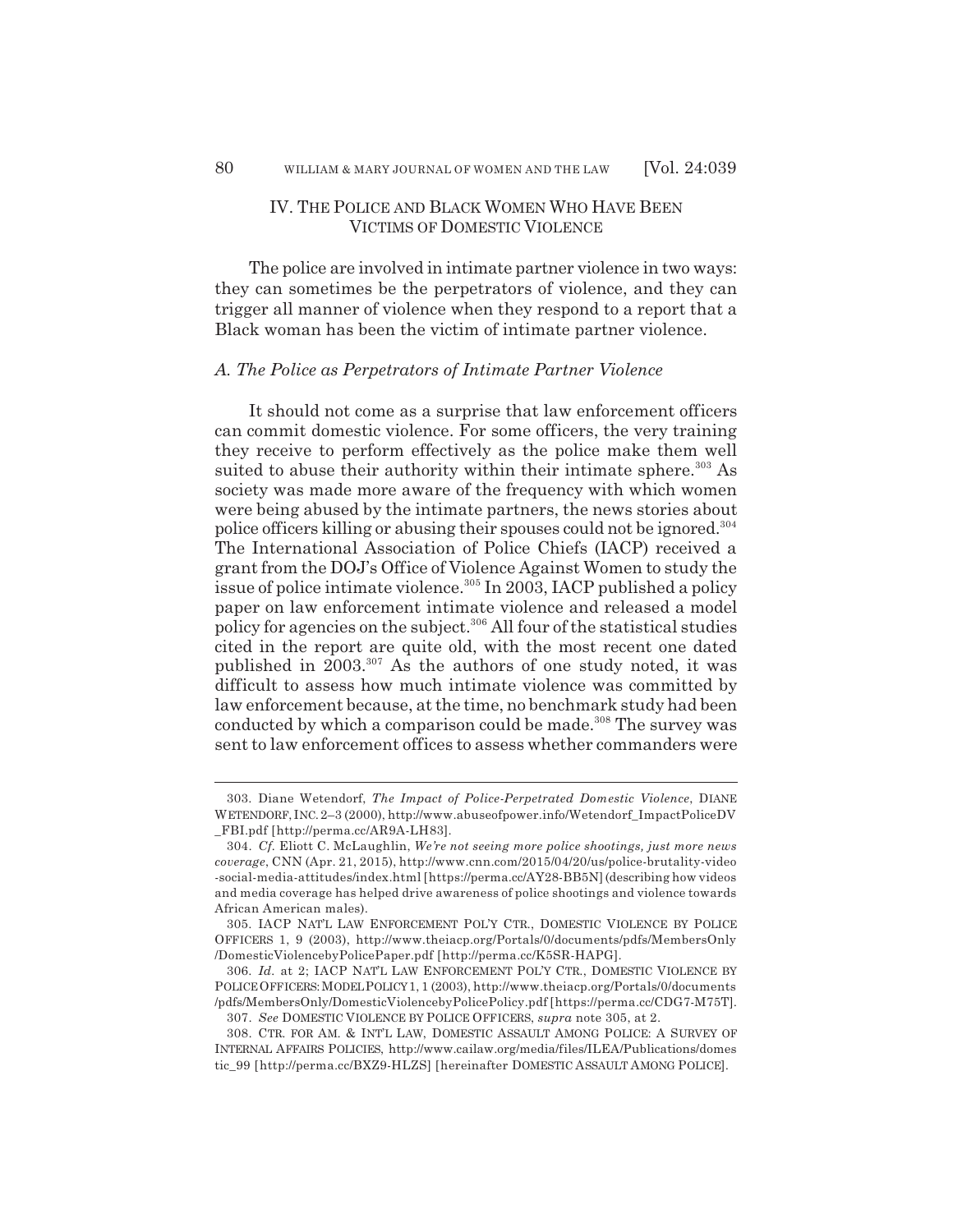seeing an increase in the rate of officer perpetrated violence and to assess what policies were in place to handle reports of the same.<sup>309</sup> Approximately twenty-nine percent of offices that responded, reported their impressions that the rate was increasing, and approximately forty-five percent of the respondents lacked official policies to handle complaints of officer perpetrated IPV.<sup>310</sup> In another study, also dated, forty percent of police respondents "reported marital conflicts [that] involv[ed] physical aggression" within the year before participation in the study. $311$  The IACP model policy is completely voluntary, as is the one on police officer perpetrated sexual assault.<sup>312</sup> The policy focuses heavily on better screening of initial hires to weed out candidates who might fit the profile of a batterer, early warning strategies should a batterer actually be hired, and guidelines for supervisors on the process that should be used to handle an incident where an officer has been accused of IPV.<sup>313</sup>

Though the data is now dated, the problem of officer perpetrated IPV has not dissipated. The *New York Times* and PBS program FRONTLINE worked together to survey fifty-six police departments on the issue of police abusers. $314$  Experts stated the rate of police intimate abuse is under-reported, and departments may shield those officers who are accused. $315$  One of the more interesting facts disclosed in the article is that "nearly 30 percent of the officers accused of domestic violence were still working in the same agency a year later, compared with 1 percent of those who failed drug tests and 7 percent of those accused of theft." 316 On the Chicago Police Department, an officer could be fired immediately for testing positive for marijuana, but not for committing domestic violence.<sup>317</sup> Current data on the frequency of police initiated IPV is hard to find, but Professor Leigh Goodmark provides a list, culled from media sources, of 102 incidents of police perpetrated IPV between 2013 and 2015.318 Not all spouses and partners of police officers are Black, but

<sup>309.</sup> *Id.*

<sup>310.</sup> *Id.*

<sup>311.</sup> Peter H. Neidig et al., *Interspousal Aggression in Law Enforcement Families: A Preliminary Investigation*, 15 POLICE STUD.: INT'L REV. OF POLICE DEV. 30, 30 (1992).

<sup>312.</sup> *See* DOMESTIC VIOLENCE BY POLICE OFFICERS: MODEL POLICY, *supra* note 306, at 1, 8; DOMESTIC VIOLENCE BY POLICE OFFICERS, *supra* note 305, at 1, 9.

<sup>313.</sup> DOMESTIC VIOLENCE BY POLICE OFFICERS: MODEL POLICY, *supra* note 306, at 2–5. 314. Sarah Cohen et al., *Departments Are Slow To Police Their Own Abusers*, N.Y. TIMES (November 23, 2013), http://www.nytimes.com/projects/2013/police-domestic-abuse [http://perma.cc/7TUG-XDDQ].

<sup>315.</sup> *Id.*

<sup>316.</sup> *Id.*

<sup>317.</sup> *Id.*

<sup>318.</sup> Leigh Goodmark, *Hands Up at Home: Militarized Masculinity and Police Officers Who Commit Intimate Partner Abuse*, 2015 BYU L. REV. 1183, 1185 n.10 (2015).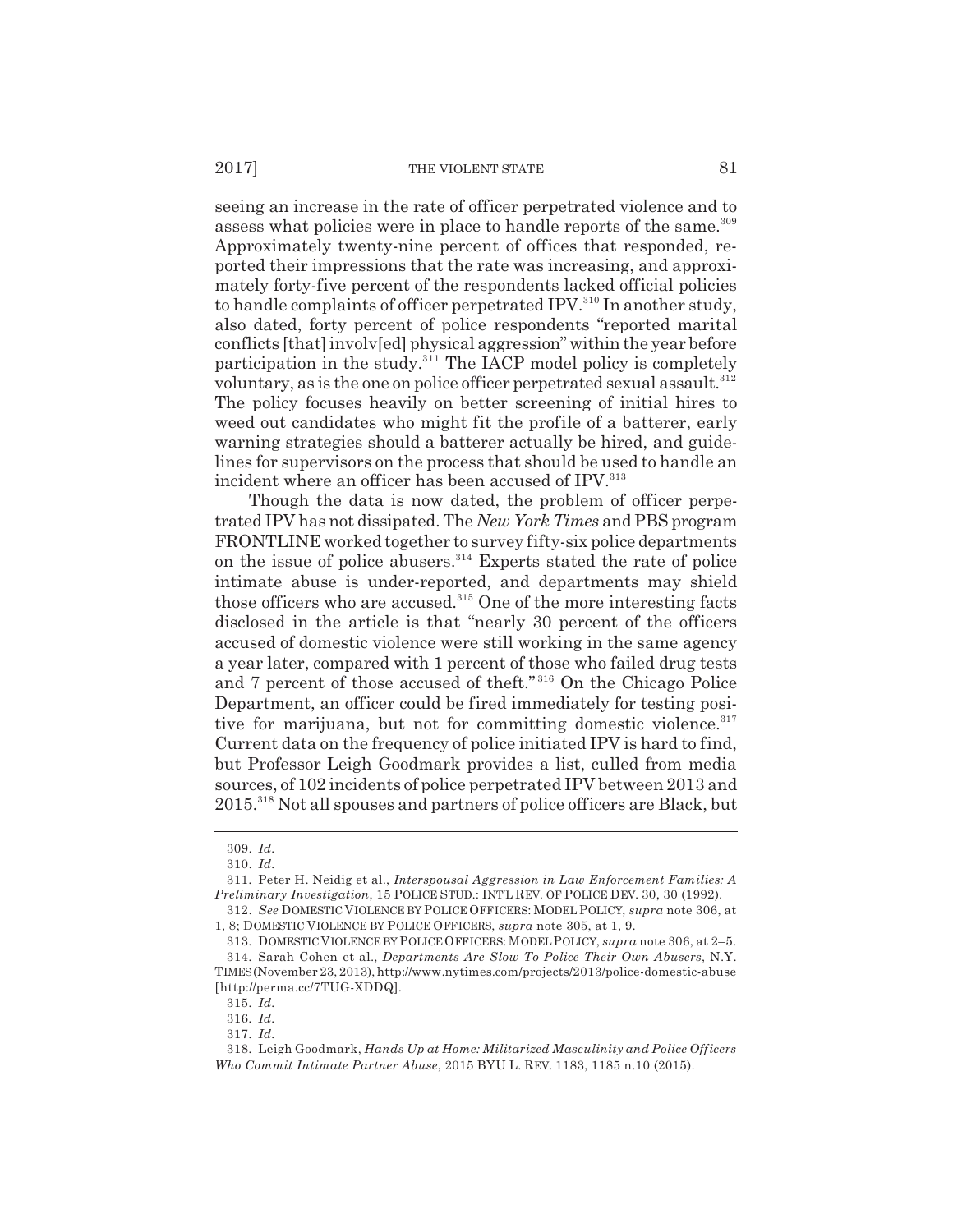some are. Here again, they can be found in the news.<sup>319</sup> The incidents Professor Goodmark mentions in Baltimore are Black officers.<sup>320</sup> Black officers in the District of Columbia, New York, Dallas, and Chicago have also murdered their wives. $321$  Female police officers whose partners are police are also at risk for police perpetrated IPV.322 This is another category of invisible victims. Police culture and fear of reprisals often keep these women from reporting their abuse partners and given police preference not to punish abusive officers, it is extremely difficult to locate women, much less Black women whose violent partners are the police.<sup>323</sup>

# *B. Violence When the Police Respond to Intimate Partner Violence and Missteps Along the Road to VAWA*

When a Black woman is assaulted by an intimate partner she must think carefully about whether to seek the assistance of the police. Police intervention can be lethal for the partner, and it may also expose the woman, herself, to arrest and prosecution.<sup>324</sup> Although all states, and the federal government have enacted laws to eliminate intimate partner violence, $325$  these laws have not provided the same beneficial impact for all women. The effort by Republicans in early 2013 to derail the reauthorization of the Violence Against Women Act provided an unusual opportunity for public assessment on the efficacy of the Act.<sup>326</sup> Several articles questioned whether

322. Diane Wetendorf, *Female Officers as Victims of Police-Perpetrated Domestic Violence*, DWETENDORF.COM 1, 1 (Apr. 2007), http://www.dwetendorf.com/Wetendorf\_Fe maleOfficer.pdf [http://perma.cc/D3L8-FPHB].

323. *Id.* at 1–5.

324. Miriam Z. Pérez, *Seven Important Facts About the Violence Against Women Act at 20*, COLORLINES (Sept. 12, 2014, 7:00 AM), http://www.colorlines.com/articles/seven -important-facts-about-violence-against-women-act-20 [http://perma.cc/2Q9F-PFPF].

325. *See* NAT'L CONFERENCE OF STATE LEGISLATURES, DOMESTIC VIOLENCE/DOMESTIC ABUSE DEFINITIONS AND RELATIONSHIPS (2015), http://ncsl.org/research/human-services /domestic-violence-domestic-abuse-definitions-and-relationships.aspx [https://perma.cc /X2QH-8EF6] (states); *Federal Domestic Violence Legislation: The Violence Against Women Act*, FINDLAW, http://family.findlaw.com/domestic-violence/federal-domestic-violence-legis lation-the-violence-against-women.html [https://perma.cc/DW8P-GRWK].

326. *See* Karen McVeigh, *US Senate renews domestic violence bill despite Republican opposition*, THE GUARDIAN (Feb. 12, 2013, 6:14 PM), https://www.theguardian.com/world

<sup>319.</sup> *See id.* at 1219 (noting some examples of police-partner violence that received some coverage).

<sup>320.</sup> *See id.* at 1184–86 (describing the incidents).

<sup>321.</sup> *See* David Jackson, *Police Brutality Often Begins At Home*, CHI. TRIBUNE (Mar. 29, 1991), http://articles.chicagotribune.com/1991-03-29/news/9101280335\_1\_brutality-inter nal-affairs-division-chicago-police-officer [http://perma.cc/A4VG-JUBA] (describing a Chicago incident). At one point in 1991 a group "of [B]lack female [ ] police officers, sponsored a workshop on . . . domestic violence in the police home." *Id.*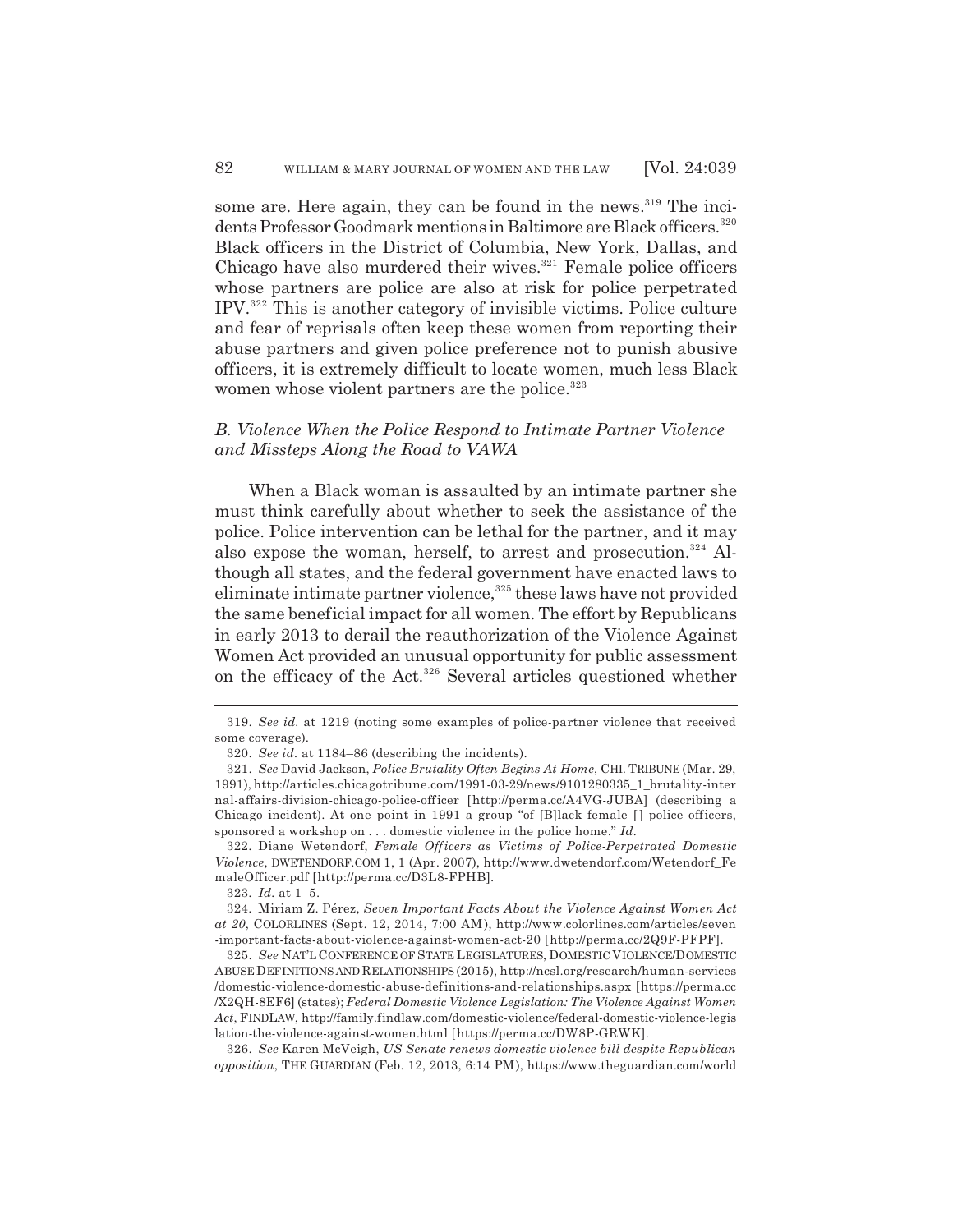VAWA legislation has been good for all women or just primarily middle class White women.<sup>327</sup> The answer can be complicated as Beth Richie and Lisalyn Jacobs pointed out in an interview.<sup>328</sup> In many respects the original Act signaled a "milestone" moment when Republicans and Democrats united with the domestic violence movement to recognize domestic violence as a problem that needed to be stopped.<sup>329</sup> But in other respects, the reliance on criminal justice policies as the sole remedy for stopping violence against women is simply too narrow, and denies non-White women the same protection of law that White women receive.

The passage of the Violence Against Women Act (VAWA) was the culmination a thirty-year movement to eliminate intimate partner violence against women.<sup>330</sup> Organizations worked diligently during that period to educate the public and state and federal legislators about the frequency and seriousness of violence that women were experiencing in the home.<sup>331</sup> The education process was necessary because the police often failed or refused to respond appropriately when a woman was injured by her intimate partner.<sup>332</sup> At the same time, it was widely believed only Black women and other poor women experienced heightened levels of violence within the home.<sup>333</sup> If White women were to be protected, it became important

<sup>/2013/</sup>feb/12/rubio-violence-against-women-bill [https://perma.cc/EXA5-F7YH] (Republican opposition). The 2013 reauthorization included benefits for transgender women and lesbians. U.S. DEP'T OF JUST. ARCHIVES, OFFICE ON VIOLENCE AGAINST WOMEN, VAWA 2013 NONDISCRIMINATION PROVISION: MAKING PROGRAMS ACCESSIBLE TO ALL VICTIMS OF DOMESTIC VIOLENCE, SEXUAL ASSAULT, DATING VIOLENCE, AND STALKING (2014), https:// www.justice.gov/archives/ovw/blog/vawa-2013-nondiscrimination-provision-making-pro grams-accessible-all-victims-domestic [https://perma.cc/48MS-4L8T].

<sup>327.</sup> *See* Kate Pickert, *What's Wrong with the Violence Against Women Act?*, TIME (Feb. 27, 2013), http://nation.time.com/2013/02/27/whats-wrong-with-the-violence-against -women-act [http://perma.cc/VTL8-FMYS].

<sup>328.</sup> Rebecca Burns, *VAWA: A Victory for Women—But Which Women?*, IN THESE TIMES (Feb. 28, 2013), http://inthesetimes.com/article/14668/vawa\_a\_victory\_for\_women but\_which\_women [http://perma.cc/VB3V-BNTZ]; *see also* Pérez, *supra* note 324 (noting comments from two advocates from communities of color about how conflicted they were about supporting the passage of VAWA knowing it could have adverse police consequences in their communities).

<sup>329.</sup> *See* Sharon Svec, *What is VAWA and Why Does it Matter*, YWCA (Oct. 15, 2012), http://ywcablog.com/2012/10/15/what-is-vawa-and-why-does-it-matter/#sthash.la4Yxx3R .dpbs [http://perma.cc/B8CG-5GV5].

<sup>330.</sup> Ruth Rosen, *Without Passage of Violence Against Women Act 20 Years Ago, We Might Not Be Talking About Ray Rice*, AM. PROSPECT (Sept. 12, 2014), http://prospect .org/article/without-passage-violence-against-women-act-20-years-ago-we-might-not-be -talking-about-ray [https://perma.cc/ZXZ3-CEJD].

<sup>331.</sup> *See* Fedders, *supra* note 301, at 284.

<sup>332.</sup> *See id.* at 287–88.

<sup>333.</sup> BETH RICHIE,ARRESTED JUSTICE:BLACK WOMEN,VIOLENCE, AND AMERICA'S PRISON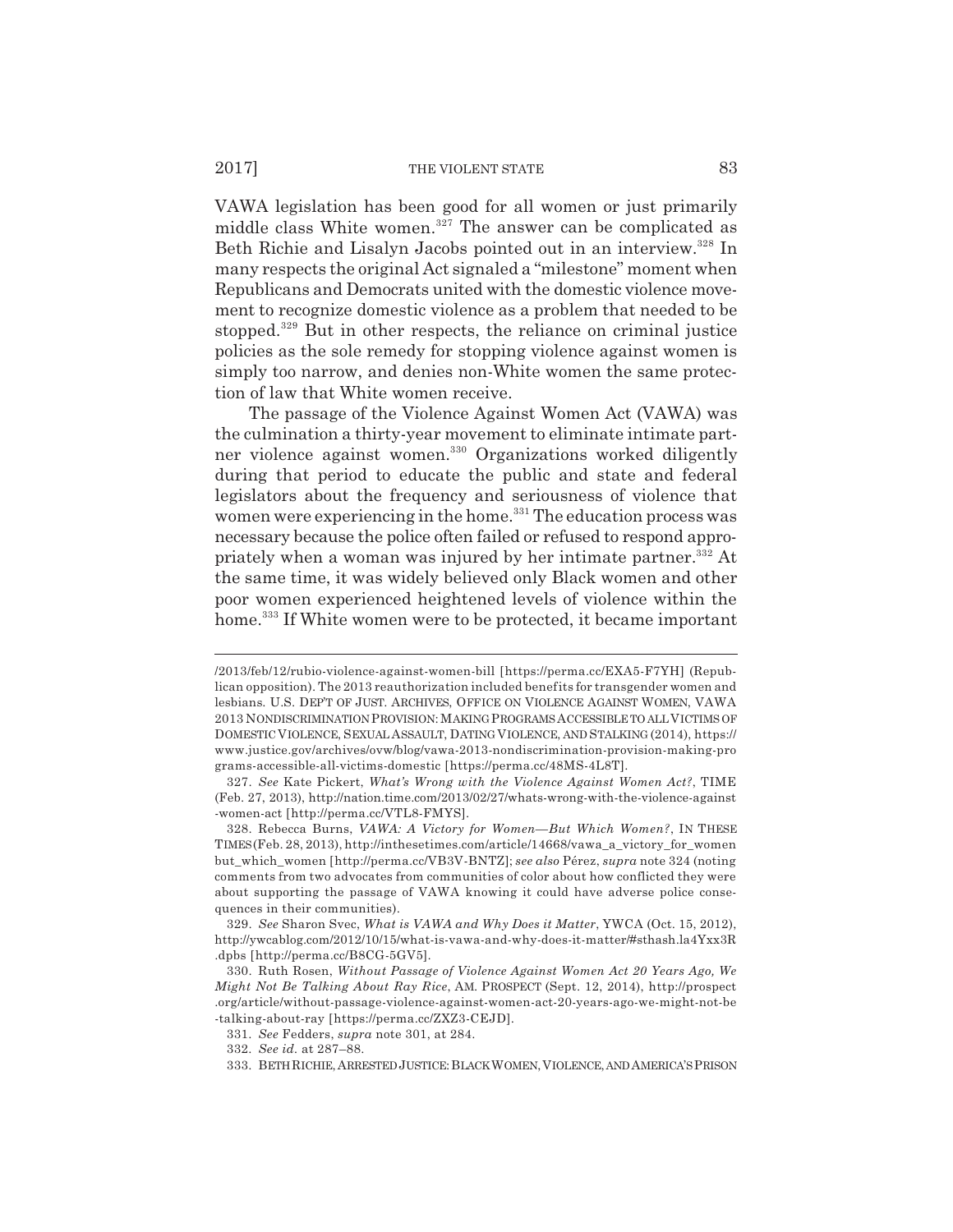for beliefs to change. Public awareness campaigns began to emphasize that violence was something all women experienced and all women experienced it equally.<sup>334</sup> Between 1984 and the passage of VAWA, many states enacted so-called mandatory arrest policies, based on the alleged success of a project in Minnesota.<sup>335</sup> The authors of the study concluded that arrest reduced the incidence of domestic violence.336 The National Institute of Justice sponsored a replication of the study in six states, which produced inconsistent results.337 Nonetheless, state legislators in conjunction with antiviolence movements seized the idea of mandatory arrests as an appropriate criminal justice solution to domestic violence.<sup>338</sup> Many states adopted legislation mandating the police make an arrest when responding to a call about domestic violence.<sup>339</sup> As the campaign towards the adoption of federal legislation to address domestic violence went forward, pro-arrest polices were woven into the drafts of the legislation.340 During this process, advocates for women of color

NATION 110 (2012); Leigh Goodmark, *When Is a Battered Woman Not a Battered Woman?: When She Fights Back*, 20 YALE J.L. & FEMINISM 75, 76 (2008).

334. RICHIE, *supra* note 333; Goodmark, *supra* note 333, at 87. It was not true then, nor is it true now, that all women experience violence equally. Fedders, *supra* note 301, at 287.

335. LAWRENCE W. SHERMAN & RICHARD A. BERK, POLICE FOUND. REPORTS, THE MINNEAPOLIS DOMESTIC VIOLENCE EXPERIMENT 1 (1984), https://www.policefoundation .org/wp-content/uploads/2015/07/Sherman-et-al.-1984-The-Minneapolis-Domestic-Violence -Experiment.pdf [https://perma.cc/L5V4-86LC] (noting "the Minneapolis study strongly suggests that the police should use arrest in most domestic violence cases."). In 1984, the National Institute for Justice sponsored what has become known as the "Minnesota experiment" where researchers randomly assigned complaints to the police into three categories: counseling, arrest and do nothing. Lawrence W. Sherman, *The Influence of Criminology on Criminal Law: Evaluating Arrests for Misdemeanor Domestic Violence*, 83 J. CRIM. L. & CRIMINOLOGY 1, 16 (1992) (discussing the set-up of the experiment).

336. Lawrence W. Sherman & Richard A. Berk, *The Specific Deterrent Effect of Arrests for Domestic Violence Assault*, 49 AM. SOC. REV. 261, 261, 270 (1984). In the report the authors cautioned against using the results to support wide spread mandatory arrests laws. *Id.* at 268–70.

338. *See* Richard Davis, *Mandatory arrest: A flawed policy based on a false premise*, POLICEONE.COM (Mar. 30, 2008), https://www.policeone.com/patrol-issues/articles/1679122 -Mandatory-arrest-A-flawed-policy-based-on-a-false-premise [https://perma.cc/X6B4-9JS3].

340. *See* Pickert, *supra* note 327.

<sup>337.</sup> *See* Franklyn W. Dunford et al., *The Role of Arrest in Domestic Assault: The Omaha Police Experience*, 28 CRIMINOLOGY 183, 183, 184 n.1 (1990) (discussing one of these such cases). The NIJ study found similar results in the two states where Sherman & Berk did the follow-up and the opposite results in three other states. *See* LAWRENCE SHERMAN, POLICING DOMESTIC VIOLENCE: EXPERIMENTS AND DILEMMAS 3 (1992); *see generally* CHRISTOPHER D. MAXWELL ET AL., NAT'L INST. OF JUST., U.S. DEP'T OF JUST., THE EFFECTS OF ARREST ON INTIMATE PARTNER VIOLENCE: NEW EVIDENCE FROM THE SPOUSE ASSAULT REPLICATION PROGRAM 1 (2001), https://www.ncjrs.gov/pdffiles1/nij/188199.pdf [https:// perma.cc/TM2B-7KZJ] (discussing results generally).

<sup>339.</sup> SHERMAN, *supra* note 337. In a later publication Sherman suggested that mandatory arrests has a deterrent effect when the perpetrator has "a stake in conformity." *Id.* at 181.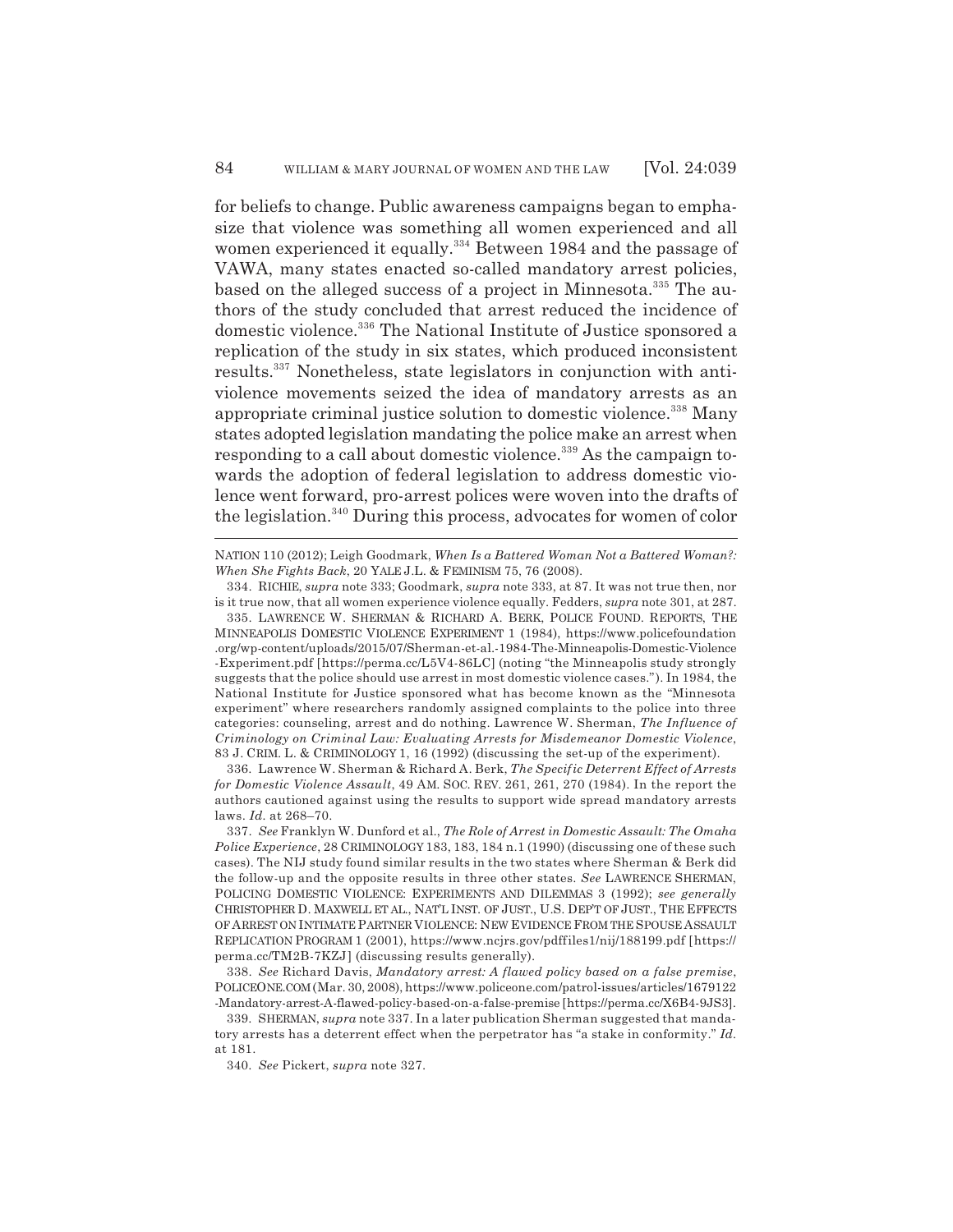were conflicted.<sup>341</sup> On the one hand, Black women were experiencing violence, but on the other hand, they also knew that the police did not have the relationship with their communities as they did with White communities.<sup>342</sup> They feared increased police power would lead to increased aggressive policing of their communities and could potentially lead to heightened levels of retaliatory violence.343 For the most part, their concerns were dismissed or undervalued by movement leaders.344

The move towards pro-arrest policies contemplated mandatory arrest and "no drop" policies by the prosecutor's office.<sup>345</sup> The belief and hope of the domestic violence advocates were that these policies would force change in police departments that previously refused to arrest male batterers on a routine basis.346 However, the attempt to change cultural patterns of behavior and social justice policy through the use of criminal justice mechanisms is rarely successful.<sup>347</sup> Domestic violence advocates were attempting to convince society to reject intimate partner violence as normative.<sup>348</sup> Reliance on the most narrow means of change, criminal law, was misplaced. It does, however, reflect many of the legislative choices made by liberals in

343. *See* Fedders, *supra* note 301, at 297.

<sup>341.</sup> *See* Broussard, *supra* note 272.

<sup>342.</sup> The following articles represent the critique of pro-arrest policies made in the first years after VAWA was passed. *See* Linda L. Ammons, *Mules, Madonnas, Babies, Bathwater, Racial Imagery and Stereotypes: The African-American Woman and the Battered Woman Syndrome*, 1995 WIS. L. REV. 1003, 1021–24 (1995); Kimberle Crenshaw, *Mapping the Margins: Intersectionality, Identity Politics, and Violence Against Women of Color*, 43 STAN. L. REV. 1241, 1242, 1252–53 (1991); Zanita E. Fenton, *Domestic Violence in Black and White: Racialized Gender Stereotypes in Gender Violence*, 8 COLUM. J. GENDER & L. 1, 3, 6, 51 (1998); Jenny Rivera, *Domestic Violence Against Latinas by Latino Males: An Analysis of Race, National Origin, and Gender Differentials*, 14 B.C. THIRD WORLD L.J. 231, 248 (1994); Karin Wang, *Battered Asian American Women: Community Responses from Battered Women's Movement and the Asian American Community*, 3 ASIAN L.J. 151, 151 (1996).

<sup>344.</sup> *See id.* at 287–88 (relating the history of the battered women's movement away from violence against poor women towards the agenda of violence being against middleclass White women, while ignoring the racial dynamics of the problem). Fedders stated that White women supported mandatory policies because they were suspicious of police discretion, fearing that without the policies the police would not arrest. *Id.* at 289. For Black and poor women, increasing police presence in their communities would not necessarily make the Black woman safer. *Id.* at 292–94.

<sup>345.</sup> *See* Donna Coker, *Crime Control and Feminist Law Reform in Domestic Violence Law: A Critical Review*, 4 BUFFALO CRIM. L REV. 801, 805–06 (2001). Pro-arrest encourages the police to make an arrest in every domestic violence call. *See id.* at 806. No-drop is the policy authorizing prosecutors to go forward with a domestic violence case, even when the complainant does not want to go forward. *Id.* Coker calls these two aspects of the law "mandatory policies." *Id.*

<sup>346.</sup> Fedders, *supra* note 301, at 282.

<sup>347.</sup> *See* Coker, *supra* note 345, at 830.

<sup>348.</sup> *See id.* at 829–30, 841; Fedders, *supra* note 301, at 281.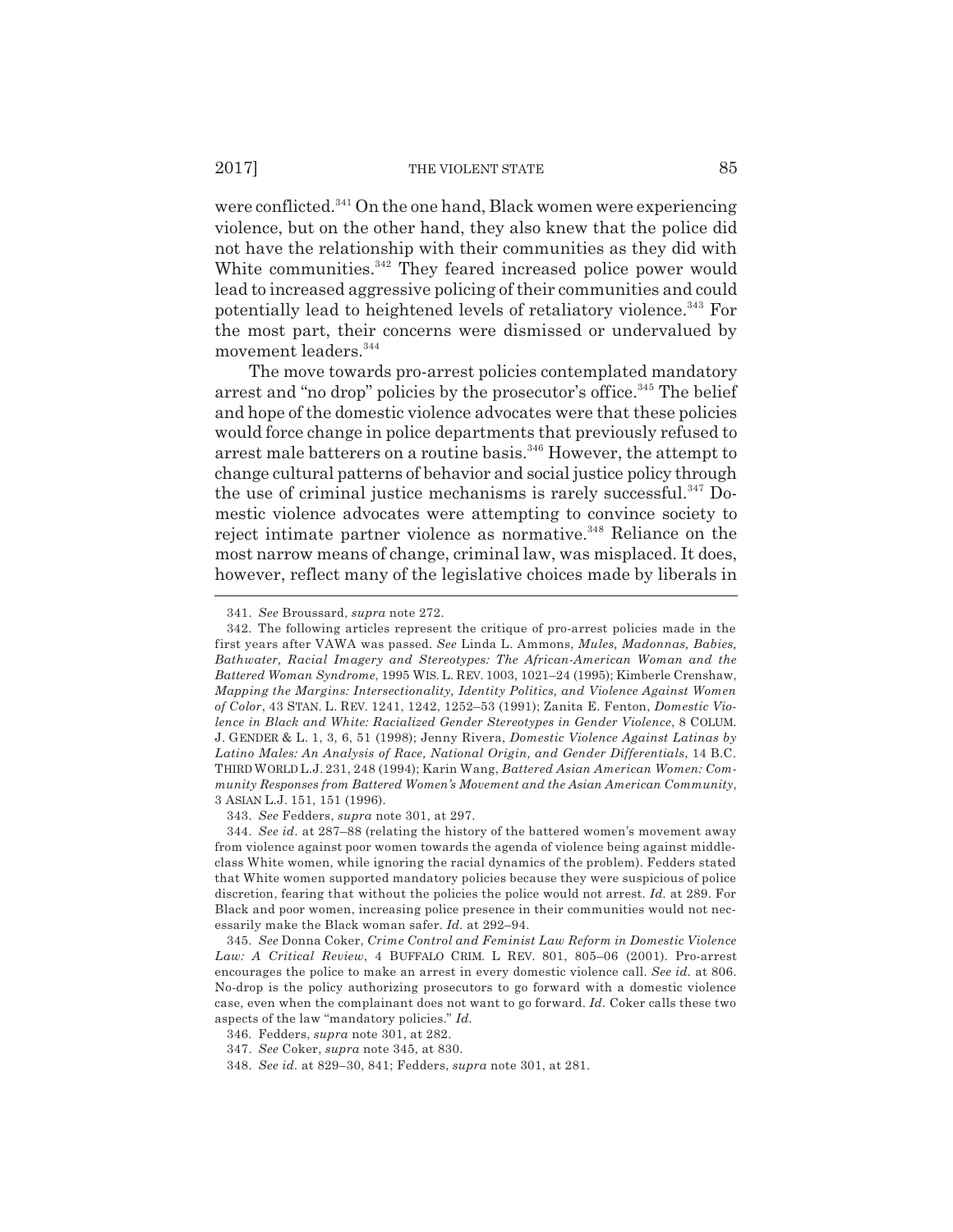the same time period that VAWA passed.<sup>349</sup> Law enforcement is not tasked with creating long-term change. Nor do the police use the language of social advocacy.<sup>350</sup> When the police answer a call, they are responding to an event that is in progress at that moment or has just happened, and that is all.<sup>351</sup> The anti-violence movement spoke of IPV as patterns of practice over a period of time in an ongoing relationship.352 But, the language of pro-arrest policies have to do with the incident that serves as the basis for the police response at that moment.<sup>353</sup> The police will look for injuries at the time they arrive and not do an intensive investigation in what may have occurred in the past between the individuals involved in the call.<sup>354</sup> Under pro-arrest policies, the police were required to make an arrest regardless of whether the incident was a misdemeanor or a felony.355 Anti-violence advocates had not anticipated the need to distinguish between the two, not realizing, or perhaps undervaluing the significance of arrest in misdemeanor cases.356 In response to VAWA, two unanticipated police responses began to develop: (1) some women

<sup>349.</sup> Almost every major legislative enactment on public policy issues signed by former President Bill Clinton has been a disaster for Black communities. The Omnibus Crime Control Bill, which VAWA is a part of, had a significant role to play in increasingly high levels of mass incarceration in Black communities. *See* Ben Norton, *Bill Clinton continues to defend 1994 crime bill that fueled racist mass incarceration*, SALON (May 13, 2016, 8:31 PM), http://www.salon.com/2016/05/03/bill\_clinton\_continues\_to\_defend\_1994 crime\_bill\_that\_fueled\_racist\_mass\_incarceration [http://perma.cc/9ZQ8-KWFL]. The bill was so disastrous that Hillary Clinton, when campaigning for President, felt compelled to distance herself from it. Matthew Nussbaum, *Clinton calls parts of 1994 crime bill 'a mistake*,' POLITICO (Mar. 6, 2016, 9:27 PM), http://politico.com/blogs/2016 -dem-primary-live-updates-and-results/2016/03/hillary-clinton-1994-crime-bill-220344 [http://perma.cc/636P-VYAW]. A very reluctant Bill Clinton also admitted that in hindsight the bill did not accomplish what he thought it would. *See* David McCabe, *Bill Clinton renounces his 1994 crime bill*, THE HILL (May 6, 2015, 4:16 PM), http://thehill .com/blogs/blog-briefing-room/news/241247-bill-clinton-renounces-his-1994-crime-bill [https://perma.cc/RSB7-CUXC]. Other pieces of legislation that adversely impacted Black communities were the Adoption and Safe Families Act, Pub. L. No. 105-89, 111 Stat. 2115 (1997); The Prison Reform Litigation Act, Pub. L. 104-134, 110 Stat. 1321 (1996); and the Personal Responsibility and Work Opportunity Reconciliation Act, Pub. L. 104-193, 110 Stat. 2105 (1996).

<sup>350.</sup> *See* David Hirschel & Eve Buzawa, *Understanding the Context of Dual Arrest With Directions for Future Research*, 8 VIOLENCE AGAINST WOMEN 1449, 1456–58 (2002). 351. *Id.*

<sup>352.</sup> *Id.* at 1456.

<sup>353.</sup> *See id.* at 1458.

<sup>354.</sup> *Id.* at 1456–57.

<sup>355.</sup> Richard Davis, *Dual arrests and domestic violence arrests of women*, POLICEONE. COM (Apr. 7, 2005), https://www.policeone.com/standoff/articles/98522-Dual-arrests-and -the-domestic-violence-arrests-of-women [http://perma.cc/HTR7-8BXL].

<sup>356.</sup> *Id.* (critiquing the anti-violence movement's "one-size-fits-all" mandatory arrest solution); *see also* Kevin Walsh, *The Mandatory Arrest Law: Police Reaction*, 16 PACE L. REV. 97, 97–98 (1995) (explaining that under mandatory arrest policies, police must arrest whether the incident was observed or not).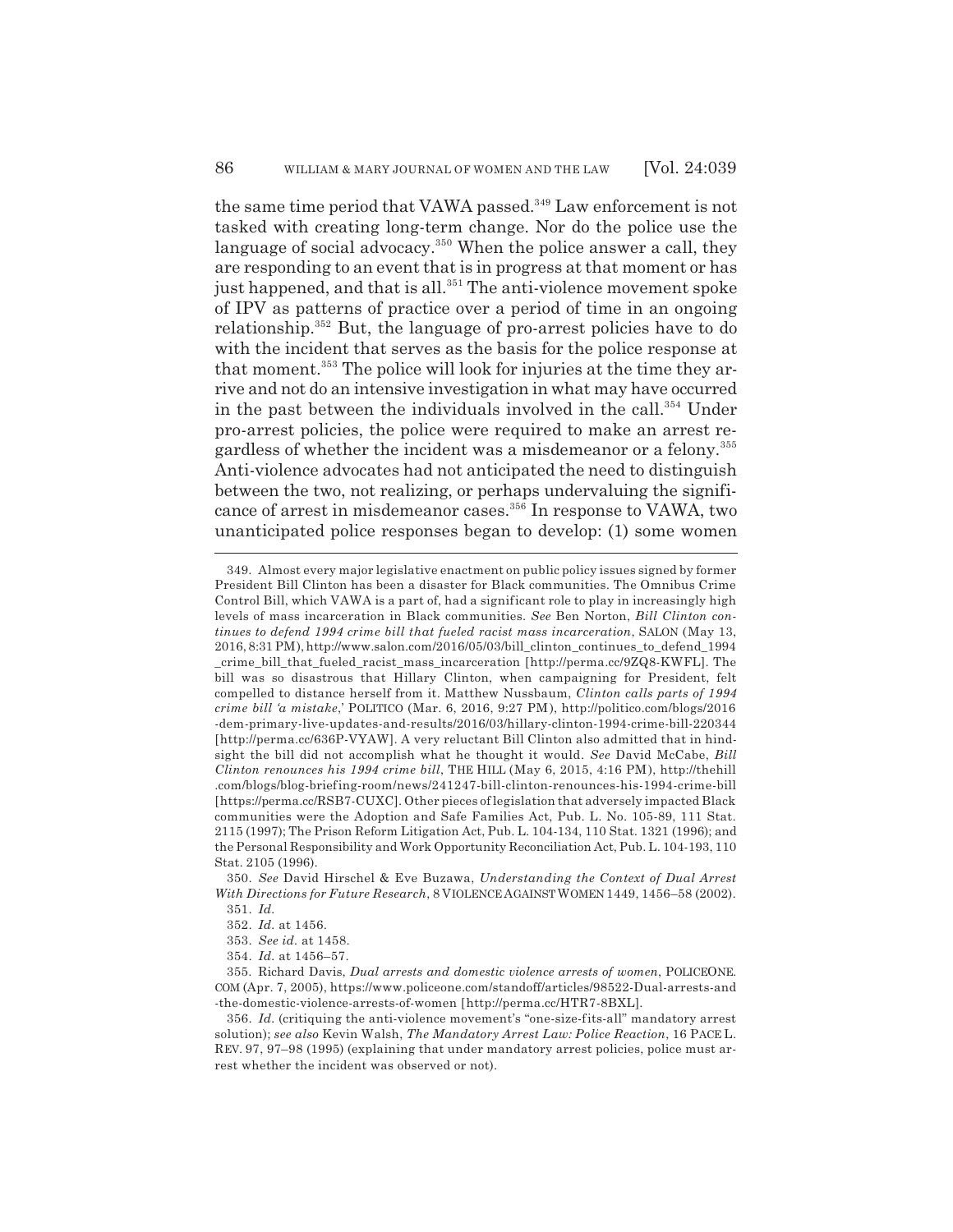began to experience more violence when their intimate partners were arrested; and (2) women were arrested as "primary aggressors" or in dual arrests.<sup>357</sup>

# *C. Black Women Trapped in the "Unintended Consequences" of VAWA*

During the period leading to the enactment of VAWA, Black women and Latinas warned that mandatory arrest policies might actually *increase* the rate of violence in their communities.<sup>358</sup> The mainstream anti-violence advocates devalued the validity of this concern, usually cloaked in eerily paternalistic language.<sup>359</sup> By 2002, it was clear that data was developing that suggested in some cases, advocates for Black women and Latinas were right, violence could increase as a result of mandatory arrest.<sup>360</sup> The authors of the original Minnesota study themselves, published a follow-up study that showed the reduction in violence caused by mandatory arrest only had a six-month effect.<sup>361</sup> After that, levels of violence resumed.<sup>362</sup> Other studies showed there were identifiable factors that predicted retaliatory violence would occur.<sup>363</sup> The factors were high rates of community economic instability, whether the offender was unemployed at the time of arrest, and whether alcohol and drug use were present.<sup>364</sup> These were factors that impacted Black and Latina communities far more than middle-class White communities.<sup>365</sup> All

<sup>357.</sup> *See* Hirschel & Buzawa, *supra* note 350, at 1449 (noting the increased numbers of women arrested by mandatory arrest policies); Walsh, *supra* note 356, at 99, 106 (noting potential for increased violence under mandatory arrest policies). Dual arrest occurs when the police cannot "determine [who the] primary aggressor" is, so both parties are arrested. Hirschel & Buzawa, *supra* note 350, at 1450.

<sup>358.</sup> *Cf.* Fedders, *supra* note 301, at 281–82.

<sup>359.</sup> *See id.* at 281.

<sup>360.</sup> *See* Lawrence W. Sherman & Heather M. Harris, *Increased death rates of domestic violence victims from arresting vs. warning suspects in the Milwaukee Domestic Violence Experiment (MilDVE)*, 11 J. EXPERIMENTAL CRIMINOLOGY 1, 1 (2015).

<sup>361.</sup> Sherman, *supra* note 335, at 2–3, 29–30, 39–40. In the six states that attempted to replicate his study, level of violence decreased in three and increased in three. *Id.* at 25. 362. *See* SHERMAN, *supra* note 337, at 192.

<sup>363.</sup> *See* Bushra Sabri et al., *Factors Associated With Increased Risk for Lethal Violence in Intimate Partner Relationships Among Ethnically Diverse Black Women*, 29 VIOLENCE & VICTIMS 719, 720 (2014).

<sup>364.</sup> *See id.* at 720–21, 723; *see also* Craig A. Field & Raul Caetano, *Longitudinal Model Predicting Partner Violence Among White, Black, and Hispanic Couples in the United States*, 27 ALCOHOLISM: CLINICAL & EXPERIMENTAL RES. 1451, 1451–52 (2003) (studying the impact of alcohol consumption on rate of violence). "Black and Hispanic couples [experienced] . . . three times greater risk of MFPV." *Id.* at 1451.

<sup>365.</sup> Coker, *supra* note 345, at 808–12; Michelle DeCasas, *Protecting Hispanic Women: The Inadequacy of Domestic Violence Policy*, 24 CHICANO-LATINO L. REV. 56, 56, 61–62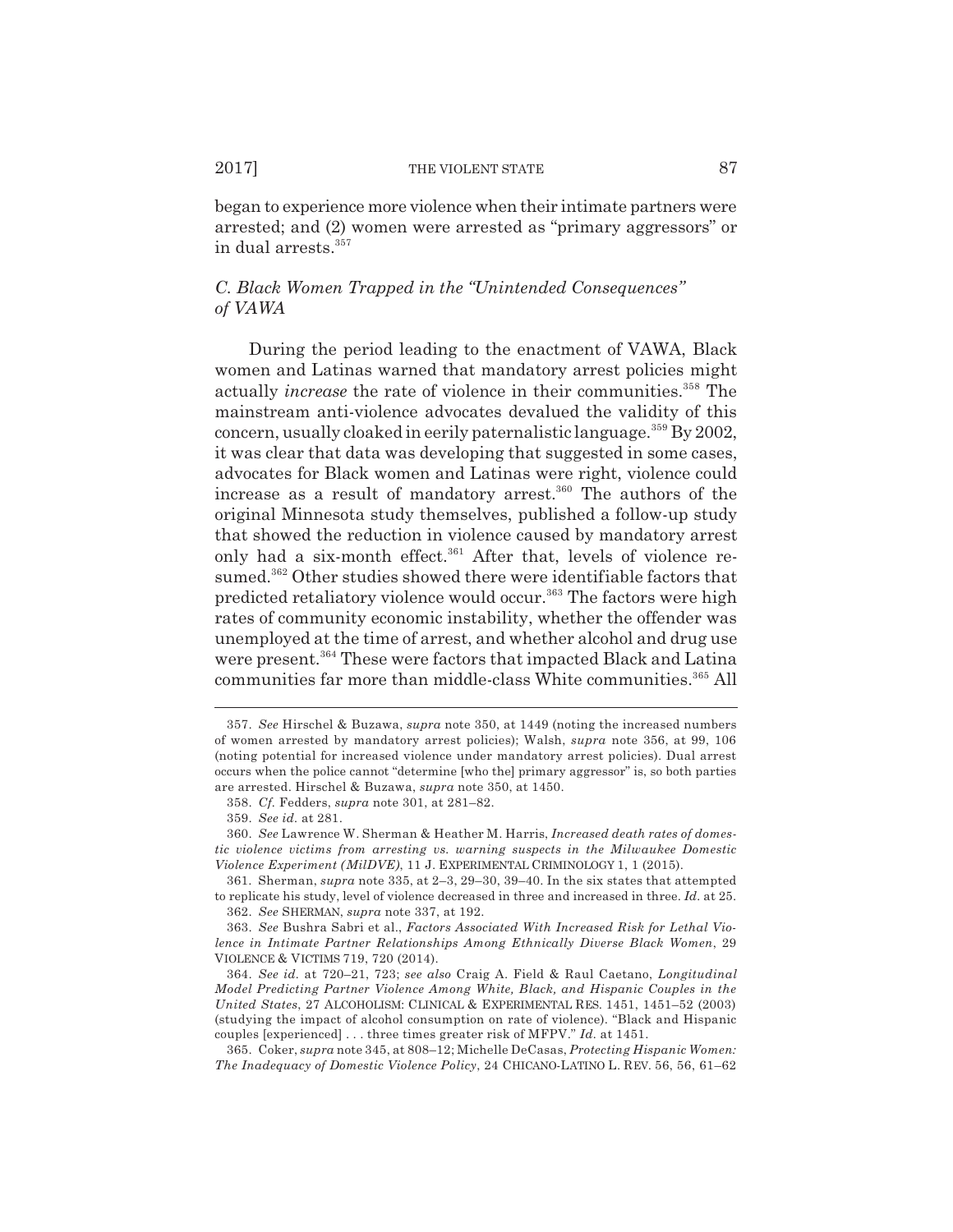social scientists who study the phenomenon of heightened lethality after mandatory arrest state that a much more extensive study on the risks of increased violence needs to be conducted.<sup>366</sup> To date, the mainstream anti-violence movement has not supported a more comprehensive look at the racialized impact mandatory arrest has on heightened lethality for Black women and Latinas.<sup>367</sup>

The second unintended consequence of VAWA was the phenomenon of dual arrest.<sup>368</sup> Dual arrest and the "primary aggressor" language is particularly problematic for Black women because they are less likely to be seen as victims by the police and more likely to be seen as aggressors thereby increasing the likelihood that Black women will be arrested more frequently, even if they are the ones who initiate the call for police assistance.<sup>369</sup> The Office on Violence Against Women did show some concern over the increased numbers of women who were arrested under mandatory arrest policies.370 The office suspected some police officers were making dual arrest because they did not want to take the time or make the effort to actually determine which party was actually the aggressor. $371$  As a result of this concern the office did revise some of its grant parameters.<sup>372</sup> Police agencies applying for VAWA funding had to be able to demonstrate that women were not being arrested solely to avoid having to make a determination of who the aggressor was.373 Some states

366. *See* Fedders, *supra* note 301, at 281, 298–300.

367. *See id.* at 295–96.

368. *See* Davis, *supra* note 355.

369. *See* Geneva Brown, *Ain't I a Victim? The Intersectionality of Race, Class and Gender in Domestic Violence and the Courtroom*, 19 CARDOZO J. L. & GENDER 147, 147 (2012) (recounting the difficulty Black women have when attempting to obtain orders of protection in civil proceedings).

370. *See* Devon Gray Thacker Thomas, Mandatory Arrest Laws for Intimate Partner Violence: The Scales or the Swords of Justice? 7 (Jan. 1, 2013) (unpublished PhD thesis, University of Colorado).

371. *Cf.* Susan L. Miller, *The Paradox of Women Arrested for Domestic Violence: Criminal Justice Professionals and Service Providers Respond*, 7 VIOLENCE AGAINST WOMEN 1339, 1357 (2001), http://journals.sagepub.com/doi/pdf/10.1177/10778010122183900 [https:// perma.cc/L3KL-YDXC] (discussing Delaware experiences).

372. SAVE:STOP ABUSIVE & VIOLENT ENVIRONMENTS,SPECIAL REPORT:PREDOMINANT AGGRESSOR POLICIES: LEAVING THE ABUSER UNACCOUNTABLE? 2 (2010), http://www.save services.org/downloads/Predominant-Aggressor-Policies [https://perma.cc/A5ZY-YT3D].

373. *See* U.S. DEP'T OF JUSTICE, OFFICE ON VIOLENCE AGAINST WOMEN, OVW FISCAL YEAR 2015 GRANTS TO ENCOURAGE ARREST POLICIES AND ENFORCEMENT OF PROTECTION ORDERS PROGRAM SOLICITATION 18 (2015), https://www.justice.gov/sites/default/files/ovw /pages/attachments/2015/03/31/f inal\_fy\_2015\_arrest\_solicitation\_2\_19\_2015.pdf [https://perma.cc/LW4C-YFT5]. In an interesting twist, early data suggested single White women living with an intimate partner, and lesbians, were more likely to be arrested

<sup>(2003);</sup> Aya Gruber, *The Feminist War on Crime*, 92 IOWA L. REV. 741, 826 (2007) (arguing that feminists should no longer "advocat[e] for [or] support[] [the] criminalization" of domestic violence).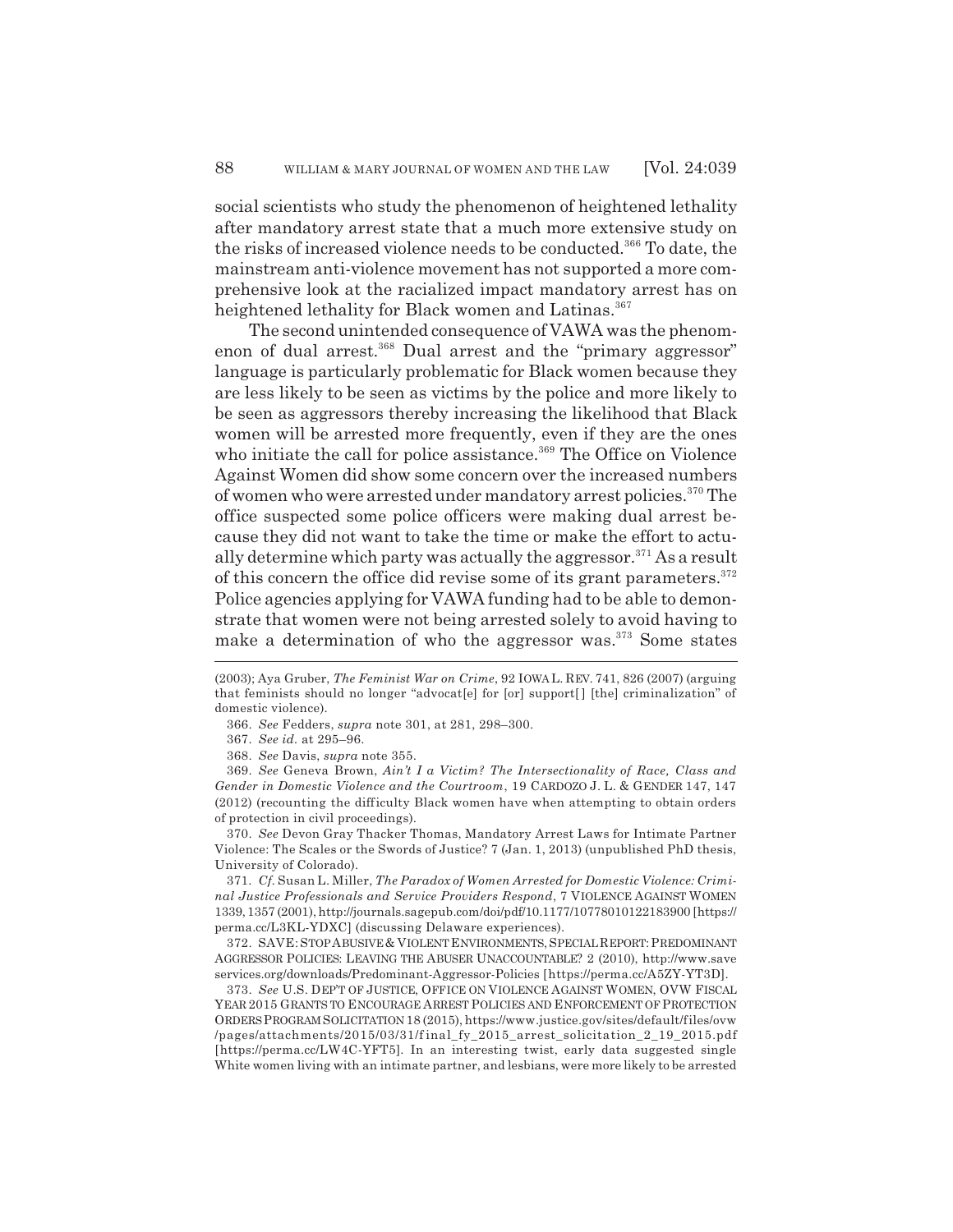#### 2017] THE VIOLENT STATE 89

responded by clarifying procedures requiring the police to make a principle aggressor determination.374 The use of "primary aggressor" language can still present problems for Black women because of the stereotypical belief that Black women are more prone to violence than White women. Again, the failure to do a race analysis of how Black women are viewed within the criminal justice system allowed anti-violence advocates to believe they were addressing the problem of victims being arrested, without providing solutions for those who were most adversely impacted.

The move toward "primary aggressor language" did not change policies in states that had dual arrest.375 Dual arrest appears to drive much of the rise in the number of women being arrested in the IPV context. $376$  In the dual arrest context, both parties are seen as mutual combatants and, therefore, both arrested.<sup>377</sup> In an analysis of arrests of women victims, one prosecutor noted that the term "mutual combat" is usually of little assistance when trying to determine who should be arrested.378 Mutual combatant, according to the prosecutor, would normally be where the parties are evenly matched, which is rarely the case in a domestic violence context.<sup>379</sup> In addition, the prosecutor noted that the term itself is used by different actors within law enforcement in different ways.<sup>380</sup> For example, the police may indicate "mutual combat" when they cannot sort a "messy" scene, versus prosecutors who may use it to mean "both parties have injuries," and then contrast that with instances where a judge may use the term to justify a not guilty verdict.<sup>381</sup> Where do Black women fit in the dual arrest context? Data is sparse. However, women from communities of color seem to experience arrest at a higher dual arrest rate than White women.<sup>382</sup> In New York for example, which

in the dual arrest situation. Hirschel & Buzawa, *supra* note 350, at 1450. It is impossible now to detect whether the race of the women was the motivating concern for OWAV.

<sup>374.</sup> Walsh, *supra* note 356, at 104.

<sup>375.</sup> David Hirschel et al., *Domestic Violence and Mandatory Arrest Laws: To What Extent Do They Influence Police Arrest Decisions*, 98 J. CRIM. L. & CRIMINOLOGY 255, 255–56 (2007).

<sup>376.</sup> *Id.* at 296 (demonstrating that the rate of dual arrest was higher in domestic violence cases than in non-domestic violence assaults). The data suggested that the inclusion of "primary aggressor language" in a state law did not negate the relationship between mandatory arrest and higher dual arrest rates.

<sup>377.</sup> *Id.*

<sup>378.</sup> Gael B. Strack, "S*he hit me, too" Identifying the Primary Aggressor: A Prosecutor's Perspective*, NAT'L CTR. ON DOMESTIC & SEXUAL VIOLENCE (Aug. 29, 2000), http://www .ncdsv.org/images/She\_hit\_me.pdf [https://perma.cc/PTC3-AJJY].

<sup>379.</sup> *Id.*

<sup>380.</sup> *Id.*

<sup>381.</sup> *Id.*

<sup>382.</sup> MARY HAVILAND ET AL., URB. JUST. CTR., THE FAMILY PROTECTION AND DOMESTIC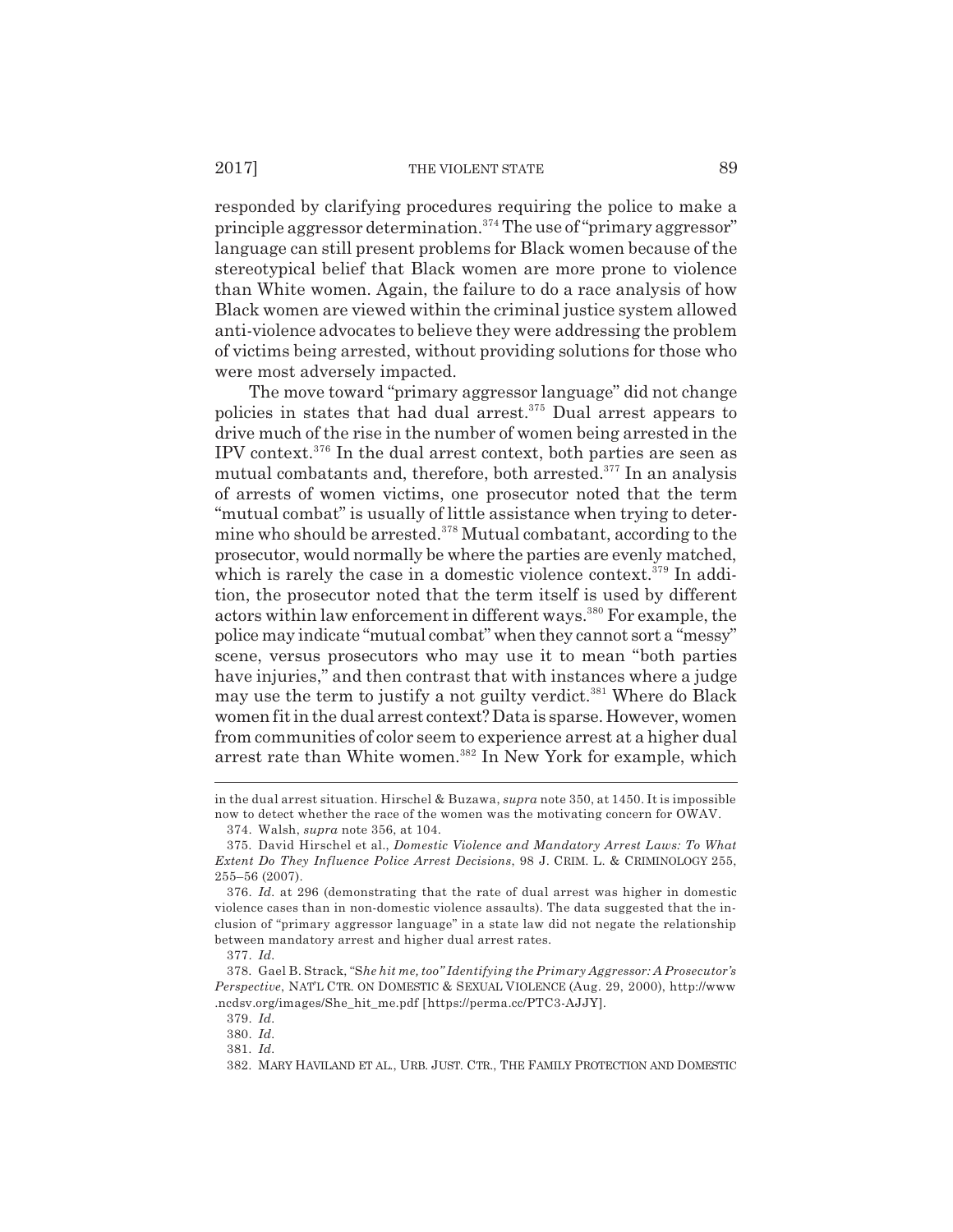does have dual arrest, seventy percent of the women affected by mandatory arrest or dual arrest policies were Black or Latina.<sup>383</sup> Connecticut retains a disproportionately high number of arrests of women, even among the states that retain dual arrest statutes.<sup>384</sup> Again, racial data is difficult to find, but the news stories about the problem of survivors being arrested show photographs of Black women.<sup>385</sup> The question of the increased rate of violence against some women did not receive a comprehensive treatment.<sup>386</sup> However, mainstream anti-violence organizations have yet to support a comprehensive study of arrests of women by race and economic class.<sup>387</sup>

In 2012, scholar and activist Beth Richie succinctly identified why the mainstream anti-violence movement did not and more importantly, will not, move away from pro-arrest policies.<sup>388</sup> Richie documents the history of the anti-violence movement, starting with its birth in grassroots organizing into what today is a movement run by professionals.389 She suggests that the mainstream anti-violence leaders allied themselves with law and order policies, known to adversely impact the poor and communities of color, in exchange for legitimacy, power, and access to federal dollars.<sup>390</sup> She ties proarrest policies with the government's policy of mass incarceration of Black people.391 Richie points out that the increase in rates of arrests of Black women and convictions for using self-defense when attacked by abusers is totally consistent with American criminal justice policies aimed at incarcerating large swaths of the Black community.392 Richie's critique is damning. The problems created by mass incarceration in the Black community have been well-documented.<sup>393</sup> Mass incarceration, hyperincarceration, and zero-tolerance programs for juveniles are so widely criticized that almost every state is moving away from them to eliminate or ameliorate the negative impact

VIOLENCE INTERVENTION ACT OF 1995: EXAMINING THE EFFECTS OF MANDATORY ARREST IN NEW YORK CITY, FAM. VIOLENCE PROJECT 1, 7 (2001).

<sup>383.</sup> *Id.* at 27.

<sup>384.</sup> Sarah Smith, *In Connecticut, Calling For Help Carries Risks for Victims of Domestic Violence*, PROPUBLICA (Feb. 16, 2017, 9:00AM),https://www.propublica.org/arti cle/in-connecticut-calling-for-help-carries-risks-victims-of-domestic-violence [https://perma .cc/MH7Z-NF4K] (pointing out that the national rate of dual arrest is two percent, but in Connecticut between the years of 2011 and 2015, the rate was eighteen percent).

<sup>385.</sup> *Id.*

<sup>386.</sup> *Id.*

<sup>387.</sup> *See* RICHIE, *supra* note 333, at 92–98.

<sup>388.</sup> *Id.*

<sup>389.</sup> *Id.*

<sup>390.</sup> *Id.*

<sup>391.</sup> *Id.* at 99–124.

<sup>392.</sup> *Id.*

<sup>393.</sup> RICHIE, *supra* note 333, at 99–124.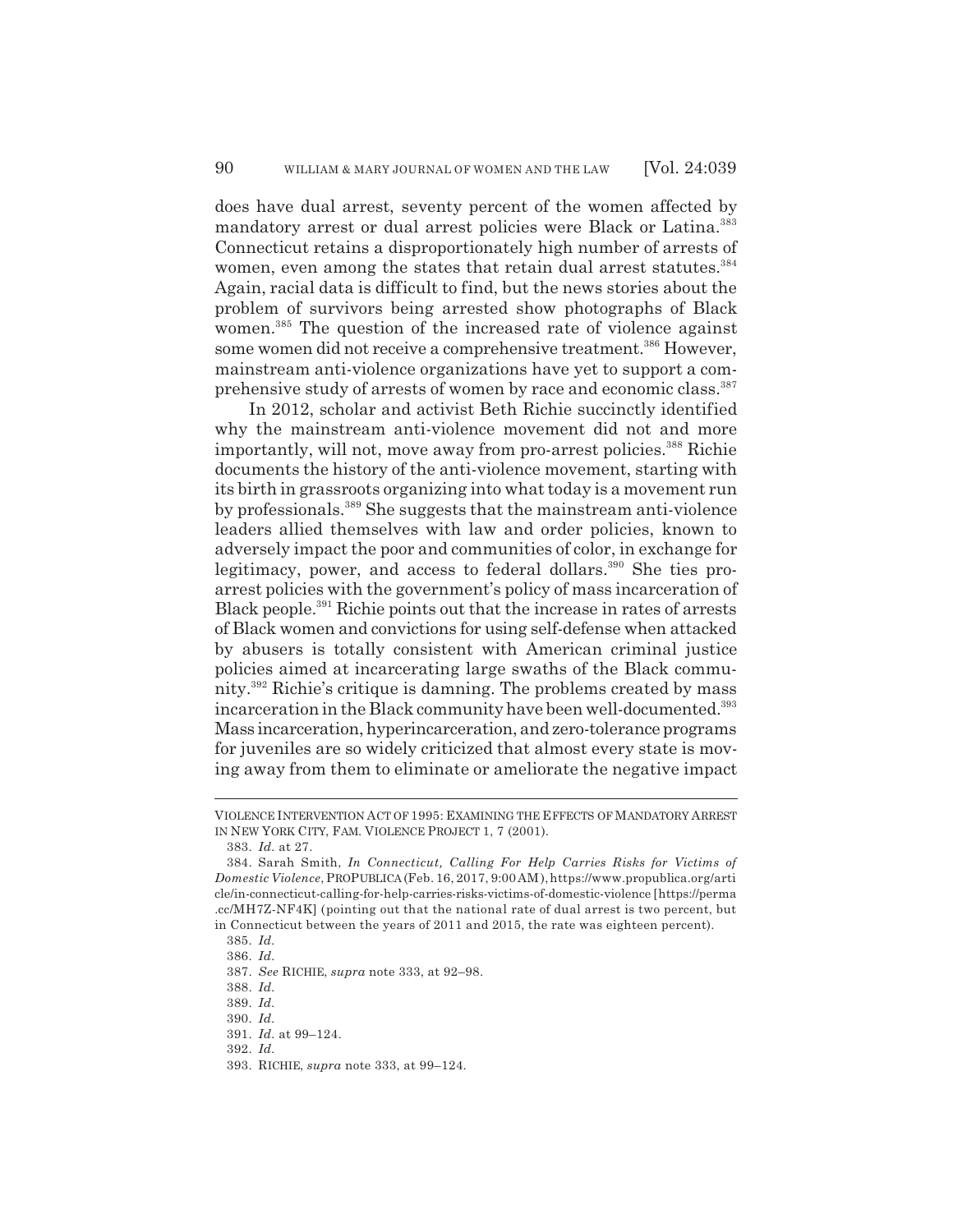of such policies on communities of color.<sup>394</sup> Richie's critique is embraced by a small group of legal scholars within the anti-violence movement.<sup>395</sup> Nonetheless, there has been no public change away from pro-arrest policies.<sup>396</sup>

### *D. Black Survivors Pay the Penalty for Failure to Do Race Analysis*

The development of the legal understanding of who a battered woman is is well-documented, as is the critique of its formulation.<sup>397</sup> Today, the concept of who can be battered continues to present barriers to effective legal protection for those women who use violence to defend themselves from a batterer.<sup>398</sup> Professor Leigh Goodmark sums up the problem: a sympathetic battered women is passive, White, and heterosexual.<sup>399</sup> If a woman fights back against her abuser, she can lose the sympathy the criminal justice system has for battered women, because she defies normative stereotypes.<sup>400</sup> Although studies now show that a significant number of abused women do attempt to defend themselves with violence, albeit much more moderate violence than men use, the idea of women using violence still seems aberrant.<sup>401</sup> When women fight back both prosecutors

396. Advocates, speaking confidentially, reported hearing lawyers representing abused women of color make statements such as #BlackLivesMatter is irrelevant to their work, and routinely encourage clients to support maximum punishment against Black males, particularly when the offense was a misdemeanor. This suggests that these practitioners fail to understand the complexity of violence in the Black community.

397. Goodmark, *supra* note 333, at 84.

<sup>394.</sup> *Id.*

<sup>395.</sup> *See, e.g.*, Donna Coker & Ahjane D. Macqoid, *Why Opposing Hyper-Incarceration Should Be Central to the Work of the Anti–Domestic Violence Movement*, 5 U.MIAMI RACE & SOC. JUST.L. REV. 585, 596 (2015) (arguing that hyperincarceration policies make conditions worse for battered women); Krishna de La Cruz, *Exploring the Conflicts Within Carceral Feminism: A Call to Revocalize the Women Who Continue to Suffer*, 19 SCHOLAR: ST. MARY'S L. REV. & SOC. JUST. 79 (2017); Leigh Goodmark, *Should Domestic Violence be Decriminalized?*, 40 HARV. J. L. & GENDER 53, 58 (2017); Angela P. Harris, *Heteropatriarchy Kills: Challenging Gender Violence in a Prison Nation*, 37 WASH. U. J. L. & POL'Y 13, 38 (2011).

<sup>398.</sup> *Id.* at 83.

<sup>399.</sup> *Id.* at 91.

<sup>400.</sup> *Id.* at 94.

<sup>401.</sup> *Id.* at 92 (citing, among others, Susan L. Miller, *Victims as Offenders: The Paradox of Women's Violence in Relationships* 116–20 (2005); Swan & Snow, *infra* note 408, at 1028 (explaining almost all women who have been abused use violence. Authors argue it is important to place women's violence in the context of the situations they are encountering); Jane Murphy et al., *Engaging with the State: The Growing Reliance on Lawyers and Judges to Protect Battered Women*, AM. U. J. GENDER, SOC. POLICY & L., 499, 515 (2003) (stating eighty-two percent of women fight back); Strack, *supra* note 378, at 7). *See also* Carolyn Rebecca Block, *How Can Practitioners Help An Abused Woman Lower Her Risk of Death?*, 250 NAT'L INST. OF JUST. REP.: INTIMATE PARTNER HOMICIDE 4, 7 (2003) (detailing abused women who kill have experienced more violence, have fewer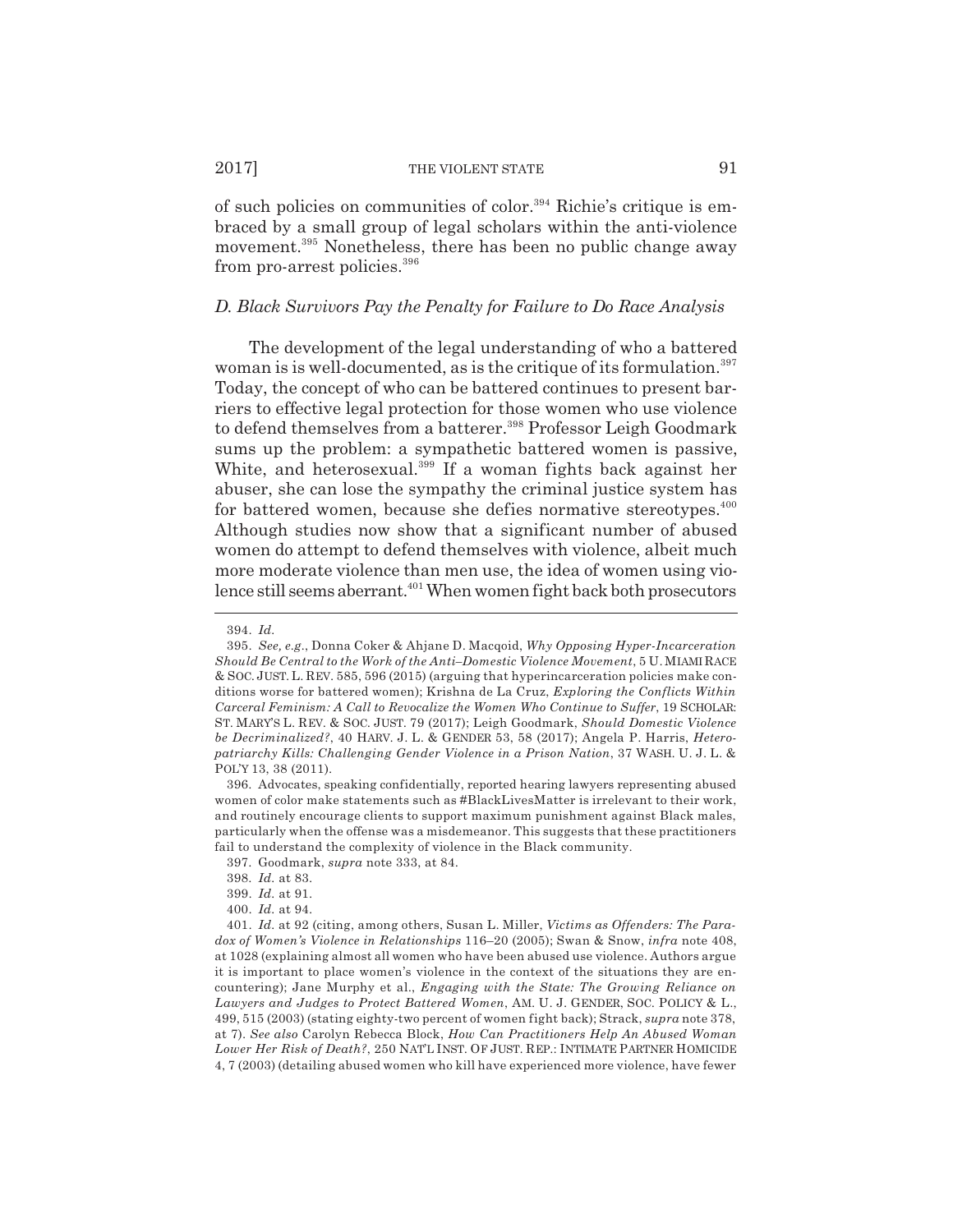and judges can view these women as mutual combatants rather than victims of violence.402 In a study of the comments made by judges when sentencing women for murder and manslaughter of their intimate partners, one researcher found that judges employed two techniques to justify sentencing of the women: they minimized the seriousness of the decedent's violence against the accused; $403$  and they described the women as being mutual participants in violent relationships—these women were violent and aggressive, and active participants in the assault.<sup>404</sup>

Several studies highlighted how the myth of the fragile, passive abused woman works to the disadvantage of Black women.<sup>405</sup> Historically, Black women have been excluded from the normative definition of femininity.406 She will "act[] like a man" and fight back, and thereby reify the belief that she is a deviant woman.<sup> $40\bar{7}$ </sup> She can also be seen as an "inauthentic victim" because she is "loud and angry, rather than docile and weeping." 408 Marissa Alexander and Bresha Meadows are not household names, although they should be.<sup> $409$ </sup> Alexander, a Black mother in Florida, who chose to defend herself from an abusive partner, by firing a warning shot into the ceiling of their residence, was arrested, charged and convicted of aggravated assault with a deadly weapon, which exposed her to mandatory sentencing.410 The judge in the case initially sentenced her to a twentyyear term of incarceration, despite the fact the abuser was not injured.411 Even after she prevailed on appeal, the female prosecutor in the case threatened to retry her on more serious charges.<sup>412</sup>

411. *Id.*

resources than other abused women; have been *more* likely to seek police assistance after an episode of violence than other women)).

<sup>402.</sup> Goodmark, *supra* note 333, at 76.

<sup>403.</sup> Elisabeth C. Wells, *"But Most of All They Fought Together" Judicial Attributions For Sentences in Convicting Battered Women Who Kill*, 36 PSYCHOL. WOMEN Q. 350, 351 (2012).

<sup>404.</sup> *Id.*

<sup>405.</sup> Susan Miller, *The Paradox of Women Arrested for Domestic Violence: Criminal Justice Professionals and Service Providers Respond*, 7 VIOLENCE AGAINST WOMEN 1339, 1348 (2001).

<sup>406.</sup> *Id.* at 1346.

<sup>407.</sup> *Id. at* 1348.

<sup>408.</sup> Suzanne C. Swan & David L. Snow, *The Development of a Theory of Women's Use of Violence in Intimate Relationships*, 12 VIOLENCE AGAINST WOMEN 1026, 1035 (2006).

<sup>409.</sup> John Canigilia, *Murder or self defense? Bresha Meadows accused of killing father*, CLEVELAND.COM (Aug. 12, 2016), http://www.cleveland.com/metro/index.ssf/2016/08/mur der-or-self-defense-bresha-meadows.html [https://perma.cc/VJ7Z-SG5H]; Julia Dahl, *Fla. Mom gets 20 years for warning shots*, CBS NEWS (July 13, 2013), https://www.cbsnews .com/news/fla-mom-gets-20-years-for-firing-warning-shots [https://perma.cc/75KK-H9A6].

<sup>410.</sup> Dahl, *supra* note 409.

<sup>412.</sup> *Id.* Alexander was tried by Angela Corey, the Assistant State Attorney who prosecuted George Zimmerman, the gunman who killed Trayvon Martin. Zimmerman was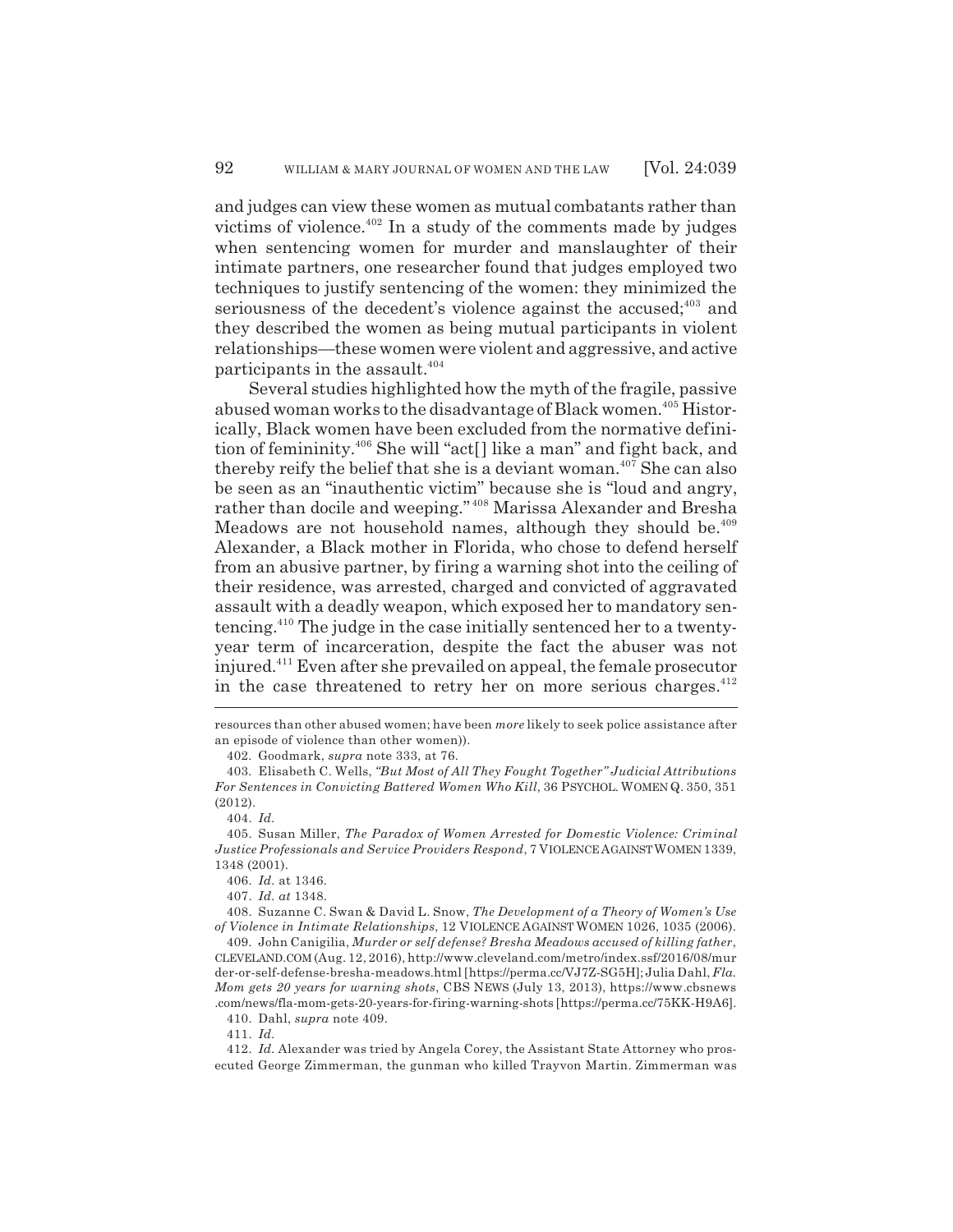Alexander chose to plead, even though she had a legitimate selfdefense claim, so that she could be released.<sup>413</sup> Alexander primarily relied on her family and grassroots organizers who fought to keep her case alive.<sup>414</sup> Her case had very low visibility among mainstream anti-violence groups.415 Alexander's case is not unique—nor is it restricted to adult survivors. $4^{16}$  Survivors can be children as well. $4^{17}$ Bresha Meadows, a fourteen-year-old girl in Ohio, was arrested and initially charged as an adult with aggravated murder of her father, a man who had showered the family with abuse for over twenty years.418 Bresha tried on multiple occasions to get help for her family.<sup>419</sup> She told guidance counselors at school about the violence.<sup>420</sup> She ran away from home to a relative who was a police officer, but still no action was taken to provide relief to this child and her family.421 Three months after she first tried to get help, she killed her father.<sup>422</sup> Again, it was a grassroots campaign of family and friends that organized to bring attention to Meadows's case.<sup>423</sup>

given bail, Alexander was not. Zimmerman successfully used Florida's "Stand Your Ground" rule, which was not made available to Alexander. *See* Donna Coker, *"Stand Your Ground" in Context: Race, Gender, and Politics*, 68 U. MIAMI L. REV. 943 (2014). When Alexander's appeal was successful, Corey wanted to retry Alexander and expose her to a sixty-year term of imprisonment. To avoid that risk, she "pled guilty to three counts of aggravated assault with a weapon . . . [with] credit for [time] served." *Florida "Warning shot" case ends in plea deal*, CBS NEWS (Nov. 25, 2014), https://www.cbsnews .com/news/florida-warning-shot-case-ends-in-plea-deal [https://perma.cc/Q6AN-WMAB].

<sup>413.</sup> Dahl, *supra* note 409. *See also* Kyoto Walker, *Marissa Alexander, Finally Free*, S. FLA. TIMES (Jan. 30, 2015), http://www.sfltimes.com/news/local/marissa-alexander-finally -free [https://perma.cc/TY4C-8D5K].

<sup>414.</sup> *See* FREE MARISSA NOW, http://freemarissanow.org [https://perma.cc/QT47-TMY6] (displaying a website built by her friends and supporters, the Free Marissa Now Mobilization Campaign, that also organized a Twitter hashtag, #UntilMarissaIsFree and provides information about survivors of domestic violence). The campaign started the Marissa Alexander Justice Project and #SurvivedandPunished, a project to bring awareness to the stories of battered survivors who are incarcerated. Alexander was released from prison in 2017, after serving three years in prison and two years under house arrest. *Id.*

<sup>415.</sup> Tasasha Henderson, *Black Domestic Violence Survivors Are Criminalized From All Directions*, TRUTHOUT (June 4, 2015), http://www.truth-out.org/news/item/31178 -Black-domestic-violence-survivors-are-criminalized-from-all-directions [https://perma .cc/R2EH-AUSE].

<sup>416.</sup> *See id.* (relating stories of other Black women survivors who were arrested for defending themselves).

<sup>417.</sup> Canigilia, *supra* note 409.

<sup>418.</sup> *Id.* (reflecting the prosecutor's decision to take the case out of adult court and send to juvenile court).

<sup>419.</sup> *Id.*

<sup>420.</sup> *Id.*

<sup>421.</sup> *Id.*

<sup>422.</sup> *Id.*

<sup>423.</sup> *Free Bresha*, FACEBOOK, https://www.facebook.com/Freebresha [https://perma.cc /HN8R-GXAU]. #FreeBresha was the hashtag created by her family and supporters.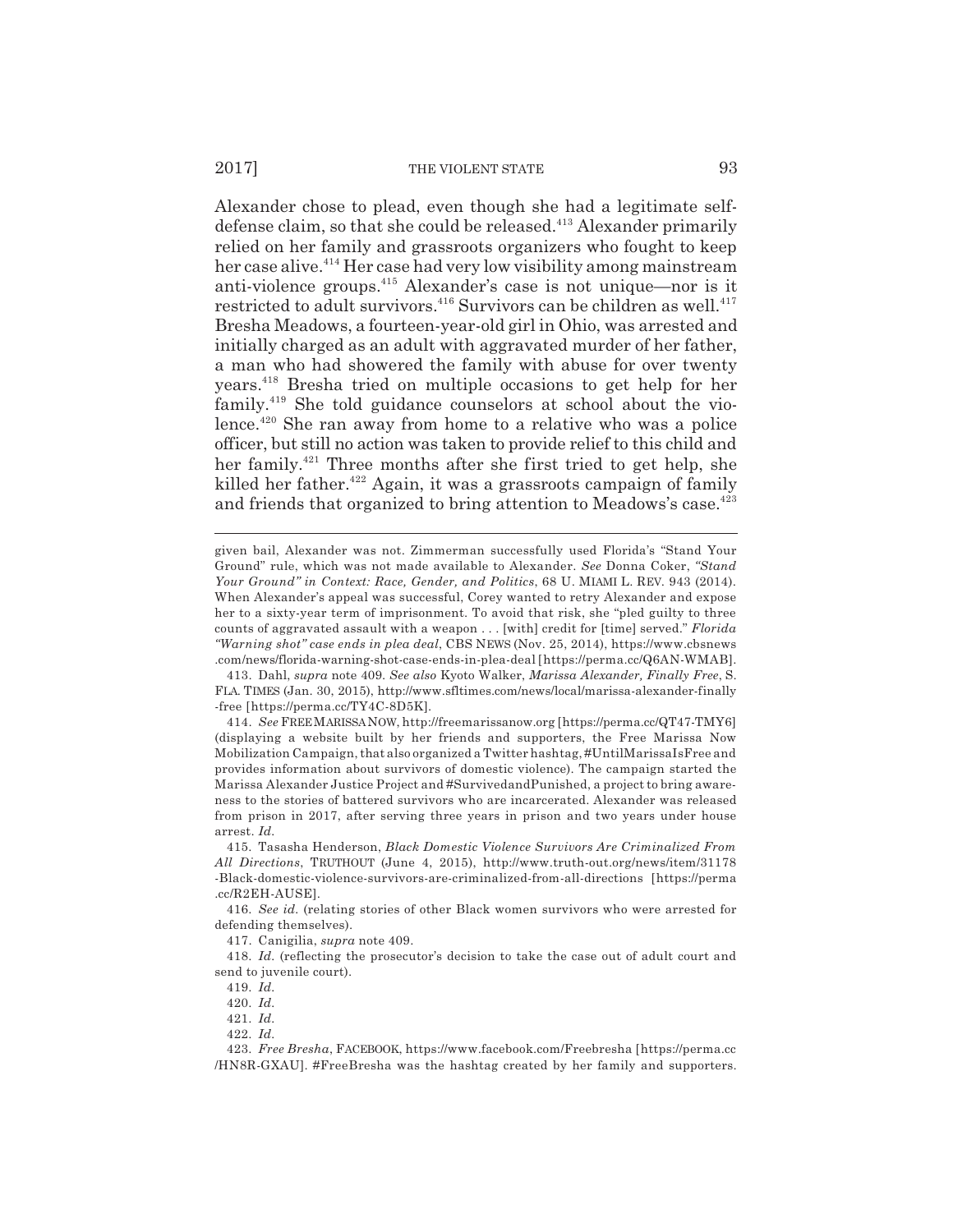Bresha accepted a plea to an involuntary manslaughter count and will be released in late  $2017.^{424}$  Without the anti-violence movement doing a more nuanced and comprehensive analysis of violence against all women, stories like Alexander's and Meadows's will continue to repeat in the Black community.<sup>425</sup>

Many authors cautioned that doing a gender-neutral analysis of women's use of violence was incorrect, but also that the analysis had to be culturally competent and take into account how non-White women are impacted by violence and their use of violence in response.<sup>426</sup> The failure of the anti-violence movement to do a thorough race and class analysis of police response to IPV leaves abused survivors like Alexander and Meadows outside of the protective rhetoric of anti-violence.<sup>427</sup> Professor Goodmark cautions that the failure of battered women's advocates to address women's use of violence has negative consequences for the survivor.<sup>428</sup> "The inability" to tell their stories may prevent battered women from healing and exacerbate doubts about battered women's credibility." 429 This is particularly harmful for Black women whose credibility is already always at issue.430 The second problem she identifies is the silencing of women by "replacing women's stories and experiences with professional judgments about what is best for battered women." <sup>431</sup>

How then, do Black women fare, in general, as survivors? It is now a given that data specifically focused on Black women will be inadequate.432 Nonetheless, there are several Bureau of Justice (BOJ)

425. Henderson, *supra* note 415.

They also created a FreeBresha Facebook page and used grassroots organizing to help provide support.

<sup>424.</sup> *Teen accepts plea deal for killing abusive father, gets reduced sentence*, RT (May 23, 2017), https://www.rt.com/usa/389311-bresha-meadows-plea-deal [https://perma.cc/CN9A -546U]. Bresha was sentenced to one year and a day in juvenile detention, to be followed by six months of confinement in a mental health facility, and then two years of probation. She was due to be released July 29, 2017. *Id.* The family raised the money necessary to pay for her mental health counseling through grassroots efforts. She was transferred to a mental treatment facility in July 2017.

<sup>426.</sup> Claire Renzetti, *The Challenge to Feminism Posed By Women's Use of Violence in Intimate Relationships*, *in* NEW VERSIONS OF VICTIMS: FEMINISTS STRUGGLE WITH THE CONCEPT 42–56 (Sharon Lamb ed., 1999), https://books.google.com/books?hl=en&lr=&id =\_gUUCgAAQBAJ&oi=fnd&pg=PA42&dq=gender+neutral+analysis+of+women%27s +use+of+violence&ots=foLJ3BBLjx&sig=DS\_neUP27uElkJ86AC7sl37hGbY#v=onepage &q=gender%20neutral%20analysis%20of%20women's%20use%20of%20violence&f=false [https://perma.cc/88UP-GS4B].

<sup>427.</sup> Goodmark, *supra* note 333, at 102.

<sup>428.</sup> *Id.* at 114.

<sup>429.</sup> *Id.*

<sup>430.</sup> *Id.*

<sup>431.</sup> *Id.*

<sup>432.</sup> *See id.* (discussing how Black women face challenges that White women do not in these circumstances).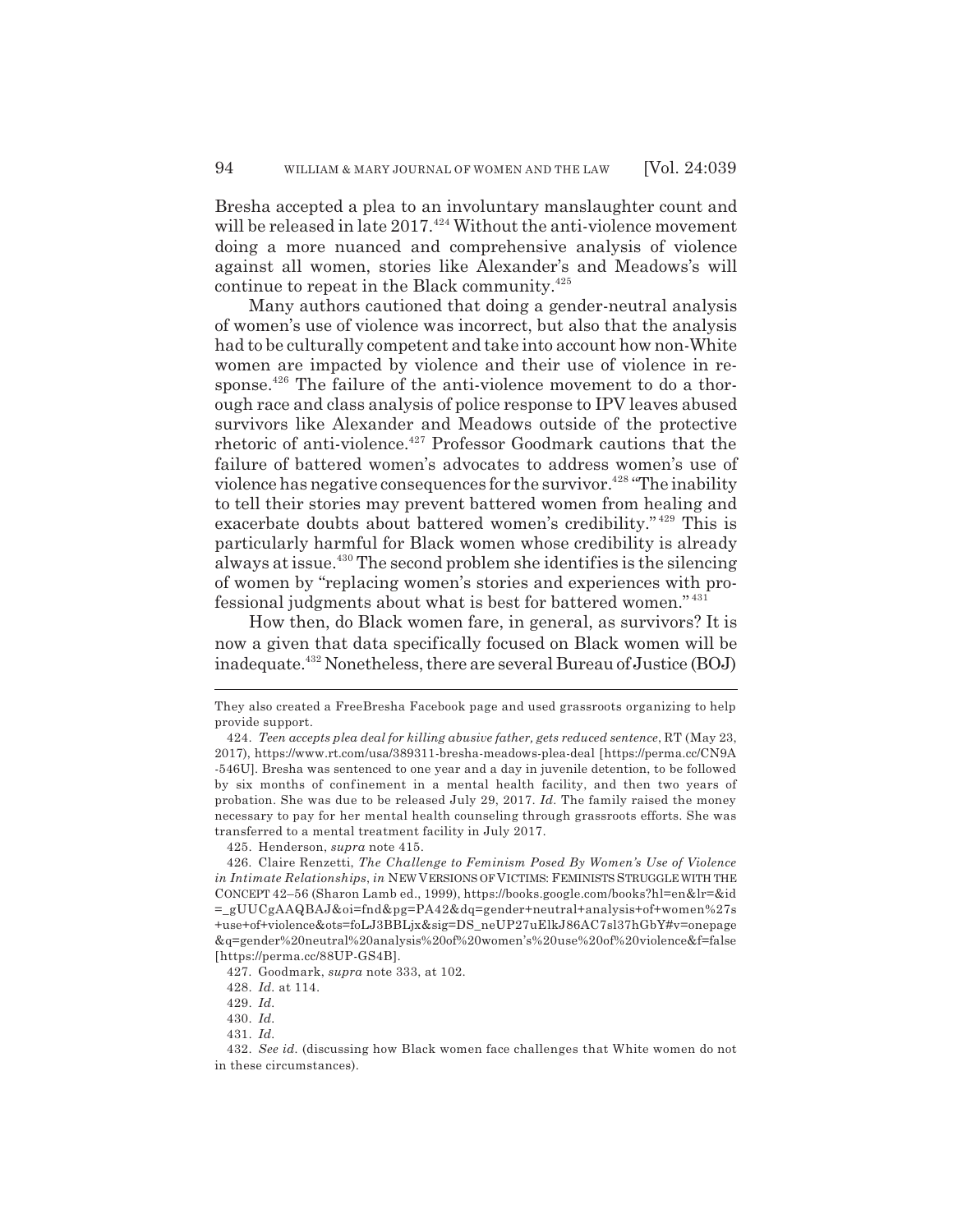statistical reports that may allow a picture of Black female survivors to develop.433 The relevant reports are: (1) the Special Report on Women Offenders;434 (2) Report on Felony Defendants in Large Urban Counties;<sup>435</sup> and (3) Prisoners in 2014.<sup>436</sup> The Bureau of Justice Special Report on Women Offenders, estimated that one in every 77,000 women committed a murder.437 Of the women who murdered, sixty percent of them killed an intimate or a family member.<sup>438</sup> At the state level, women represented eight percent of violent felons.<sup>439</sup> Even in 2000, the year of the report, researchers noted that at the state level, the biggest increase in violent crime for women seemed to be for aggravated assault, which the researchers thought might be related to the increase in women being arrested for domestic violence.440 The report, though old, does provide a racial break down of women in federal and state prisons.<sup>441</sup> The number of Black women under custodial supervision exceeded the number of White women in every single custodial condition but one: probation.<sup>442</sup> There were significantly more Black women in county jails, state prisons, and federal prisons than White women, despite the fact that Black women are only about twelve percent of the national population.<sup>443</sup> The BOJ has not published another report specifically on women offenders, but information about Black women can be gleaned from the annual prison update.<sup>444</sup> Reportedly, Black women are convicted of killing their abusers by a two-to-one ratio compared to White women.445 Black women were sentenced at a higher rate than White

<sup>433.</sup> E. ANN CARSON, BUREAU OF JUST. STAT., PRISONERS IN 2014 1–33 (2015); Lawrence A. Greenfeld & Tracy L. Snell, *Women Offenders*, BUREAU OF JUST. STAT.: SPE-CIAL REP. 1–14 (1999); Brian A. Reaves, *Felony Defendants in Large Urban Counties, 2009*, BUREAU OF JUST. STAT. 1–40 (2013).

<sup>434.</sup> Greenfeld & Snell, *supra* note 433.

<sup>435.</sup> Reaves, *supra* note 433.

<sup>436.</sup> CARSON, *supra* note 433.

<sup>437.</sup> Greenfeld & Snell, *supra* note 433, at 4. This number is contrasted with one in 8,700 men. *Id.*

<sup>438.</sup> *Id.* Only 20 percent of men killed an intimate or a family member.

<sup>439.</sup> *Id.* at 5.

<sup>440.</sup> *Id.* at 5–6.

<sup>441.</sup> *Id.* at 7.

<sup>442.</sup> Greenfeld & Snell, *supra* note 433, at 7. In the context of probation, sixty-two percent of White women were under probation while only twenty-seven percent of Black women were under probation.

<sup>443.</sup> *Id.* In New York in 2002, 3,133 women were incarcerated. Of those, 57 percent were African American, 27 percent were Latina and 19 percent were White. *Id.*

<sup>444.</sup> CARSON, *supra* note 433, at 15.

<sup>445.</sup> *Fact Sheet on Domestic Violence & the Criminalization of Survival*, FREE MARISSA NOW, http://www.freemarissanow.org/fact-sheet-on-domestic-violence--criminalization .html [https://perma.cc/H4PF-NQXH].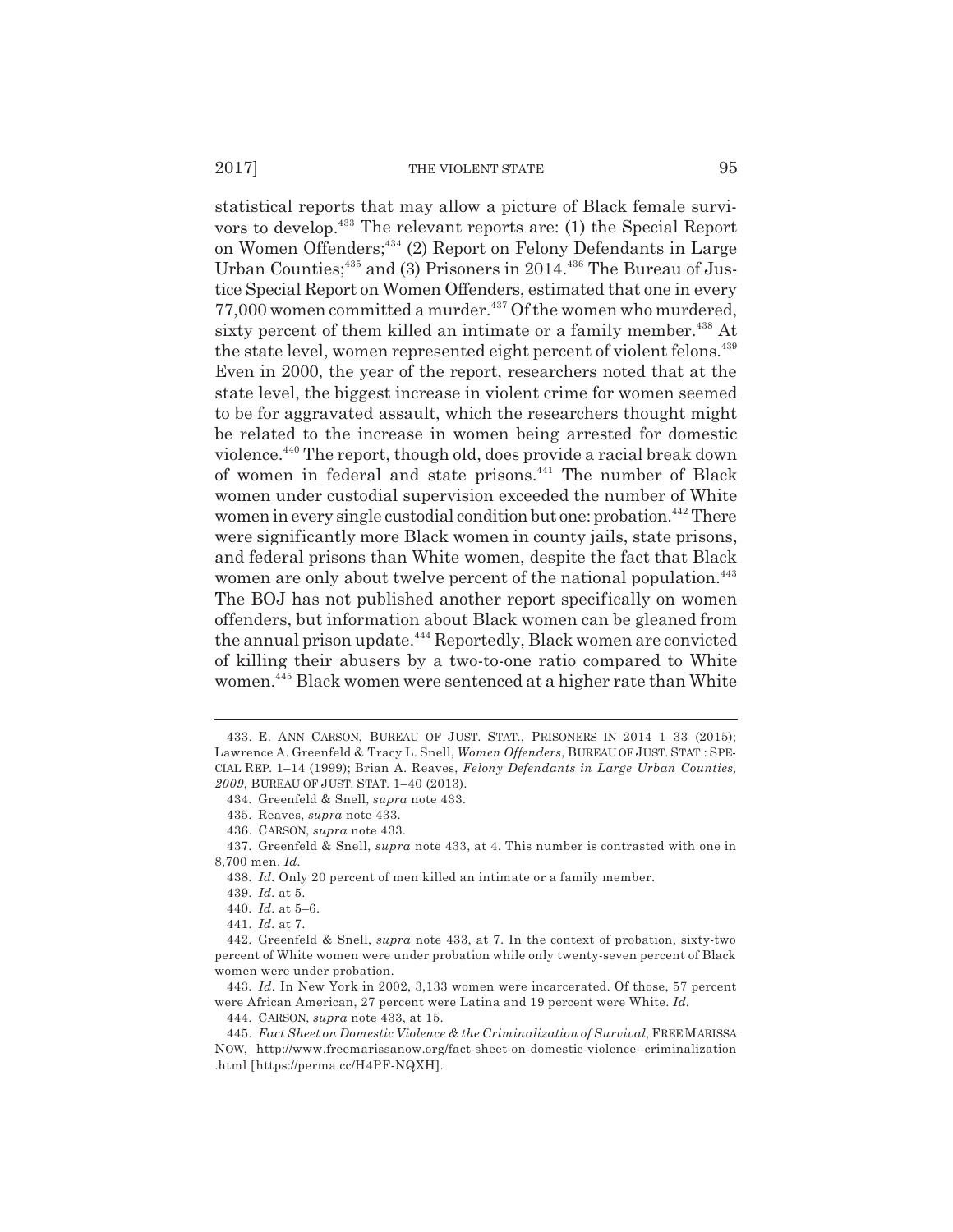women for murder and aggravated assault, the two violent crimes that track most closely to survivors of domestic violence who are incarcerated.446 The BOJ data on prisons for 2014 focused primarily on the reduction of rates of incarceration under new federal and state policies.447 Very few categories in the report were broken down by gender and race, although one chart does show that the rate of imprisonment for Black women continues to outstrip the rate of imprisonment for White women in all age categories.<sup>448</sup> The incarceration rate for murder and aggravated assault was higher, although curiously, incarceration for manslaughter was lower for Black women than White.<sup>449</sup>

The Felony Defendants in Large Urban Counties included statistics on felonies including murder and aggravated assault.<sup>450</sup> It also compiled data such as prior arrests or convictions by those committing felonies such as whether they were detained or bailed pretrial, rate of flight, and other factors.451 Unfortunately, gender and race differentials are only mentioned in the demographic characteristics section of the report.<sup>452</sup> At that time, forty-five percent of all defendants were Black.453 One table shows the percentages for crime for women, but race within the gender category is not broken down.454 It is yet another example of a missed opportunity to provide data that reveals something about Black women convicted of violent crime.455 It cannot be more apparent that data focused on Black women offenders must be made available so that the factors that drive their offending, as well as the sentences they receive can be understood. Until such data is made available, it will be impossible to determine where, how, and to what degree Black survivors of domestic violence are being unfairly punished.<sup>456</sup>

<sup>446.</sup> CARSON, *supra* note 433, at 15.

<sup>447.</sup> *Id.* at 2.

<sup>448.</sup> *Id.* at 15.

<sup>449.</sup> *Id.* at 16 (explaining the rate of manslaughter was 1.5% for White women and .8 for Black women). It would be an interesting research question whether White women were getting the benefit of the "victimhood" at the charging or plea bargaining stage. The Sentencing Project also notes the change in rate of incarceration between White females and Black females, with White incarceration rising while Black incarceration drops. Black females are still, however, over-represented in the prison population.

<sup>450.</sup> Reaves, *supra* note 433, at 3.

<sup>451.</sup> *Id.* at 15.

<sup>452.</sup> *Id.* at 5.

<sup>453.</sup> *Id.*

<sup>454.</sup> For example, the rate at which murders and assaults were recorded is eight percent and eighteen percent respectively. But there is no way to deduce which part of the nine percent is composed of Black women. *Id.* at 6.

<sup>455.</sup> *Id.* at 6.

<sup>456.</sup> *Survived and Punished: End the Criminalization of Survivors of Domestic and*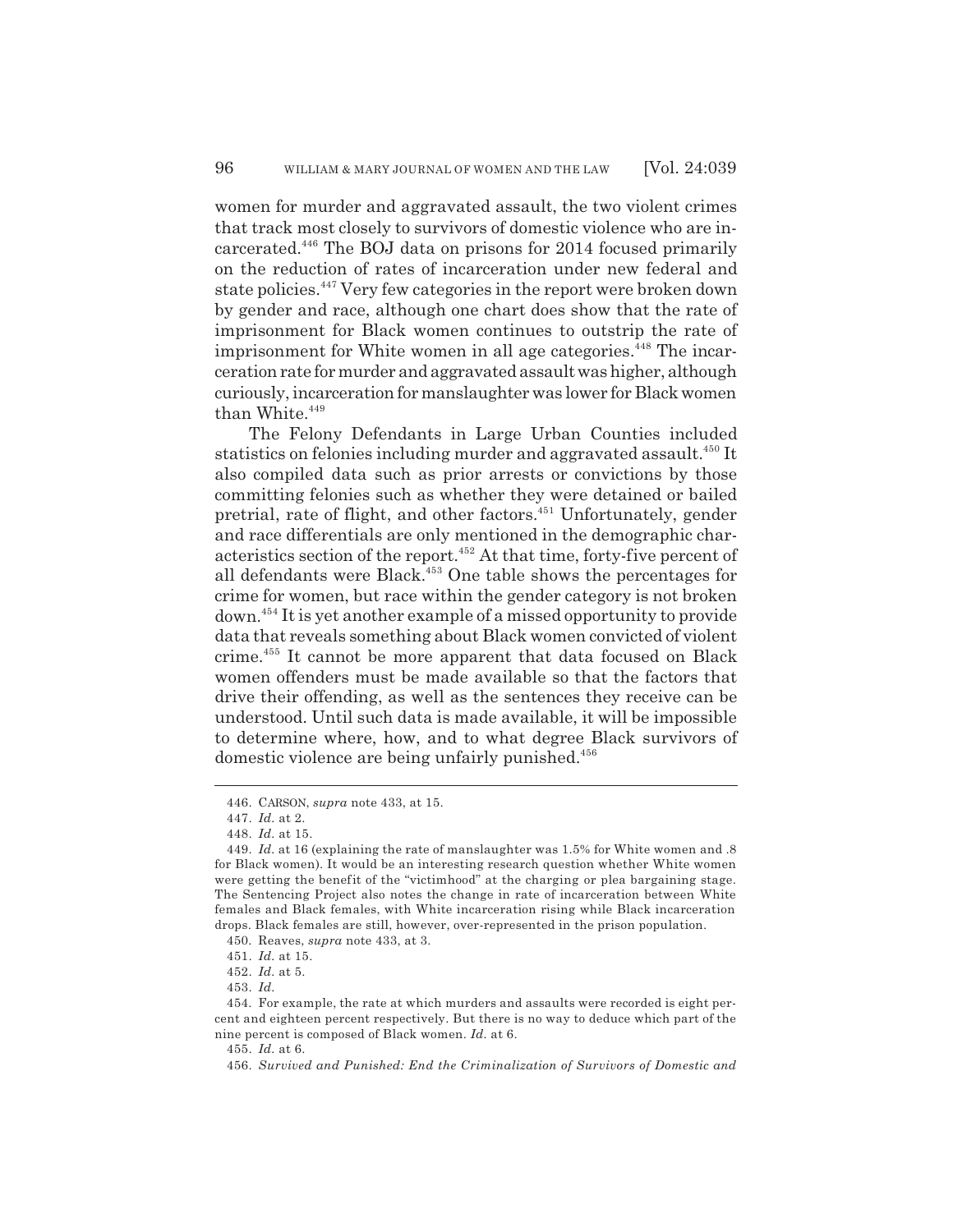#### 2017] THE VIOLENT STATE 97

Finally, the failure to address women's use of violence in selfdefense is now creating barriers for Black women survivors reentering their communities after serving out their sentences.<sup>457</sup> They now find that services for battered women are not available to them, because of their criminal records.458 This is true, even if they become victims of violence after they re-enter.<sup>459</sup> Worse still, if the woman has children in the home who are also being subjected to violence, the mother may not be able to obtain an order of protection to cover herself and her children.<sup>460</sup> Surely, when the mainstream anti-violence movement was contemplating joining forces with law enforcement, it did not foresee complications such as these arising.<sup>461</sup> But, they have arisen, and service providers and nonmainstream advocates have made the complications known.<sup>462</sup> Now, more than ever, it seems appropriate for the anti-violence community to respond.

### V. WHY DO WE NEED TO KNOW ABOUT STATE VIOLENCE TOWARDS BLACK WOMEN

There is a really easy answer to the question of whether the race or ethnicity specific designation matters. The simple answer is, it does. It matters in critically important ways, both to the individual constituent groups and equally as important to the women's organizations themselves.463

# *A. Why It Matters to Black Women*

As with any victim who suffers an injury, a significant part of healing requires that others acknowledge the injury.<sup>464</sup> In international transitional justice literature, it is considered a reinjury when a survivor's trauma is denied or ignored by the society in which she lives.<sup>465</sup> Recent research with the descendants of the Holocaust have

*Sexual Violence*, SURVIVED & PUNISHED, http://www.survivedandpunished.org [https:// perma.cc/4ZCN-29XN].

<sup>457.</sup> Courtney Cross, *Reentering Survivors: Invisible at the Intersection of the Criminal Legal System*, 311 BERKELEY J. GENDER L. & JUST. 60, 102 (2016).

<sup>458.</sup> *Id.* at 64.

<sup>459.</sup> *Id.* at 77.

<sup>460.</sup> *Id.*

<sup>461.</sup> *Id.* at 95.

<sup>462.</sup> *Id.* at 100.

<sup>463.</sup> Cross, *supra* note 457, at 91.

<sup>464.</sup> *See* INT'L CTR. FOR TRANSITIONAL JUSTICE, WHAT IS TRANSITIONAL JUSTICE (2009), http://ictj.org/sites/default/f iles/ICTJ-Global-Transitional-Justice-2009-English.pdf [https://perma.cc/DFH6-YUFZ].

<sup>465.</sup> *See* Gabriela Lopez-Zeron & Jose Ruben Parra-Cardona, *Elements of Change Across Community-Based Trauma Interventions*, 34 J. SYSTEMIC THERAPIES 60, 63–64 (2015). *See also* U.S. AGENCY FOR INT'L DEV., SNAPSHOT: INSTIGATING DIALOGUE ON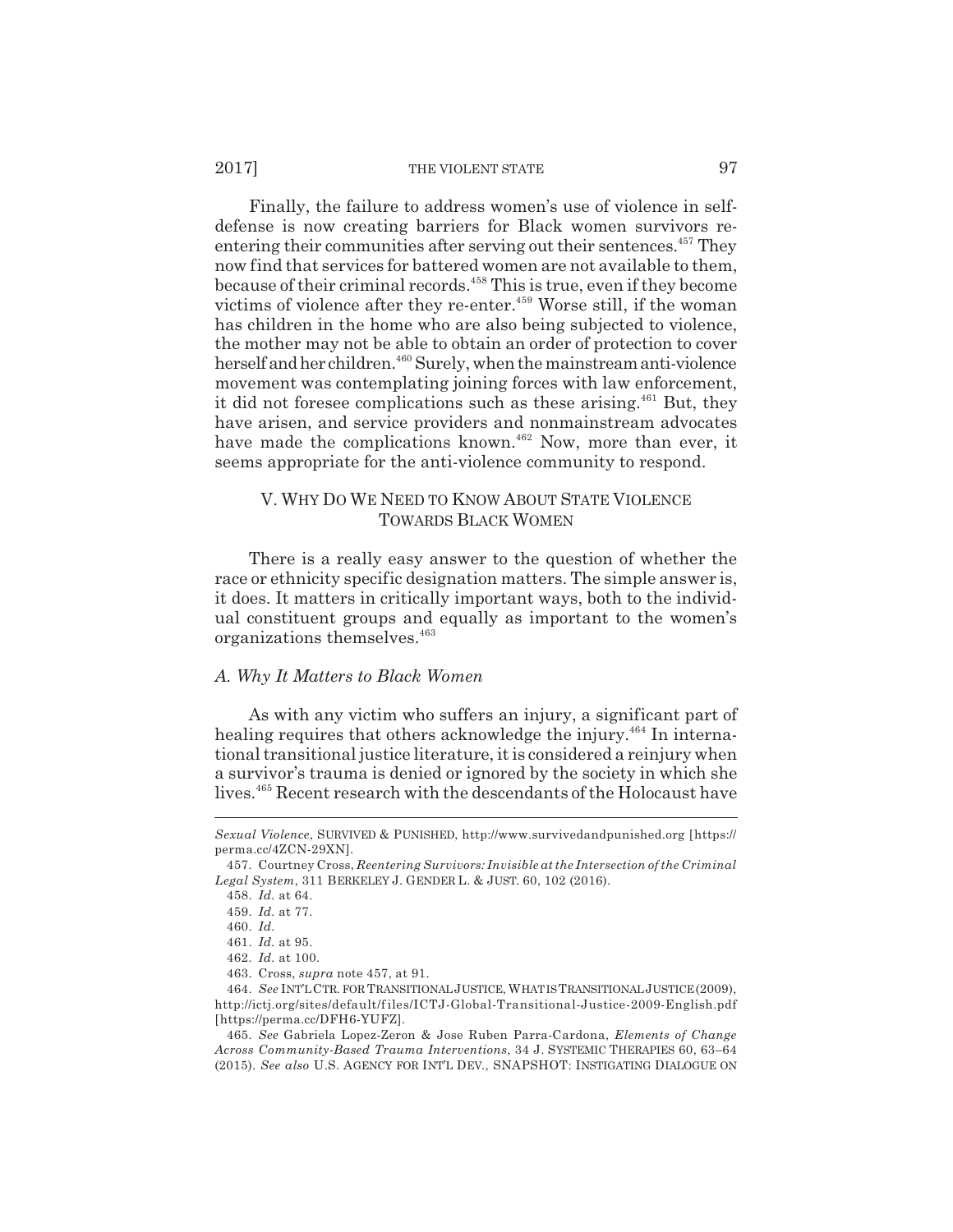demonstrated that the trauma of genocide created a post-traumatic stress disorder (PTSD) in its survivors.<sup>466</sup> Scientists now claim that the PTSD is transmitted to descendants through genetic memory.<sup>467</sup> If such is the case for survivors of a trauma and their descendants who experienced the trauma a mere seventy-five years ago, what level of transmission must be present among Blacks subjected to 400 years of active trauma?468 Black women need to know that their injuries are no longer going to be invisible, that the end of deniability is coming, so that they can begin the long road towards healing.

Service providers for Black women need to have the most current and complete information about the populations they serve to help shape medical support where needed, social services support, educational support, and mental health services. For example, if Black women are less likely to report they have been sexually assaulted, advocates need to be able to work with health care providers to provide avenues for women to confront their injuries and let them know services are available. Communities need to know whether they have sufficient resources on hand such as shelters and affordable housing. Accurate and concrete data is needed to help shape legal strategies across the board. Those who lobby state and federal governments for funds need information; those helping to shape legislation need information. The lawyers who help shape defenses of Black women who end up on the wrong side of a police baton, on the wrong side of a prison cell, or in a coffin, need information. Effective strategy for Black women cannot be developed around the false representation that "all women experience violence equally." <sup>469</sup>

## *B. Why Does It Matter to Mainstream Women's Movements?*

The million-dollar question is whether what happens *specifically* to Black women matters to the mainstream women's movements,

TRANSITIONAL JUSTICE, https://www.usaid.gov/sites/default/files/success/files/120512% 20OTI\_Success\_Story\_PILPG.pdf [https://perma.cc/KV4W-KSH4] (USAID officials, along with others, were surprised when Libyan women wanted both assistance for women who were raped and an acknowledgment that they had been raped).

<sup>466.</sup> Jeffrey Kluger, *Genetic Scar of the Holocaust: Children Suffer Too*, TIME (Sept. 9, 2010), http://content.time.com/time/health/article/0,8599,2016824,00.html [https://perma .cc/6BS5-H7LP]; Tori Rodriguez, *Descendants of Holocaust Survivors Have Altered Stress Hormones*, SCI.AM. (Mar. 1, 2015), https://www.scientificamerican.com/article/descendants -of-holocaust-survivors-have-altered-stress-hormones [https://perma.cc/R5ZB-REUB].

<sup>467.</sup> Kluger, *supra* note 466; Rodriguez, *supra* note 466. *But see* Seema Yasmin, *Experts debunk study that found Holocaust trauma is inherited*, CHI. TRIBUNE (June 9, 2017), http://www.chicagotribune.com/lifestyles/health/ct-holocaust-trauma-not-inherited-2017 0609-story.html [https://perma.cc/24Z9-5VAS].

<sup>468.</sup> *Cf.* Kluger, *supra* note 466 (detailing the potential genetic effects on young generations from trauma experienced by older generations); Rodriguez, *supra* note 466.

<sup>469.</sup> Kimberlé Williams Crenshaw, *The Marginalization of Sexual Violence Against Black Women*, 2 NAT'L COAL. AGAINST SEXUAL ASSAULT J. 1, 6 (1994).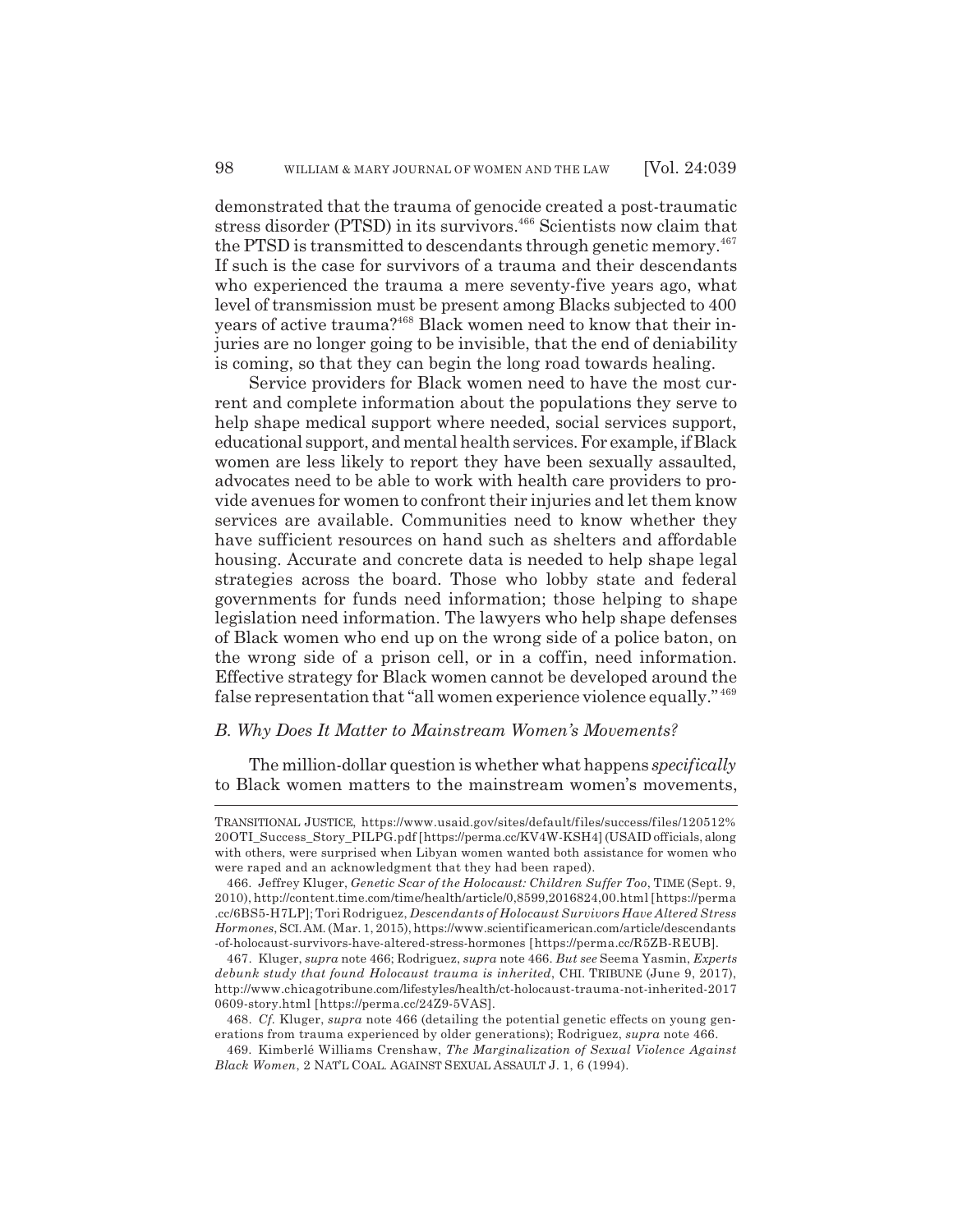both the anti-violence movement specifically, as well as other mainstream women's groups. The lack of response to data and the literature about Black women seems to suggest that their experiences do not matter in the larger scope of the women's movement.<sup>470</sup> This is an uncomfortable conclusion, and it raises many repeated instances where opportunities for real partnerships and for the development of strong trust bonds between Black women and White women have been squandered. $471$  History is replete with instances in which issues of the time should have provided fertile opportunities for solid alliances between the women.<sup> $472$ </sup> But the political relationship between Black women and White women has always been rocky. For example, there are fiery debates about the role of White women played vis-à-vis cruelty in the plantation era south.473 There is the betrayal of Black people and Black women specifically in the suffragette movement, for example. $474$  There was complicity in the eugenics movement which advocated for forced sterilization of Black women, along with mentally ill women in order to legitimize the availability of birth control.<sup>475</sup> There was White women's enthusiastic participation in lynching celebrations and their opposition to school integration where White women, some of them mothers themselves, spat, cursed and hurled objects at Black women's children when they attempted to go to school.<sup>476</sup> The unwillingness or inability of mainstream women's movements to acknowledge the depth of Black women's victimization feels akin to a continuation of that history rather than a break from it.<sup>477</sup>

It should matter to White women because as feminist organizations continue to pair the reduction of violence against women with police enforcement, they become complicit in the performance of state violence against Black women.<sup>478</sup> It does not matter that policies are well-intentioned.479 Some of the worst pieces of legislation passed in

<sup>470.</sup> Cross, *supra* note 457, at 92.

<sup>471.</sup> *See, e.g.*, MORRIS, *supra* note 18, at 187; ROBERTS, *supra* note 20, at 56.

<sup>472.</sup> *See, e.g.*, ROBERTS, *supra* note 20, at 69.

<sup>473.</sup> MORRIS, *supra* note 18, at 187 (discussing legal cases where White wives of plantation owners, beat and killed Black women and men).

<sup>474.</sup> Madelyn C. Squire, *Discovering Our Connections: Reflections on Race, Gender and the Other Tales of Difference*, 23 GOLDEN GATE U. L. REV. 795, 803 (1993).

<sup>475.</sup> *See* ROBERTS, *supra* note 20, at 56–81.

<sup>476.</sup> *Without Sanctuary: Photographs and Postcards of Lynchings in America*, WITH-OUT SANCTUARY, http://withoutsanctuary.org [https://perma.cc/A3SD-Z3RN]. *See Telling the Stories of the Century: 1957: The Civil Rights Movement*, COLUM. JOURNALISM SCH., http://centennial.journalism.columbia.edu/1957-the-civil-rights-movement [https://perma .cc/2MRT-XBD9] (displaying an iconic image from the period of desegregation).

<sup>477.</sup> Cross, *supra* note 457, at 92.

<sup>478.</sup> *Id.* at 94.

<sup>479.</sup> *Id.*